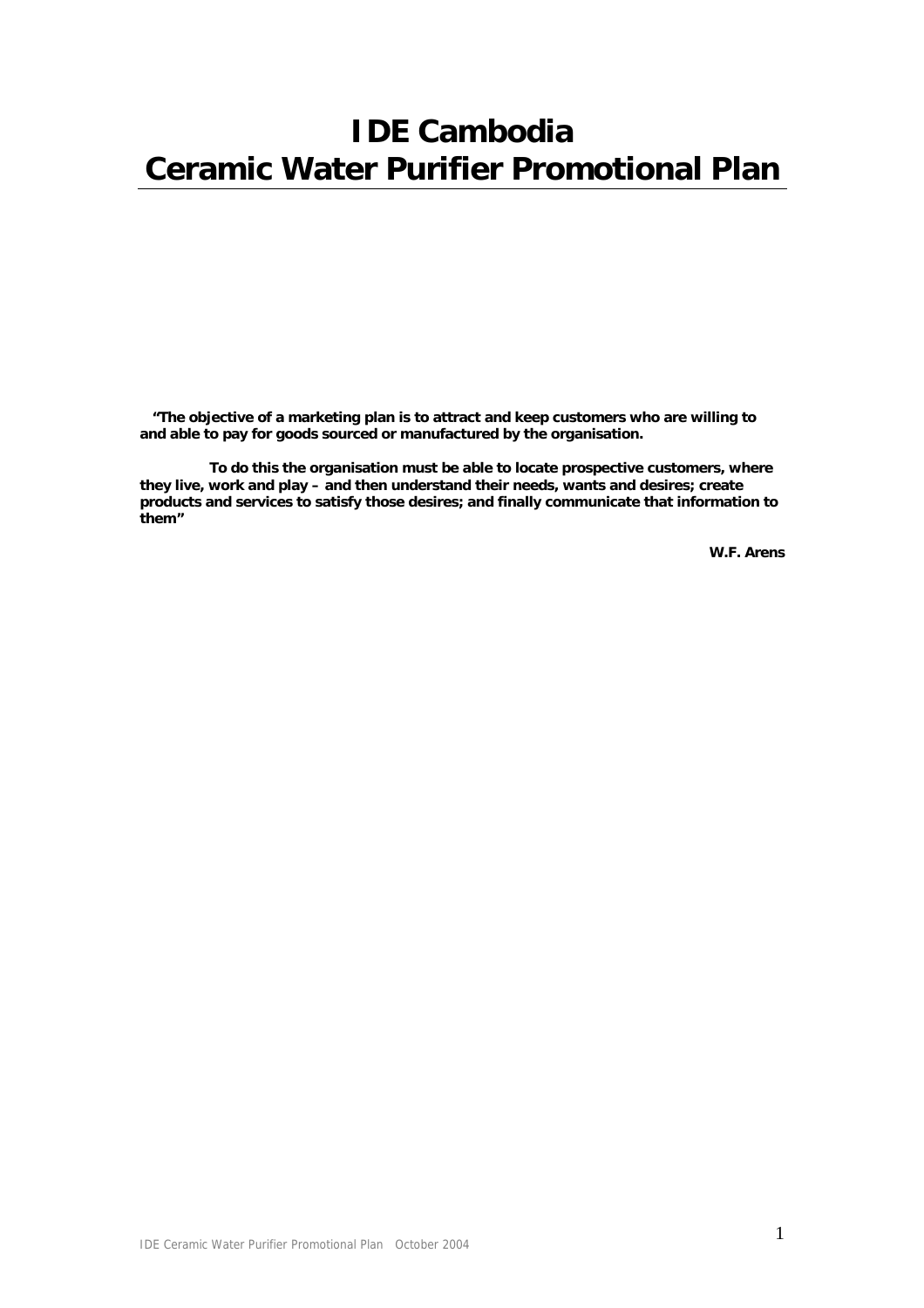| 1.<br>2. | <b>MISSION STATEMENT</b><br><b>ORGANISATION OBJECTIVES</b> | 1<br>2         |
|----------|------------------------------------------------------------|----------------|
|          | <b>CONTENTS</b>                                            | 3              |
| 3.       | THE CAMBODIAN MARKET                                       | $\overline{5}$ |
|          | Geographic                                                 | 5              |
|          | Climate                                                    | 5              |
|          | Economy                                                    | 5              |
|          | People                                                     | 5              |
|          | Education                                                  | 6              |
|          | Society                                                    | 6              |
|          | Transport                                                  | 6              |
|          | Communication                                              | 6              |
| 4.       | STRENGTHS, WEAKNESSES, OPPORTUNITIES AND THREATS           | 7              |
| 5.       | <b>ASSUMPTIONS</b>                                         | 7              |
| 6.       | <b>CURRENT SITUATION</b>                                   | 9              |
|          | Product                                                    | 9              |
|          | <b>Product Positioning</b>                                 | 11             |
|          | <b>Product Price</b>                                       | 11             |
|          | <b>Product Promotion</b>                                   | 11             |
|          | Product Packaging                                          | 12             |
|          | <b>Retailer Distribution</b>                               | 12             |
| 7.       | PRODUCT LIFECYCLE AND ADOPTION                             | 13             |
| 8.       | <b>TARGET MARKETS</b>                                      | 15             |
|          | Prospects, Lifestyle, Culture and Social Influences        | 15             |
|          | <b>Buyer Behaviour</b>                                     | 16             |
| 9.       | <b>MARKETING OBJECTIVES</b>                                | 19             |
| 10.      | PROMOTIONAL OVERVIEW                                       | 20             |
|          | <b>CWP Strategies</b>                                      | 20             |
|          | <b>CWP Positioning</b>                                     | 20             |
|          | <b>CWP Price</b>                                           | 21<br>21       |
|          | <b>CWP Branding</b><br>Offer                               | 22             |
|          | Advertising, Promotion and Communication                   | 22             |
|          | <b>Communication Channels</b>                              | 24             |
|          | Television                                                 | 24             |
|          | Radio                                                      | 25             |
|          | Print                                                      | 27             |
| 11.      | PROMOTIONAL RECOMMENDATIONS                                | 28             |
|          | <b>Existing Markets</b>                                    | 28             |
|          | <b>Brand</b>                                               | 28             |
|          | The Message                                                | 28             |
|          | Endorsement                                                | 28             |
|          | <b>Retail Selection</b>                                    | 28             |
|          | Referees                                                   | 29             |
|          | Hard Copy Presentation                                     | 29             |
|          | <b>Advertising Campaign</b>                                | 29             |
|          | Point of Sale Material                                     | 30             |
|          | <b>Stands</b>                                              | 31             |
|          | Posters                                                    | 31             |
|          | Flags                                                      | 31             |
|          | Counter top stands                                         | 31             |
|          | Promotional fliers                                         | 31             |
|          | Product video                                              | 32             |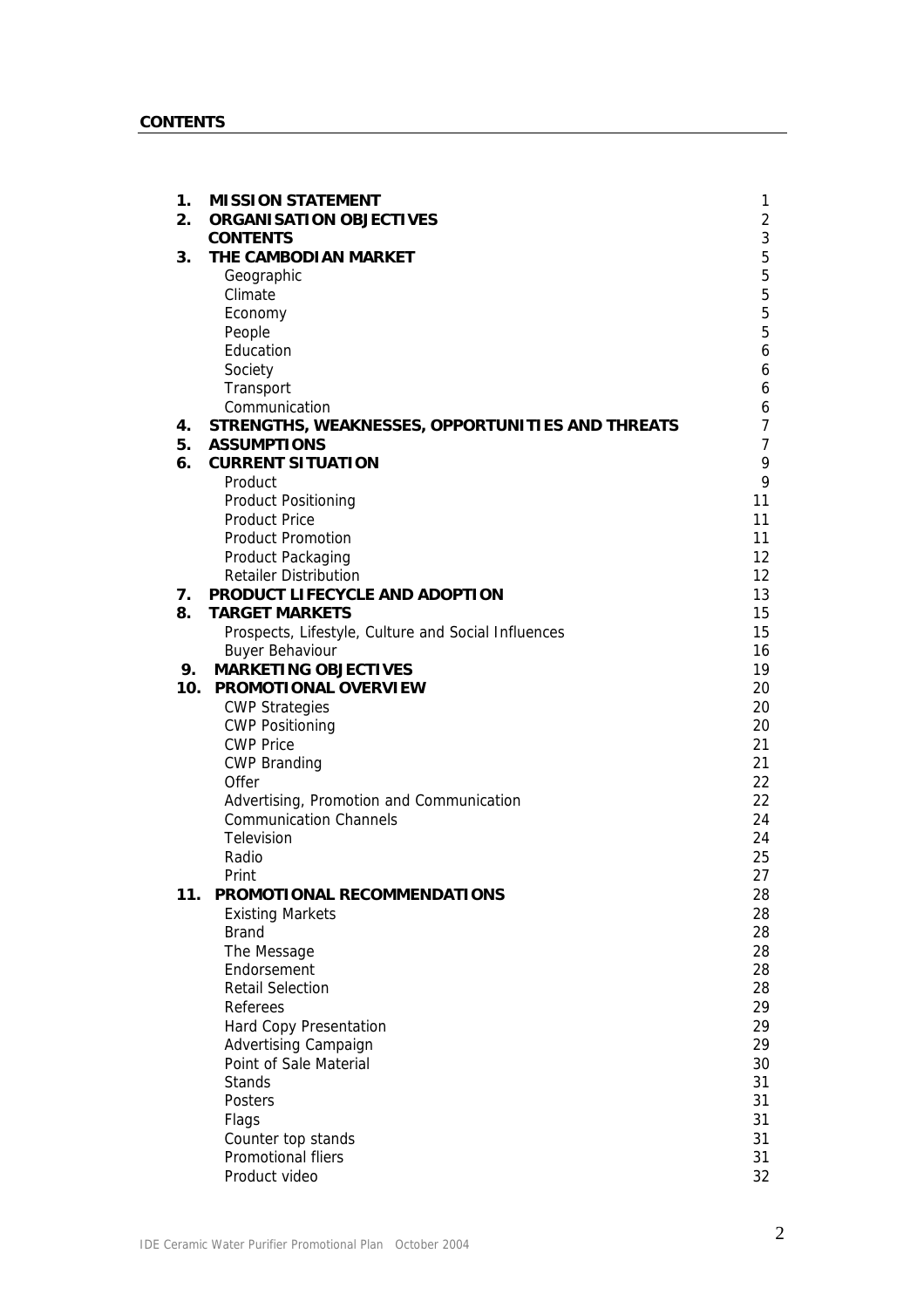|                 | Packaging                 | 32 |
|-----------------|---------------------------|----|
|                 | Value Add                 | 32 |
|                 | Household stickers        | 32 |
|                 | Spread the word           | 32 |
|                 | User Trial                | 33 |
| 12 <sub>1</sub> | <b>IMPLEMENTATION</b>     | 38 |
| 13.             | <b>BUDGET ESTIMATIONS</b> | 41 |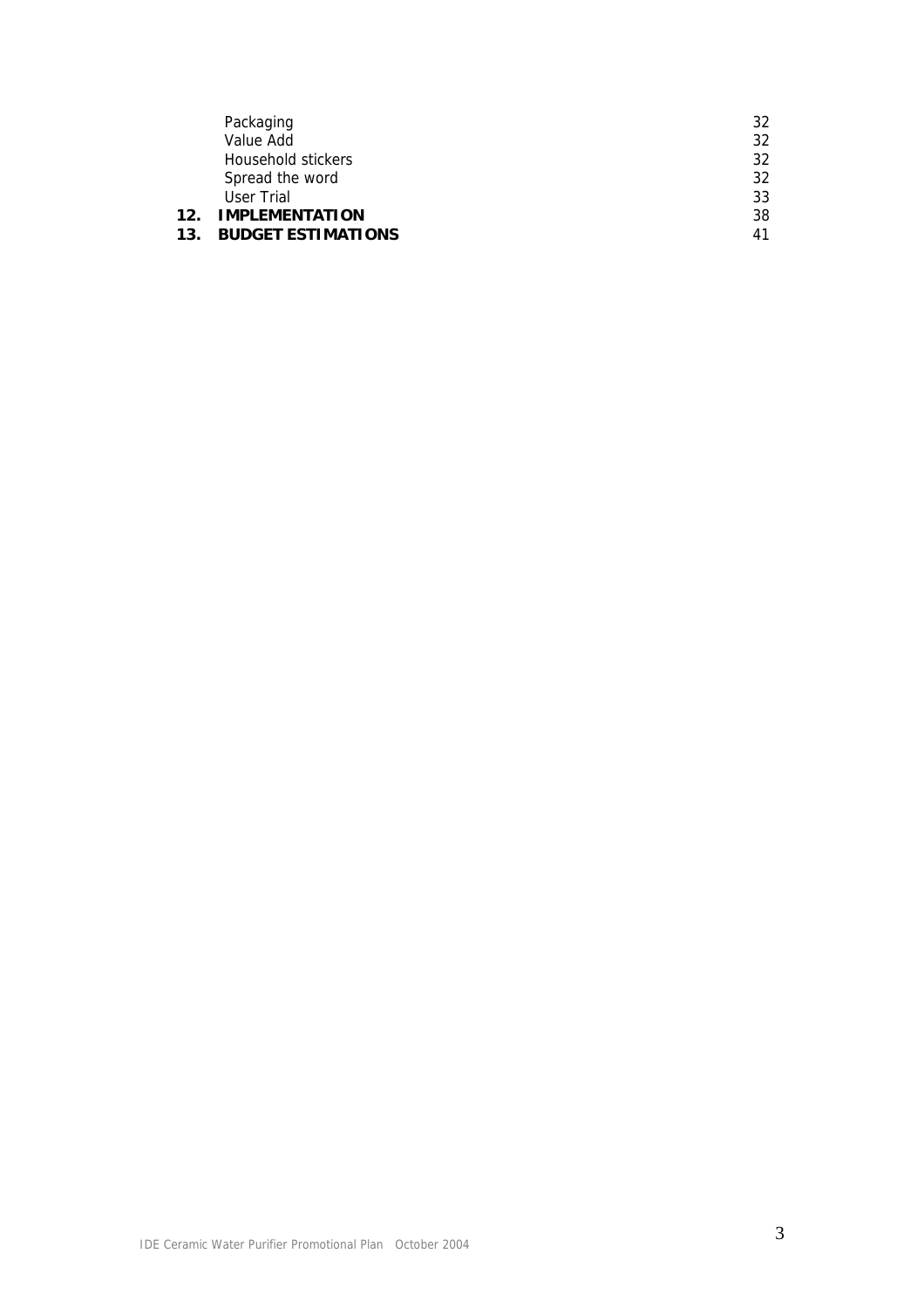# **1. IDE MISSION STATEMENT**

IDE seeks to:

- Alleviate rural poverty in the world's least developed countries
- Enable small holders to increase production, generate income, and improve their quality of life
- Develop market environments that serve the interests of the rural poor
- **Equip local private enterprises to meet the needs of the rural poor**
- Promote gender equality in our programs

## **2. ORGANISATION OBJECTIVES**

1. Develop appropriate technologies, especially water-related technologies since water is a critical livelihood constraint for most of the rural poor.

2. Disseminate these technologies through market channels at prices that are unsubsidised, sustainable and yet affordable for large numbers of poor households.

3. Strengthen the capacity of local small-scale enterprises so that they can better respond to the unique demands of the rural poor.

## **3. THE CAMBODIAN MARKET**

#### **Geographic**

Cambodia, a small country, extends 580 km East to West and 450 km north to south. Bound by Thailand on the west, north by Laos and Thailand, to the east by Vietnam and to the south by the Gulf of Thailand.

An area of 181,035 sq km Cambodia's two dominant typographical features are the Mekong River running the full length of the country through the eastern side and the Tonle Sap lake and river on the western side. In the centre of Cambodia, around the Tonle Sap lake and the upper Mekong Delta is a low lying alluvial plain (central plains) where the vast majority of Cambodians live. Extending outwards from the plains are forested plains no more than 100m above sea level (basin periphery).

## **Climate**

The climate is governed by two monsoons that set the rhythm of rural life – the cool dry north eastern monsoon which carries little rain (November to April) and the south western monsoon (May to October) which brings strong winds, high humidity and heavy rains. Daily temperatures vary between 30 and 40 degrees C with the coolest in January.

#### **Economy**

Cambodia's economy is in terrible shape following decades of internal conflict. Tourism now outshines rubber production and a rapidly growing garment manufacture sector accounts for up to 80% of exports – thanks to cheap labour and relatively relaxed investment codes. Many international brands are manufactured around Phnom Penh and Sihanoukville.

Tourism is possibly Cambodia's biggest industry with visitor numbers increasing by 30% in recent years.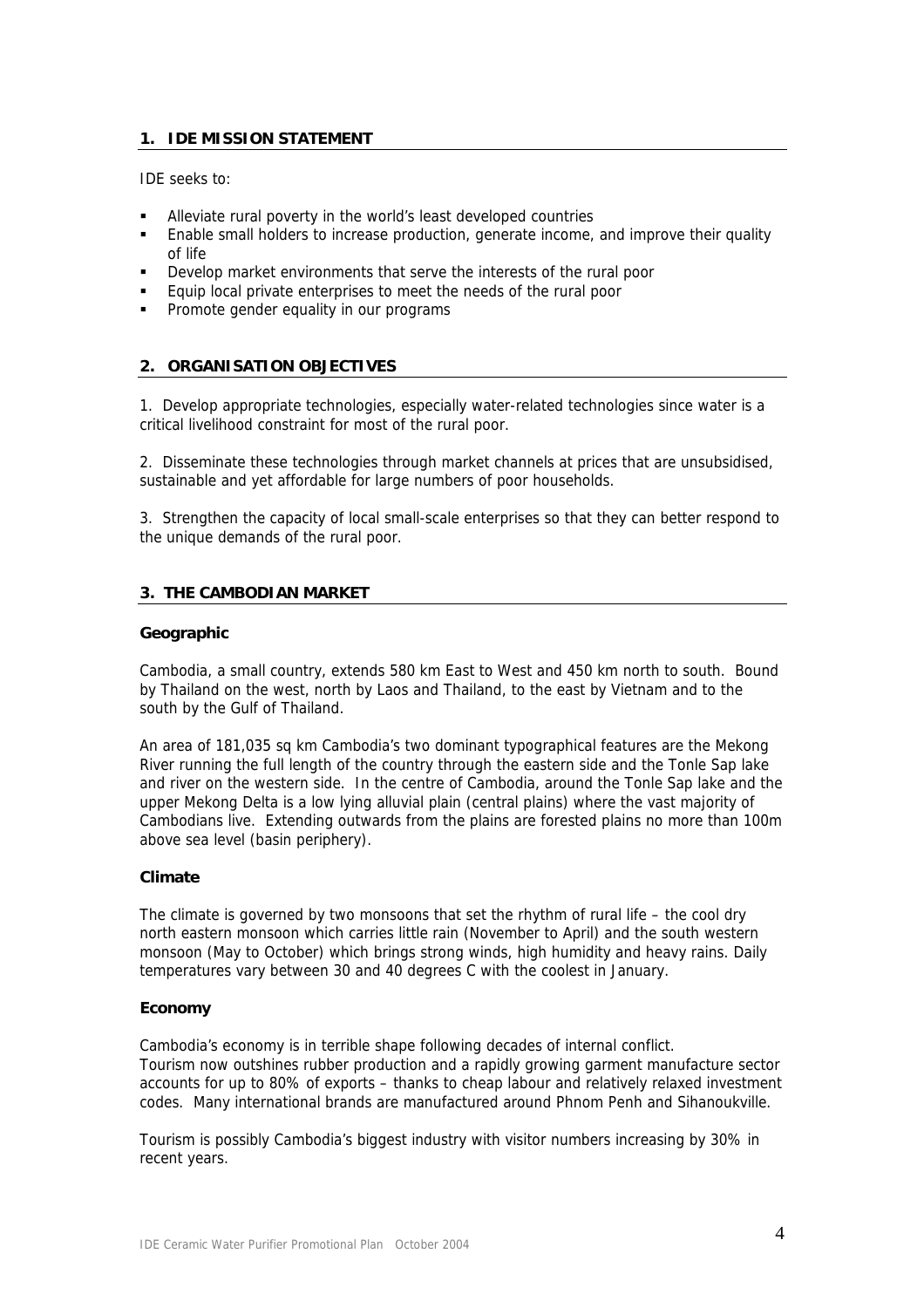Cambodia is one of the poorest countries in Asia with per capita GDP US\$260 a year and approximately 36% of the population classified as poor. Foreign aid has a far reaching effect and contributes to more than half the government's annual budget. 85% of the population live in the countryside where their livelihoods are primarily agriculturally based. Most of the rural population is engaged in the growing or rice and other basic crops or fishing.

Little or no tax is paid in most of the country, although a 10% sales tax was introduced in 1999 but most people don't pay. The international community has supported Cambodia with a disbursement of approximately US\$500 million each year since 1999. This subsidises almost half of Cambodia's government spending. Membership of Asean is a political and economic advantage. With a vested interest in peace and stability the community should be in a position to focus on social welfare, health care, and infrastructure projects. The challenge for Cambodia is to create an environment where sustainable economic development can take place and corruption is the exception rather than the rule (particularly of the politicians).

## **People**

Approximately 11.8 million people with an annual growth of 2.4% the country is predicted to exceed 20 million by 2020.

Phnom Penh is the largest city with about 1 million people with other major centres being Sihanouville, Siem Reap, and Battambang. Kompong Cham (Mekong River) is the most populated province with a share of 14% of population.

Infant mortality is the highest in SE Asia with 73/1000. Due to poor sanitation, disease and poverty it is estimated that more than one child in 10 dies before reaching the age of 5 years. Diarrhoea is the biggest killer of young children. Life expectancy is low with the average of 53.6 years for men and 58.6 for women and about 50% of the population are under the age of 15.

## **Education**

Adult literacy rates are around 65% but vary widely between provinces. Only 1 in every 20 boys goes beyond primary to high school. Girls are disadvantaged as boys education is favoured on a limited income. Families rely heavily on the Wat system to educate their young boys for a period of 2 years.

#### **Society**

Cambodia is a very traditional society that values family structure in regulating life. Fiercely independent Cambodian village life is less structured and less hieratical than neighbouring Vietnam. There is little respect for the government and younger people have lost faith in the role of royalty. It's a country operated by men rather than rules.

#### **Transport**

Cambodia has some of the worst roads in the world, but at last, thanks to foreign aid, roads are being repaired and bridges built. The Japanese built bridge at Kompong Cham now crosses the Mekong River allowing transport to cut across the country towards the Vietnam border. Communities, generally speaking, migrate to river and road and there are limited bus facilities and train is unpredictable and unreliable. Multiple booking taxis/trucks and buses move people between towns to conduct business or visit families. More than 50% of families have motor bike transport but few have motor vehicles making their movement somewhat limited – although it's surprising what you can carry on a motorbike!

For this project we have segmented the market geographically by nominating communities that are viable in number and accessible by road.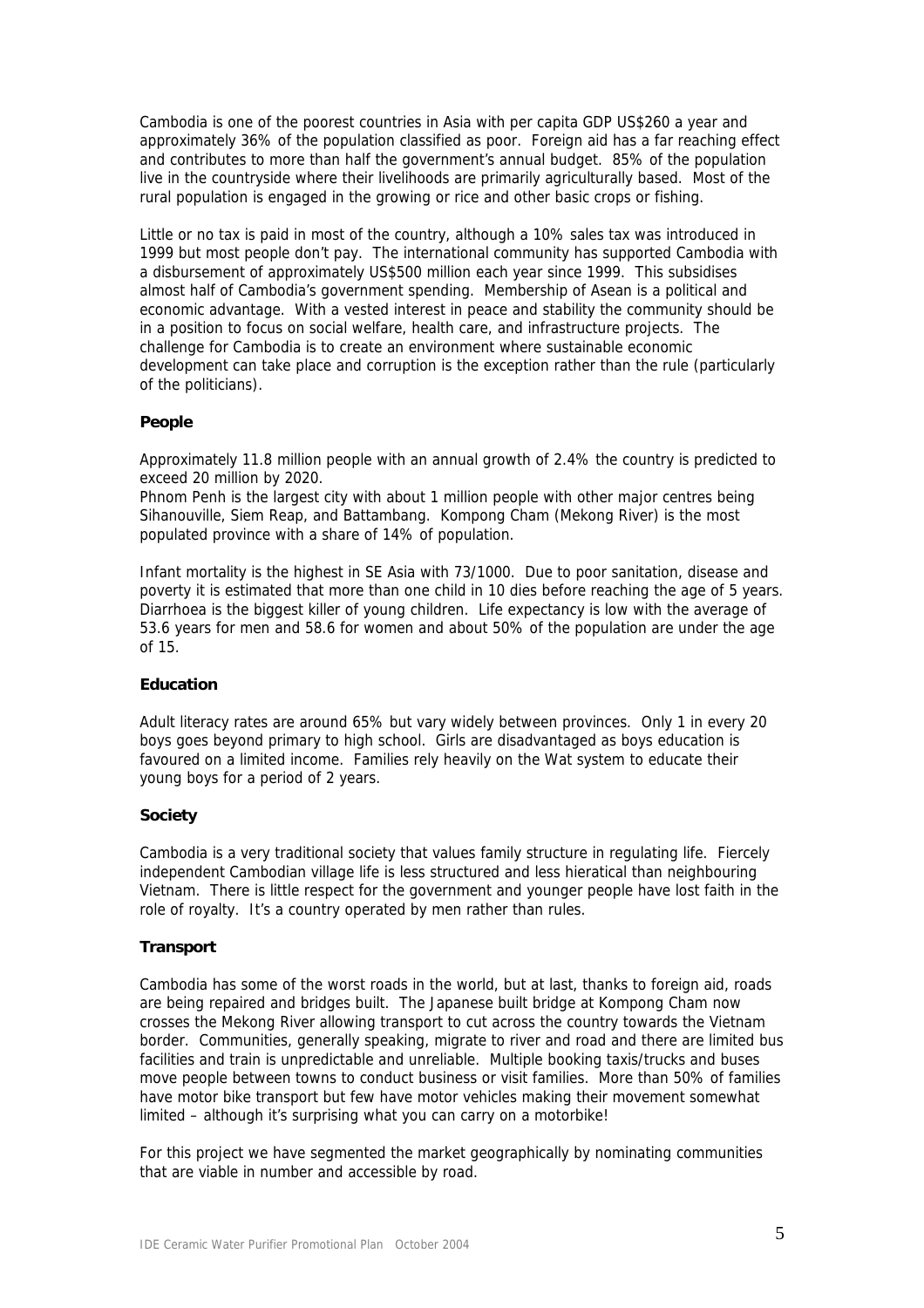## **Communication**

Khmer television has several channels including state-run TVK and private channels Apsara and Bayon with a programme focus on singing and Chinese movies. Additionally they carry political propaganda showing politicians engaging in good deeds across the country (paid coverage). The BBC, Voice of America and Radio France International broadcast on FM radio relay.

Satellite TV is available extending the range of channels. They include BBC World, CNN, Star TV, MTV, Cartoon Network, TV5 and ABC.

Daily and weekly newspapers are published through out the country featuring international and local news with political updates.

Most families in Cambodia own a radio and approximately 75% have a television.

## **4. IDE STRENGTHS AND WEAKNESSES, OPPORTUNITIES AND THREATS**

Opportunities are gathered from strengths, problems derive from situations of weakness,

#### **Internal Strengths**

Strong organisation vision and direction A professional and realistic approach to requirements/needs within the country A professional and responsible organisation mission Committed and capable staff members Professional and commercial approach to product sustainability in developing country

# **Internal Weaknesses**

Limited funding Funding (and project) dependency on grants from donor agencies Pressured by the needs to continually seek donor funding CWP Focus on bottom end of market restricts margins in commercial markets Current CWP product design dictates bottom end of market Insufficiently trained staff to deal in commercial and sales environments Little real life experience in management of commercial retailing Beneficiary mission focus Little or no sales and marketing processes and practices in place No sales or performance reviews in management structure

## **External Opportunities**

Few government restrictions on NGO activities No threatening competitor Desirable product at affordable price

#### **External Threats**

No patent protection through government regulations, registrations and registration Low cost to enter Commercial opportunities in Cambodia, difficult to get under way Communities slow to change attitudes and behaviour and adopt new products Low income throughout majority of country Laissez-faire attitude by people and majority of retailers – innovation not encouraged Country run by men not rules Systemic and pervasive corruption Limited manufacturing prospects Low margins on product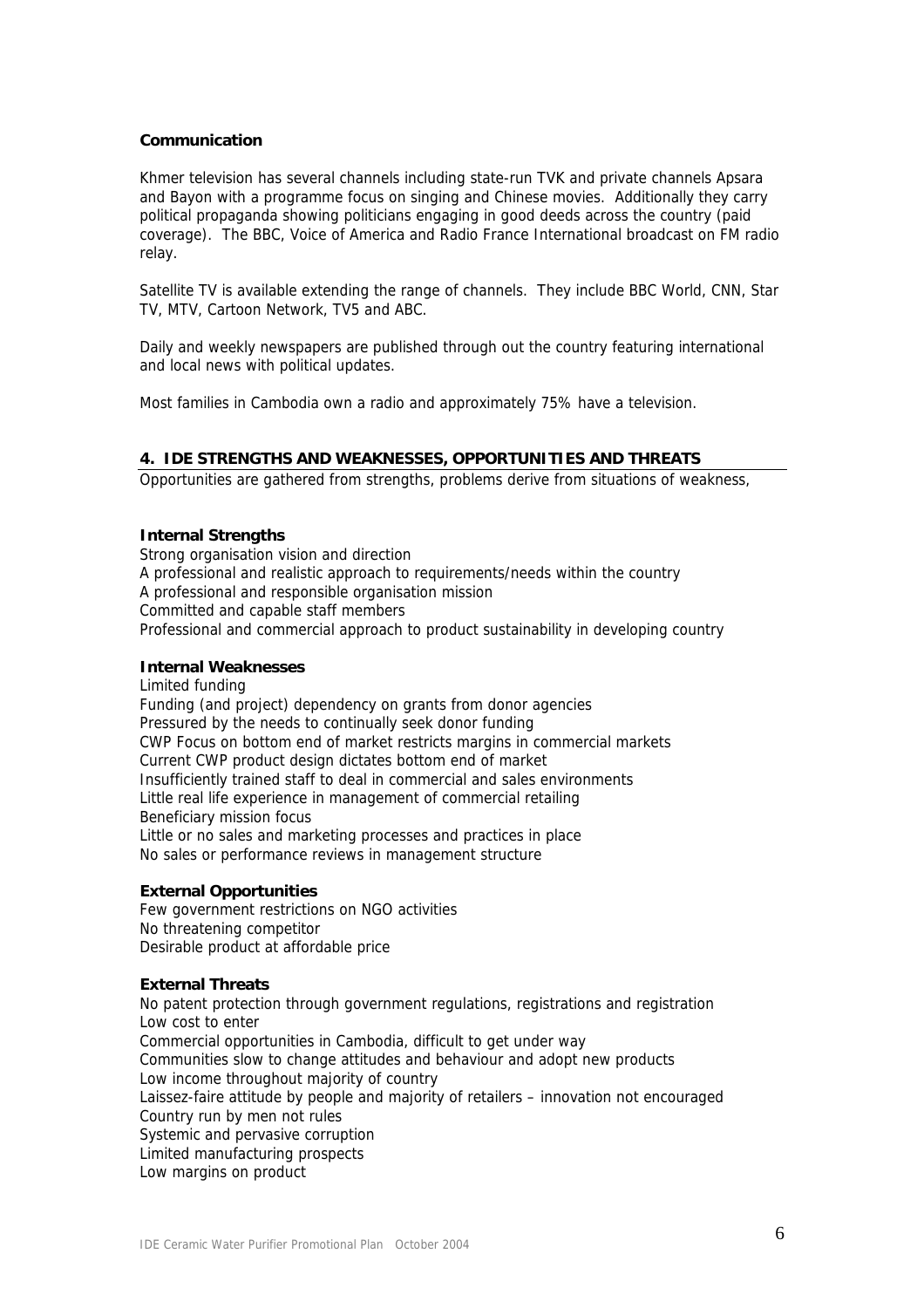No regulatory manufacturing standards or quality control specifications by government Government's heavy reliance on foreign aid Possible withdrawal of foreign aid which supports 50% of government budget

## **5. ASSUMPTIONS**

No immediate threats by competitor products Political environment within the country remains stable No major floods, droughts or other disasters Economy remains constant with minimum inflation

Slow adoption of product by market IDE/CWP attracts donor funding for marketing expenditure IDE commits to commercial orientation in the operation and management of CWP

## **6. CURRENT SITUATION**

## **6.1 Product**

The Ceramic Water Purifier is a porous pot-shaped filter made of kiln-fired clay and impregnated with colloidal silver. The filter element is set in a plastic receptacle tank with a plastic lid and a spigot. Well, pond or river contaminated water is poured into the top of the clay pot allowing natural filtration into the plastic holding receptacle at a rate of  $2 - 3$  litres per hour. The pot has the capacity to deliver 10 litres of water at each fill allowing a family to produce 20 – 30 litres of water per day with two or three fillings.

The filtering effect of the clay eliminates a large proportion of water-borne pathogens but laboratory tests indicate that the colloidal silver is necessary to achieve complete disinfection. The filter component and plastic tank require cleaning every month and it is expected that the pot should be replaced every three years.

The CWP product is highly regarded by current users with high value perception.

| Table 1. Value perception (RPS, July 2004) |                 |               |        |  |  |  |  |
|--------------------------------------------|-----------------|---------------|--------|--|--|--|--|
|                                            | <b>Kam Cham</b> | <b>Pursat</b> | Poipet |  |  |  |  |
|                                            | ℅               | %             | %      |  |  |  |  |
| Good Value                                 | 97              | 100           | 100    |  |  |  |  |
| No                                         |                 |               |        |  |  |  |  |
| Undecided (too new)                        |                 |               |        |  |  |  |  |
| Sample size                                | 40              | 24            | 33     |  |  |  |  |

 **Table 1. Value perception (RPS, July 2004)[1](#page-6-0)**

Current CWP purchasers and users report a noticeable increase in family health – CWP meets customer needs and expectations.

| Table 2. Reduction in the incidence of diarrhoea (RPS, July 2004) |       |       |       |  |  |  |  |
|-------------------------------------------------------------------|-------|-------|-------|--|--|--|--|
| Kam Cham<br><b>Poipet</b><br><b>Pursat</b>                        |       |       |       |  |  |  |  |
| Yes                                                               | 40    | 24    |       |  |  |  |  |
| Some                                                              |       |       |       |  |  |  |  |
| None                                                              |       |       |       |  |  |  |  |
| Sample size                                                       | 40/40 | 24/24 | 33/33 |  |  |  |  |

Primary benefits of the CWP are those of better health with little or no diarrhoea resulting from drinking purified clear, clean water. Secondary benefits are time savings for up to 70% of users in the eliminating the need to boil water, purchase or collecting wood. This accounts

 $\overline{a}$ 

<span id="page-6-0"></span><sup>&</sup>lt;sup>1</sup> RPS refers to the CWP Rural Purchaser Survey conducted by IDE in July, 2002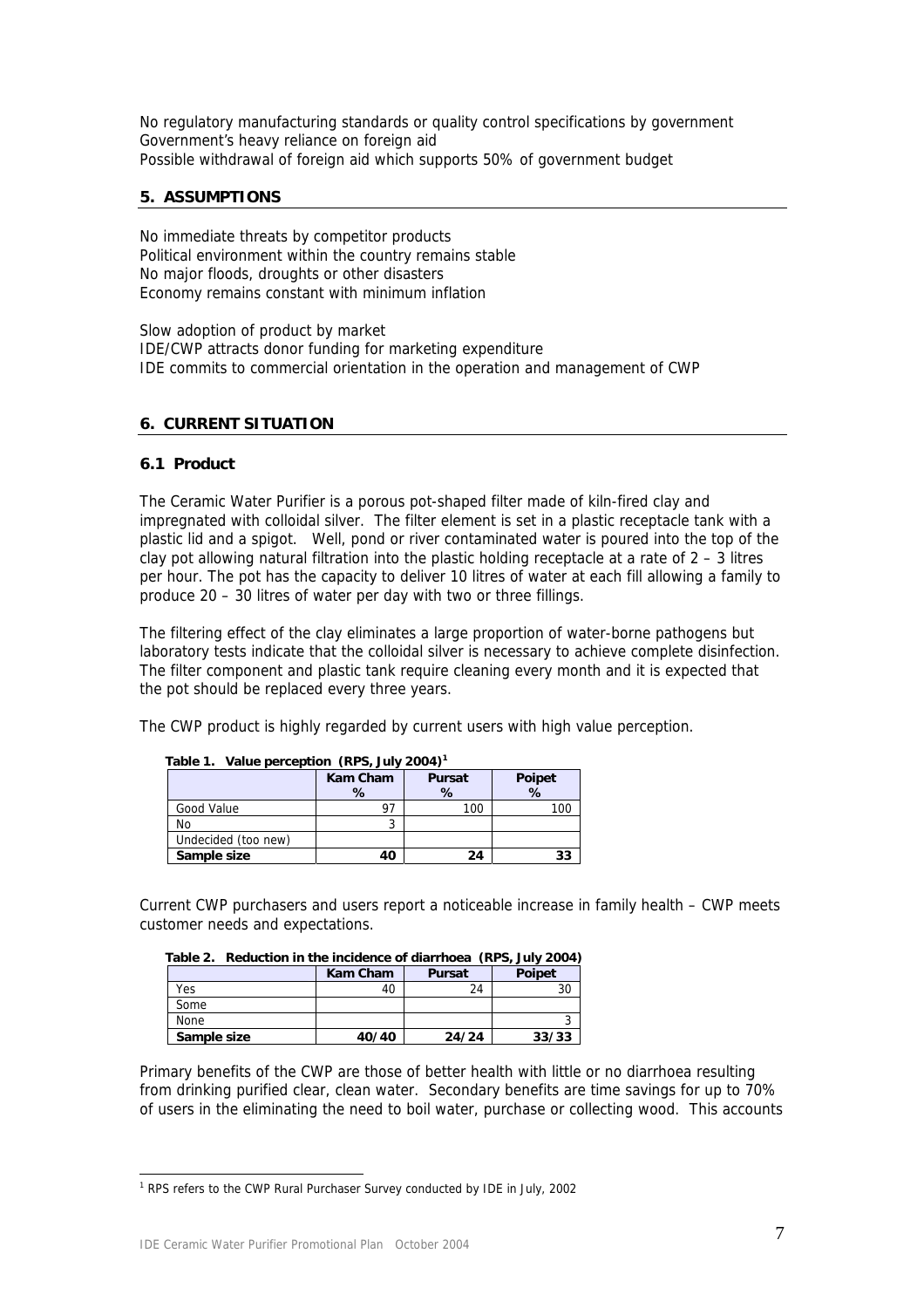for a monthly saving of approximately \$1.40. Where users purchased bottled water the savings increase significantly to an average of \$2.11 per month (CFT, Oct 2003)<sup>2</sup>.

|                               | <b>Kam Cham</b><br>% | Pursat<br>℅ | Poipet<br>% | <b>Total</b><br>℅ |
|-------------------------------|----------------------|-------------|-------------|-------------------|
| Convenient/easy to use        | 15                   | 58          | 30          | 31                |
| Clean water                   | 73                   | 58          | 67          | 67                |
| Prevents illness              | 48                   | 33          | 52          | 45                |
| Saves money                   | 10                   | 4           | 36          | 18                |
| Saves time boiling<br>water   | 43                   | 38          | 42          | 41                |
| Saves time collecting<br>wood | 15                   | 25          | 24          | 21                |
| Good taste                    | 10                   |             | 24          | 12                |
| Do not have to buy<br>water   |                      |             | 21          |                   |
| Sample size                   | 40                   | 24          | 33          | 97                |

 **Table 3. Benefits of CWP (RPS, July 2004)** 

IDE CWP Baseline Survey, 2003

The product requires cleaning monthly to maintain effective operation of the filter through removal of collected soil particles. During this process, the cleaner must be careful to avoid contamination by not placing their hands on the outside surface of the filter or the inside surface of the receptacle. A brush is supplied to assist in the cleaning process of the clay filter. Fragility of the clay filter is of concern to the user. IDE research revealed that most purchasers are cleaning the product correctly as specified in the maintenance brochure or as instructed by the retailer (RPS, July 2004). This is encouraging from a product performance perspective.

The CWP should be placed in a secure situation, preferably tied down so it cannot be knocked over (usually by children, by a cow in one case). Most Cambodians store their CWP in the house where it is safe and conveniently accessed.

| $1$ able 4. If the storage<br>(Kr J, JUI 2004) |          |               |               |  |  |  |
|------------------------------------------------|----------|---------------|---------------|--|--|--|
|                                                | Kam Cham | <b>Pursat</b> | <b>Poipet</b> |  |  |  |
| Under house                                    | IО       |               |               |  |  |  |
| In house                                       | 29       | 16            |               |  |  |  |
| In cooking house                               |          |               |               |  |  |  |
| Another place                                  |          |               |               |  |  |  |
| Sample size                                    | 40       | 24            | 32            |  |  |  |

 **Table 4. Filter storage (RPS, Jul 2004)** 

The CWP is guaranteed to be fault free on purchase as rigorous testing takes place before the product leaves the factory. However during transport to retailer and then from point of purchase to the customer's home, the product may develop cracks, which affect the rate of filtration. Most purchasers return the product if it is flowing to fast. It is important to highlight the filtration rate so transport faults, that effect the product's performance, can be recognised by the purchaser.

CWP is a new product to the market and as such is in the early stage of introduction, and already 94% of purchasers are satisfied with the performance of CWP and would recommend it to someone else.

|             | <b>Kam Cham</b> | <b>Pursat</b> | <b>Poipet</b> |
|-------------|-----------------|---------------|---------------|
| Yes         | 38              | าว<br>دے      |               |
| No          |                 |               |               |
| Sample size | 40              | 24            | 33            |

 $\overline{a}$ 

<span id="page-7-0"></span><sup>&</sup>lt;sup>2</sup> CFT refers to the report *Ceramic Water Purifier Cambodia Field Tests*, IDE Working Paper No.1, October, 2003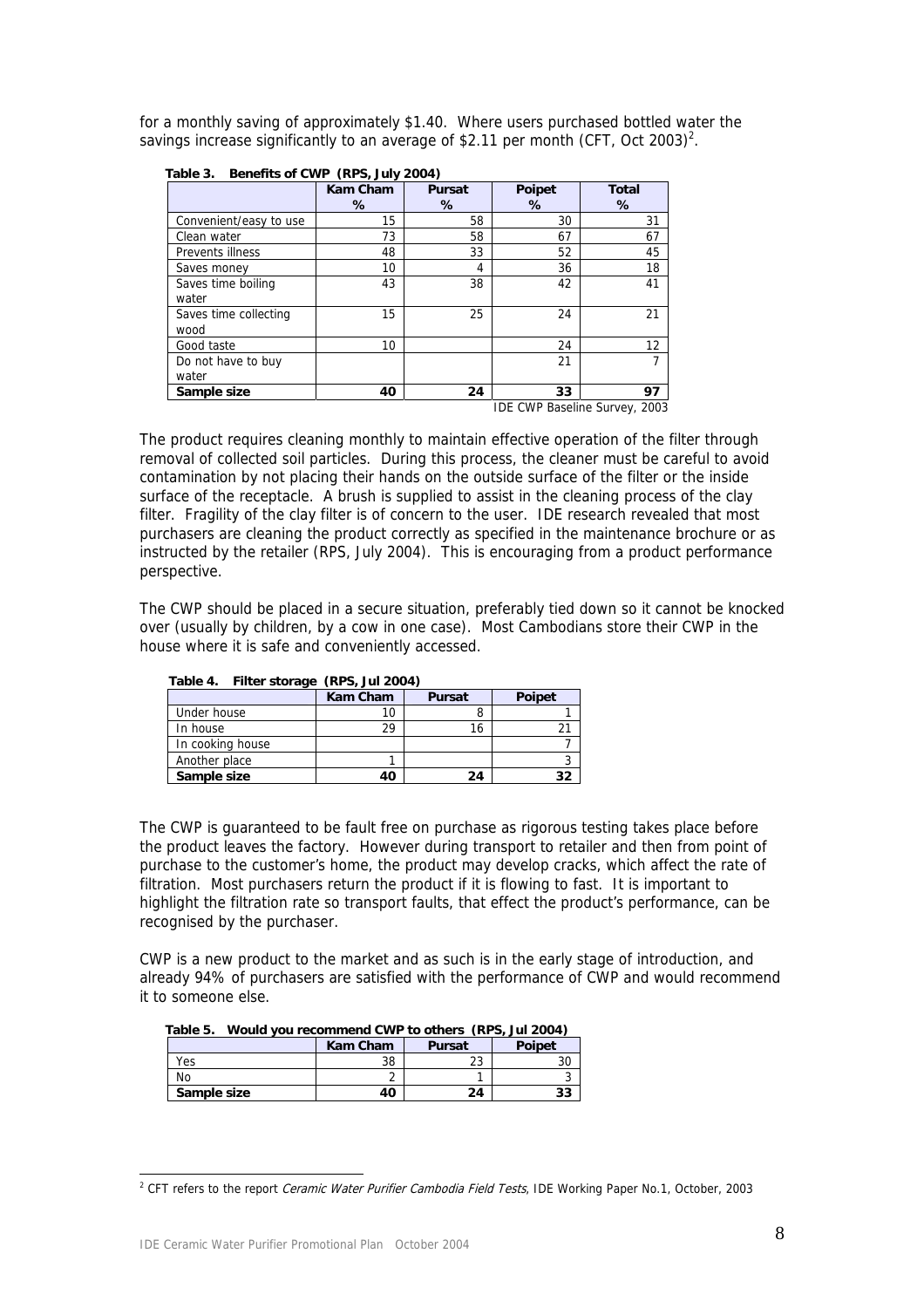The design of the product is judged as satisfactory with some buyer resistance to the porous and finish of the clay-fired pot, it's inconsistency in shape and the cheap appearance of the plastic receptacle.

|                          | <b>Kam Cham</b> | <b>Pursat</b>  | Poipet | <b>Total</b> |
|--------------------------|-----------------|----------------|--------|--------------|
| Not enough water         | 5               |                |        | 13           |
| storage                  |                 |                |        |              |
| Not attractive           |                 | 1              | 3      | 4            |
| Slow filtering           | 3               | $\overline{2}$ | 9      | 14           |
| Fragile                  | 6               | 2              | 8      | 16           |
| Expensive                |                 | 1              | 1      | 2            |
| Fast filtering           |                 | 2              |        | 3            |
| Clay filter does not fit | 4               | $\overline{2}$ | 3      | 9            |
| bucket well              |                 |                |        |              |
| Bucket is poor quality   | $\overline{2}$  | 1              |        | 3            |
| Slow flow from tap       |                 | 1              |        |              |
| Tap too high from        |                 | 1              |        |              |
| bucket base              |                 |                |        |              |
| Cleaning it              |                 |                | 1      | 2            |
| Shedding of clay         |                 |                |        |              |
| Tap performance          | 6               |                | 5      | 11           |
| Responses/Sample         | 28/40           | 27/24          | 38/33  | 97           |
| size                     |                 |                |        |              |

 **Table 6. Least liked about CWP (RPS, Jul 2004)** 

Product design aspects are now being addressed by IDE and it is expected that a new receptacle will be available in 2005 to overcome customer dissatisfaction. Unfortunately the fragility and inconsistency of the clay-fired pot is more difficult to rectify as it relates to the nature of the clay material and the labour-dependent production process.

## **6.2. Product Positioning**

CWP has been positioned at the low end of the market with the intention of meeting needs of rural poor as stated in IDE's organisational mission.

Currently there is little branding of CWP but this is being corrected with the inclusion of an embossed logo on the plastic bucket. The "Rabbit" brand has been adopted from IDE agricultural services and is not particularly applicable to this product as it. Is there a valid reason why IDE not change the brand to something more relevant and complementary – Purest Water, Pure & Clear, Refresh, Vital Health etc? A brand name is with what customers associate the product.

## **6. 3. Product Price**

Price, in normal manufacturing businesses, is set to cover the total direct costs relating to the material costs of the product and it's manufacturer and the indirect costs proportioned to that product. Additionally the manufacturer's profit from all products produced contribute to the costs to cover head office finance, administration, distribution/storage, marketing expenses. Price is a basic regulator as it influences the factors of production. There are situations where product is manufactured for strategic reasons without the requirements of profit however this is not normally the case.

Currently, IDE has only one product in it's water filter range. To date three factories have been established specifically to manufacture the CWP. A retail price of US\$7.50 - US\$8 was set to cover production and transport costs and profits to manufacturers, distributors and retailers. In a Willingness to Pay study conducted in 2003, some 100 non-CWP users in villages were asked to nominate a figure that they would be prepared to pay for a product that would deliver clean drinking water in their homes. 10% of villagers nominated US\$8 while 27% nominated US\$4.50.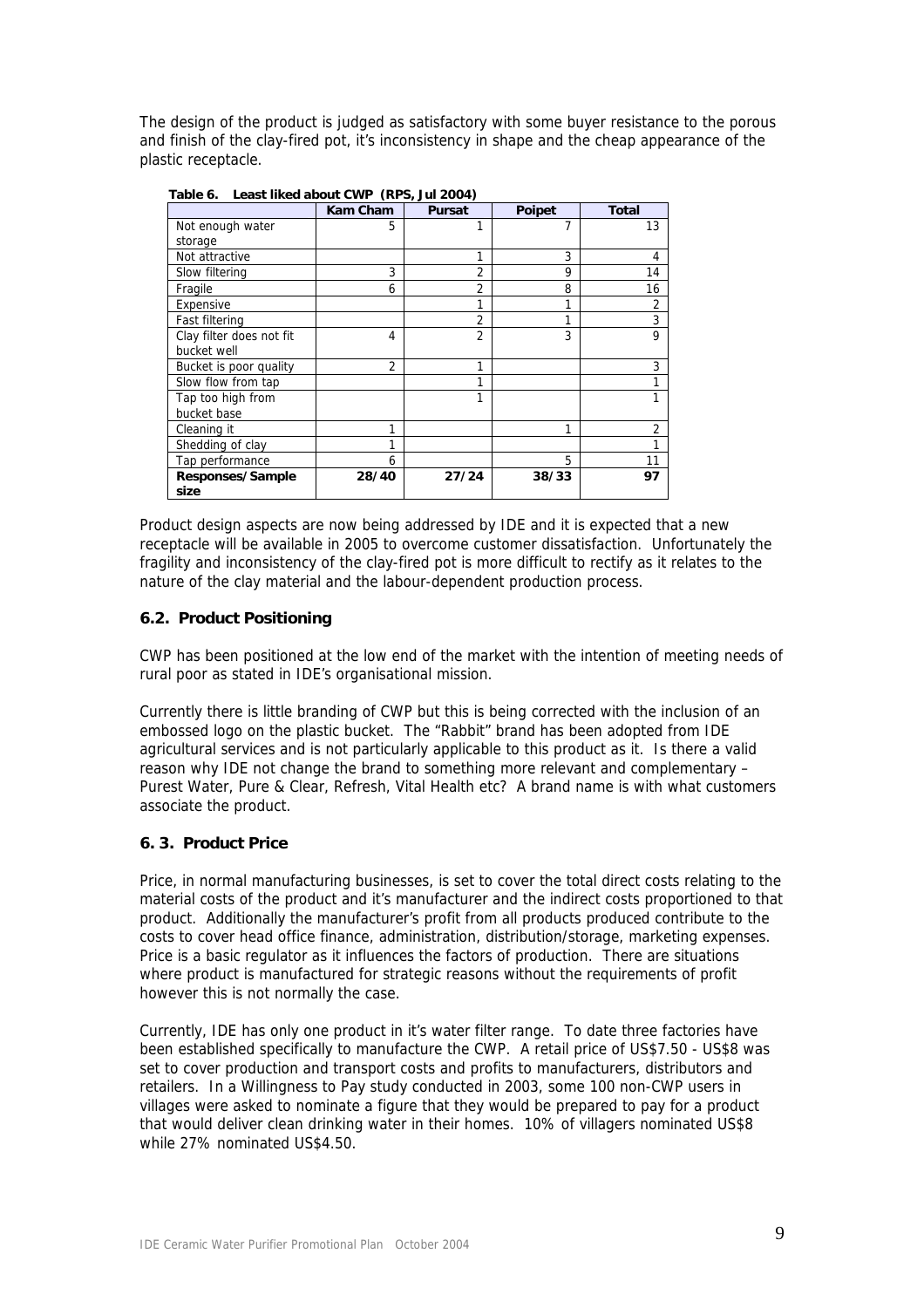The current price covers the manufacturing and distribution costs, IDE's costs for overall project management and marketing expenses have been subsidised using donor funds. It is unlikely that IDE could lift the price in existing markets without visible product improvements – ie stainless steel tank, designer tap etc.

# **6.4. Product Promotion**

As previously stated CWP was introduced to the market on a restricted budget with limited advertising over three provinces – Pursat, Kampong Cham and Kampong Chhnang. Exposure by radio and loud speaker trucks, billboards and fliers – no effective branding, no packaging design, no accreditation, no labelling and no endorsement. The campaign has been instructional and educational with a focus on health and time saving issues and to date it has been relatively successful.

|                          | <b>Kam Cham</b> | <b>Pursat</b>                   | Poipet* |
|--------------------------|-----------------|---------------------------------|---------|
| Friend/neighbour has one |                 |                                 | 5       |
| Health clinic            | 14              | 4                               |         |
| Nurse recommendation     | o               |                                 |         |
| Retailer                 |                 |                                 |         |
| Radio                    |                 | 19                              |         |
| Loud speaker truck       |                 |                                 |         |
| Poster/billboard         |                 |                                 |         |
| <b>NGO</b>               | 5               |                                 | 24      |
| Responses/sample size    | 45/40           | 22/24                           | 38/33   |
|                          |                 | _ _ _ _ _ _ _ _ _ _ _ _ _ _ _ _ |         |

 **Table 7. Where you learnt about CWP? (RPS, Jul 2004)** 

No advertising in Poipet

## **6.5. Product Packaging**

In line with a cost-contained product, the CWP packaging is basic to say the least. The ceramic filter is packed in a plain brown cardboard box with an instructional maintenance pamphlet inside and a small scrubbing brush and the tap. It carries no imaging, no branding, no benefits, no external instructions. The plastic receptacle is separate from the box and is designed to make it stackable (one inside the other).

## **6.6. Retailer Distribution (July 2004)**

Currently retailers are located throughout 5 provinces:

| Retailer type                 | Kampong<br>Chhnang | Pursat | Kampong<br>Cham | Siem Reap | Kampong<br><b>Thom</b> |
|-------------------------------|--------------------|--------|-----------------|-----------|------------------------|
| <b>Health Centre</b>          |                    |        |                 |           |                        |
| Pharmacy                      |                    |        | 1つ              |           |                        |
| General Household Retailer    |                    |        | 10              |           |                        |
|                               |                    |        |                 |           |                        |
| Households without safe water | 75,866             | 66,782 | 291,669         | 121,934   | 119,124                |
| access                        |                    |        |                 |           |                        |

2004

IDE Sales performance analysis, July

Retailers were selected without formal criteria and without sales expectations. There appears to be no relationship between population and the number of retailers and no pattern in the retailer type. No formal presentations were made to retailers, no goals were established and most retailers appear to have agreed to be distributors from a sense of "doing good" for the poorer people.

## **7. PRODUCT LIFECYLE AND ADOPTION**

The concept of Product Lifecycle (nominated a ten-year timeframe) is one where the life of the product is divided into five stages: introduction, growth, maturity, decline and possible abandonment. IDE marketing efforts need to consider these stages and the Adoption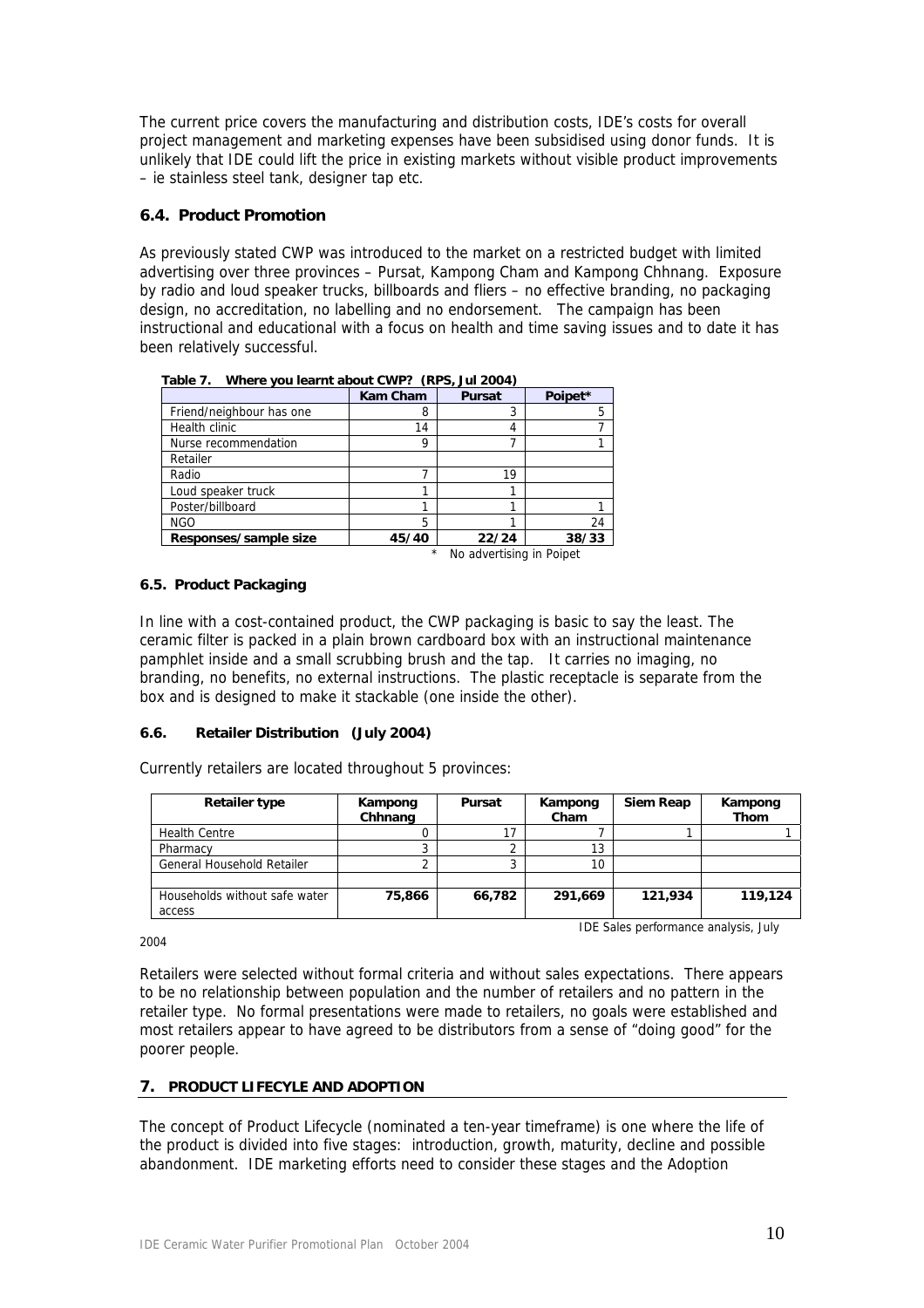Process (by potential buyers) to successfully target prospects within the market at different times and stages.

1. During the **introductory phase** the product should be launched with a full-scale marketing programme aimed at creating awareness and motivating behavioural change. This is the stage where many products fail. It is also the stage of high costs, low sales volume, net loss and limited distribution - it is the most risky and most expensive period. Fortunately CWP has little or no direct competition. The promotional programme will be designed to initially stimulate primary, rather than secondary demand by focusing on health related product benefits, rather than the brand, employing an educational socially responsible approach convincing people that the product will provide health benefits (they seek). At this stage target prospects will be opinion leaders in the community and early adopters (see page 13).

This is a time when IDE has the opportunity to set prices as desired, to maximise profits at a higher price or to establish a lower price in an endeavour to obtain as many customers as possible. The organisation has the capacity to manufacture volume to meet a higher demand in the market. There is the opportunity to price at US\$9 targeting townspeople not the poorest in the community.

Distribution at the early stage is through specialised channels, rather than mass distribution. IDE has already established a chain of medical centres and pharmacies (except Kampong Chhnang) to facilitate consumer distribution. The down side of this specialised approach is that pharmacies/medical centres whilst recommending the product, thus giving it endorsement, are not sales trained nor motivated by making a sale.

2. The **growth or market-acceptance phase**, is the period where both sales and profits rise. It is the time when competitors are most likely to enter the market and it is the time when marketing focus changes to an aggressive branding and product differentiation campaign. This is also a good time to extend the product range or introduce product improvements. Trade and consumer incentives are often used to maintain market share and build retailer loyalty.

The number of retailers should expand from speciality stores to more mass distribution. Economies of scale are introduced and prices may come down a little if a competitor enters the market.

In the case of CWP, users will be buying replacement product.

3. On **maturity**, sales still increase, but at a declining rate. The product has now been accepted by the majority of consumers. Profit of both manufacturing and retailer are starting to decline. Price becomes an issue if there is competition in the market. The selling emphasis now changes to price and customer service. It is also the time when the manufacturer should be considering ways of "updating" or extending the life of the product through repackaging, new features, additional features or a fresh design.

The communication strategy shifts towards keeping and improving the brand name awareness and differentiating our product from the competitors.

This is the most challenging period during the life-cycle and it is the point where abandonment should be considered seriously by the organisation if competitors are apparent, costs exceed profit or the product has been made redundant.

Candle-filters, which are considered by many to more aesthetically attractive than CWPs could threaten the CWP if introduced from Vietnam. To date, the performance of the Vietnamese Candle-Filter product is less satisfactory and testing record results that fall short of those of CWP particularly in the elimination of bacteria.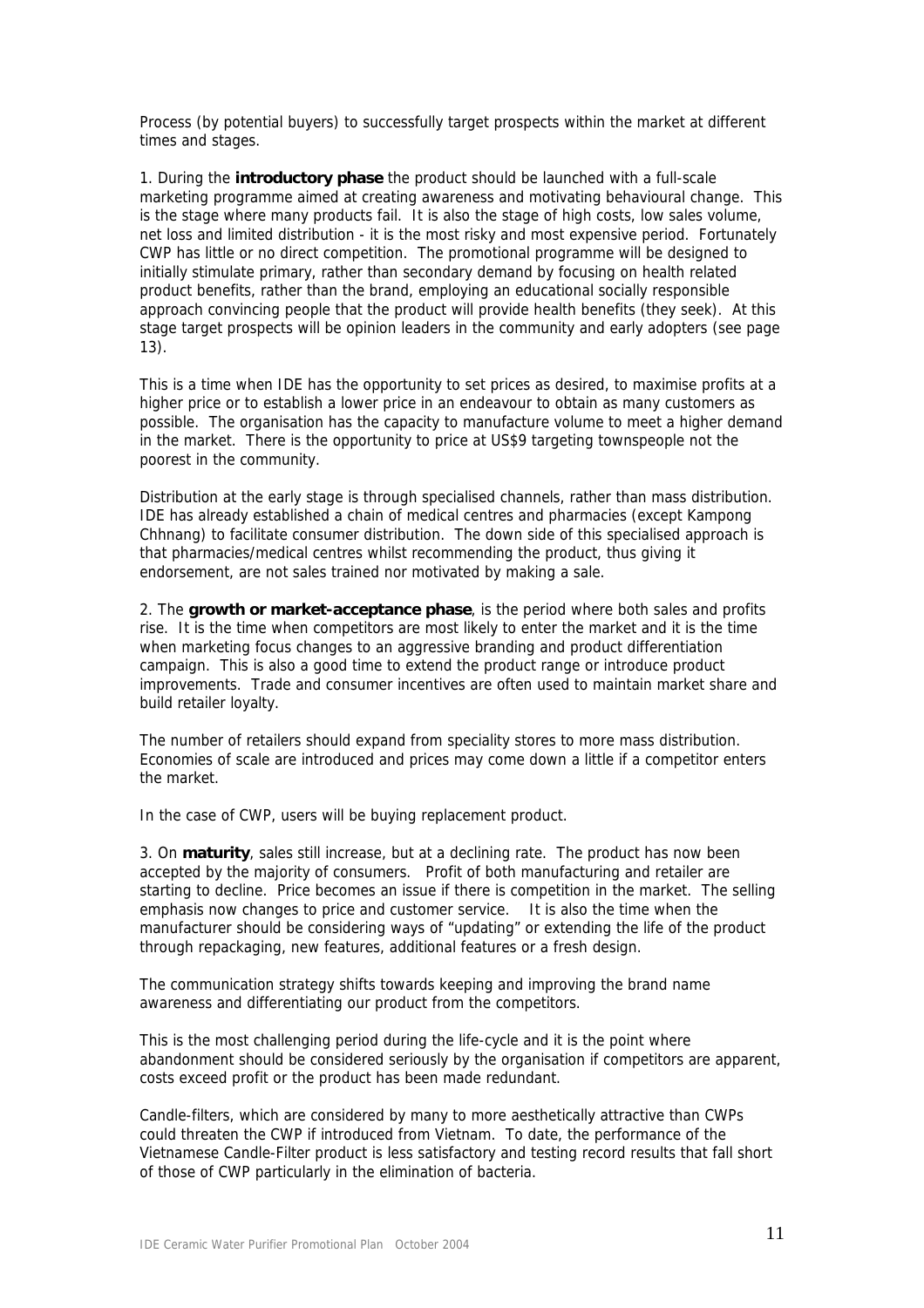**Product Adoption Process** is the recognition that people "take-up" a new product at different rates (over a differing timeframe) and marketing strategies and tactics change to accommodate differing prospects.

1. Initially IDE identifies leaders in the community and converses with advertising, face-toface presentation and below the line activities to gain product endorsement and sponsorship from **"early adoptors".** These people usually account for 16% of the market. The earlier adoptors tend to be an integrated part of the local social system. They are usually opinion leaders with respect within their social system. It is known that Sales people are more likely to be used by early adoptors than by any other category.

Pharmaceutical and medical businesses and organisations fulfil this leadership role, and the use of them as "retailers" will endorse our product as well as build trust in the community.

IDE Field staff should seek out opportunities to make presentations to the public in general, all health related committees such as the Sanitation Groups, and Water Management Groups, and to opinion leading committees in the community - School and Teacher, Village Development, CWCC, Friends Help Friends etc in an effort to reach these opinion leaders

2. A more deliberate group. the **"early majority"** represents about 34% of the market. The members of this group are a bit above the average in social and economic measures. People in this group rely quite a bit on advertisements, sales people and contact with "early adaptors".

3. **"Late majority"** adaptors represent again about 34% of the market, and tend to be a more sceptical group. They rely on peers as a source of information and word of mouth is the most effective form of recommendation. They usually purchase after the peak in sales volume (on the downward curve) about 4 – 10 years in this case.

In time - (4 – 10 years) it is expected that referral by others, will become the dominant trigger to purchase.

## **8. TARGET MARKETS**

## **8.1. Prospects, Lifestyle, Cultural and Social Influences**

Khmer society is considered to be conservative. Trying something new is not encouraged. All Cambodian social relations are hierarchically ordered (primarily in terms of age). Age is not exclusive but is determined as a sum of – age, gender, wealth, knowledge, reputation of family, political position, employment, character and religious piety. The primary rule (Martin 1994) is "be discreet, unobtrusive, keep your station". In general, men are regarded as superior to women.

Traditionally there is an unwillingness to change implying a function of the quest for order, for restoring and/or upholding ideal social and cosmological order. However there is an air of dissatisfaction amongst the young who challenge the wealth of politicians, the lack of interest by the King and of corruption being the mode of business.

Generally, Cambodians are backward looking people, ie., social conduct based on ideas, techniques and phrases passed along through time with the result that people are continually reliving, repeating or restoring what was past – in ceremonial terms, in adages and in the agricultural cycle.

Life is based on Karma – the basis tenets of life. If you are rich it is because you lived meritoriously in your previous incarnations. To gain merits in this lifetime is to observe 5 Buddhist precepts – 1. not killing any living thing 2. not stealing, 3. not committing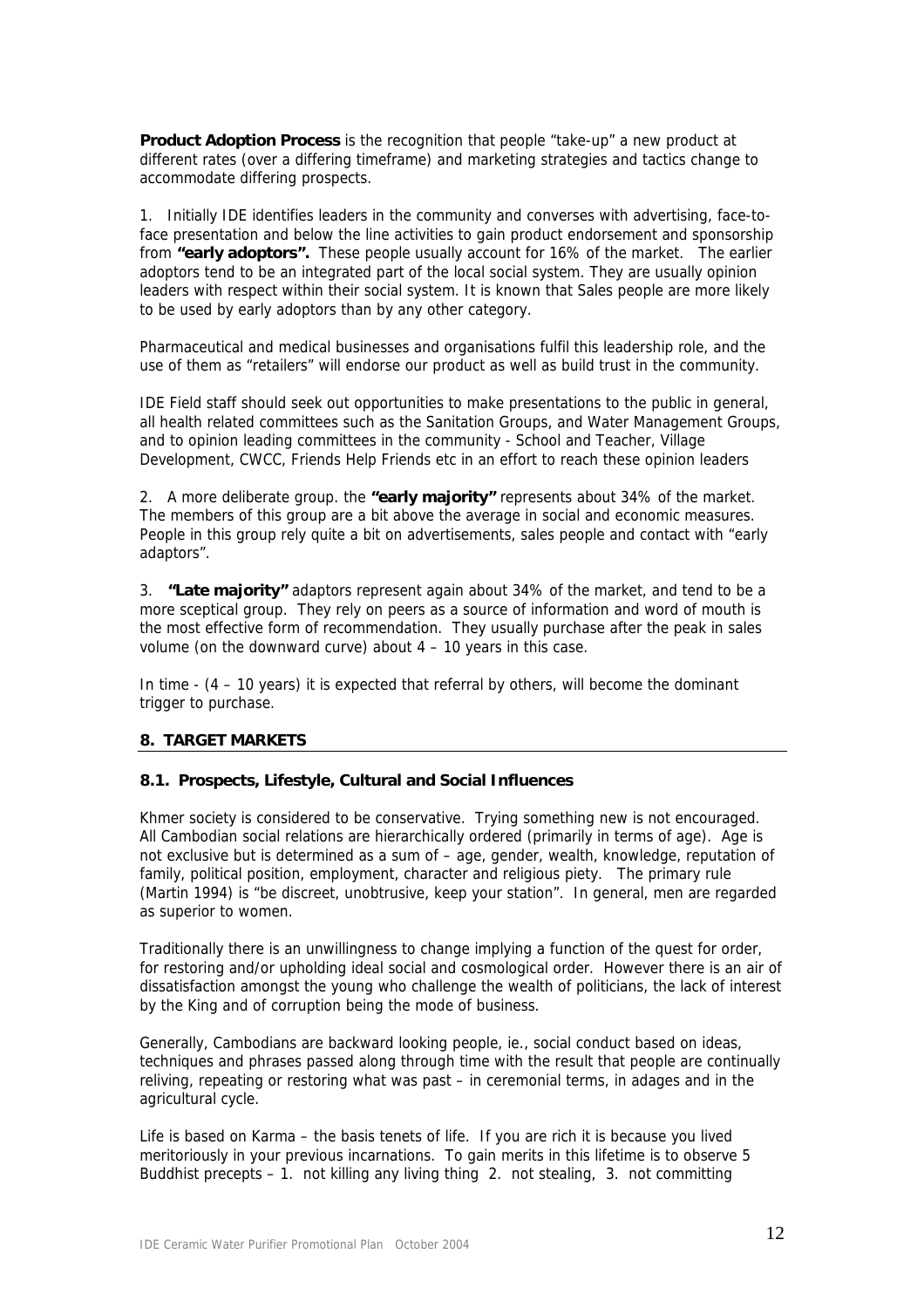adultery, 4. not lying 5. Not drinking liquor and additionally becoming a monk, financing the construction of a temple, giving money for the repair of a temple, giving gifts to monks and giving food daily to monks. Having said that these principles form the basis of traditional customs, there is evidence of erosion of this societal framework.

Khmer social universe focuses on nuclear family and not to belonging to a whole nuclear family is to be socially incomplete, or even a socially disabled person. Even solidarity between parents and married children in not institutionally formalised and cannot be taken for granted in all situations.

Single women are generally misfits within society. They are usually depersonalised and made socially invisible, unless there is strong family unity.

Village and family organisation is extremely weak. Khmer villages are not cohesive units as much as in Vietnam; families are disintegrated beyond the nuclear family. Extended families do not exist and records of previous generations are nor kept.

Reasons sited for individualism and independence are –

- Relative abundance of land
- Private land holdings
- Sacredness of private property
- Introduction of Napoleonic Code
- No communal land
- **Small numbers of traders and craftsmen**
- Lack of systematic division of labour
- Non-existent committees or organisations

At village level the Chief of a village is the only person employed by the state (a very minimal salary). The chief used to organise group activity, but little exists today. The commune chief's role is "to inform and implement new directions" but their instructions are often unheeded. Public projects remain undone unless paid for. There is little empowerment at village level, and people are reluctant to work for the common good without being paid. However there is some evidence that social cohesiveness and self help mechanisms in villages destroyed under Pol Pot, are slowly returning to normal, what ever that is.

Generally households are female headed, while many decisions are made jointly, the woman has the last word. Not just in the household and everyday expenditure, but with respect to decisions such as what fields to plant, what kind of rice and vegetables to grow and what price to sell them for.

The city of Phnom Penh advances towards a more cosmopolitan lifestyle with routines closely tied to trading rather than rural routines. People in the city are seen to be different from those in the country because of their life activities. Standards of living are generally higher, though their still exists a layer of poverty. People come to PP seeking work opportunities.

## **8.2. Buyer Behaviour**

The primary target market for CWP is nominated as rural communities without access to safe water. Of the rural communities there exists two divisions - 1. rural poor (mainly rice growing) and 2. rural townsfolk. Male and female, aged between 30 - 40 years, married, with families, who own their own home and have a modest monthly income of between US\$10 – US\$100 and have disposable incomes.

This plan targets rural townsfolk who have the ability to buy.

The secondary market is the Phnom Penh market that is serviced by relatively safe water but where sales volume could be found from disposable income prospects who seek additional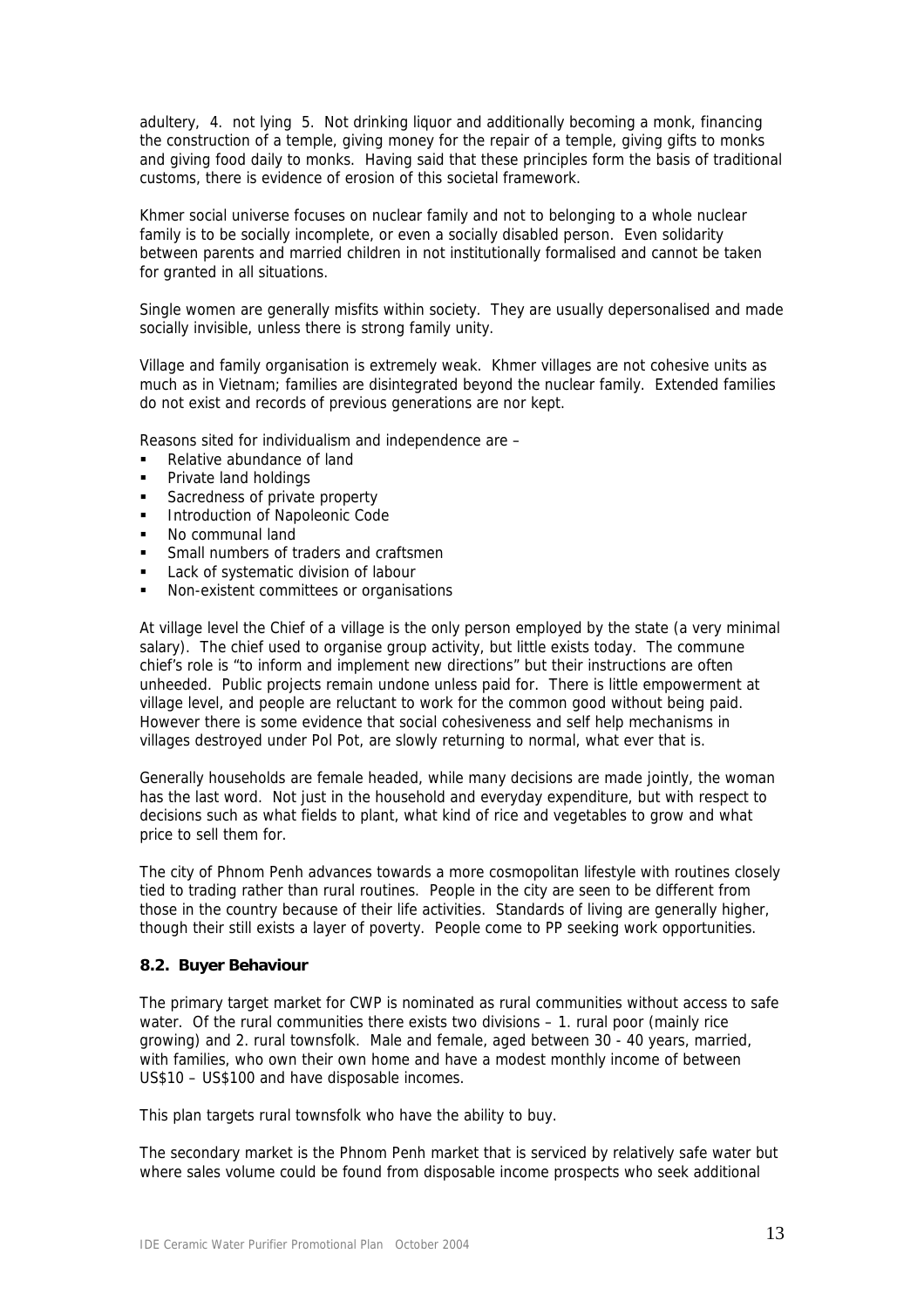security for their drinking water. Unfortunately this market segment does not match IDE business mission. No research has been undertaken by IDE in this market to date.

Among CWP purchasers (mainly townsfolk) the decision to purchase the CWP was usually either a joint family decision (36%) or a decision made by the wife (31%) or husband (22%) individually. The wife therefore was involved in 67% of final purchase decisions and the husband in 53% of final decisions. Final decisions made by others inside or outside the family were rare.

|                          | <b>Kam Cham</b> | <b>Pursat</b> | Poipet | <b>Total</b> |
|--------------------------|-----------------|---------------|--------|--------------|
| Husband                  | 5               | 4             | 12     | 21           |
| Wife                     | 14              | 6             | 10     | 30           |
| Family                   | 16              | 11            | 8      | 35           |
| Child                    | ◠               |               |        | 4            |
| Parents                  |                 |               |        | 2            |
| <b>Myself</b>            | 4               | າ<br>∠        | ົ      | 8            |
| Employer                 |                 |               |        | າ            |
| <b>NGO</b>               |                 |               | ົ      | າ            |
| Responses/sample<br>size | 43/40           | 24            | 37/33  | 104/97       |

 **Table 8. Final decision maker (RPS Jul, 2004)** 

Most CWP purchasers made the decision within a time frame of a few days, indicating that the product was affordable to them and that the families had a disposable income available. The majority of sales were made within a month of becoming aware of the product suggesting that the CWP was not a considered or major purchase so the decision making process was relatively short.

|                      | <b>Kam Cham</b> | <b>Pursat</b> | <b>Poipet</b> | <b>Total</b> |
|----------------------|-----------------|---------------|---------------|--------------|
| Immediate purchase   |                 |               |               |              |
| A few days           | 24              | h             | 16            | 46           |
| A few weeks          |                 | 8             |               | 15           |
| More than one month  |                 | 10            | 13            | 23           |
| More than two months |                 |               |               |              |
| About three months   |                 |               | ∍             |              |
| About 6 months       |                 |               |               |              |
| More than 6 months   |                 |               |               |              |
| Sample size          | 40              | 24            | 33            |              |

 **Table 9. Period of time from awareness to purchase (RPS Jul, 2004)** 

| Table 10. Mode of payment (RPS Jul, 2004) |          |               |  |
|-------------------------------------------|----------|---------------|--|
|                                           | Kam Cham | <b>Pursat</b> |  |
|                                           |          |               |  |

|                                | <b>Kam Cham</b> | <b>Pursat</b> | <b>Poipet</b> | <b>Total</b> |
|--------------------------------|-----------------|---------------|---------------|--------------|
| Had the money                  | 15              | 14            | 23            | 62           |
| Had to save the money          |                 |               |               |              |
| Received credit from<br>seller | 8               | O             | າ             | 20           |
| Borrowed the money             |                 |               |               |              |
| Gift                           |                 |               |               | b            |
| Responses/sample<br>size       | 24/40           | 24            | 33            | 97           |

|  |  |  | Table 11. Spare money in the family (RPS Jul, 2004) |
|--|--|--|-----------------------------------------------------|
|--|--|--|-----------------------------------------------------|

|                       | <b>Kam Cham</b> | <b>Pursat</b> | Poipet | <b>Total</b> |
|-----------------------|-----------------|---------------|--------|--------------|
| Sometimes             | 14              | 8             |        | 33           |
| Often                 |                 |               | h      | 14           |
| Always                | 15              |               |        | 32           |
| After harvest         |                 | J             |        |              |
| After selling product |                 |               |        |              |
| <b>Never</b>          |                 |               |        |              |
| Sample size           | 40              | 24            | 33     | 95           |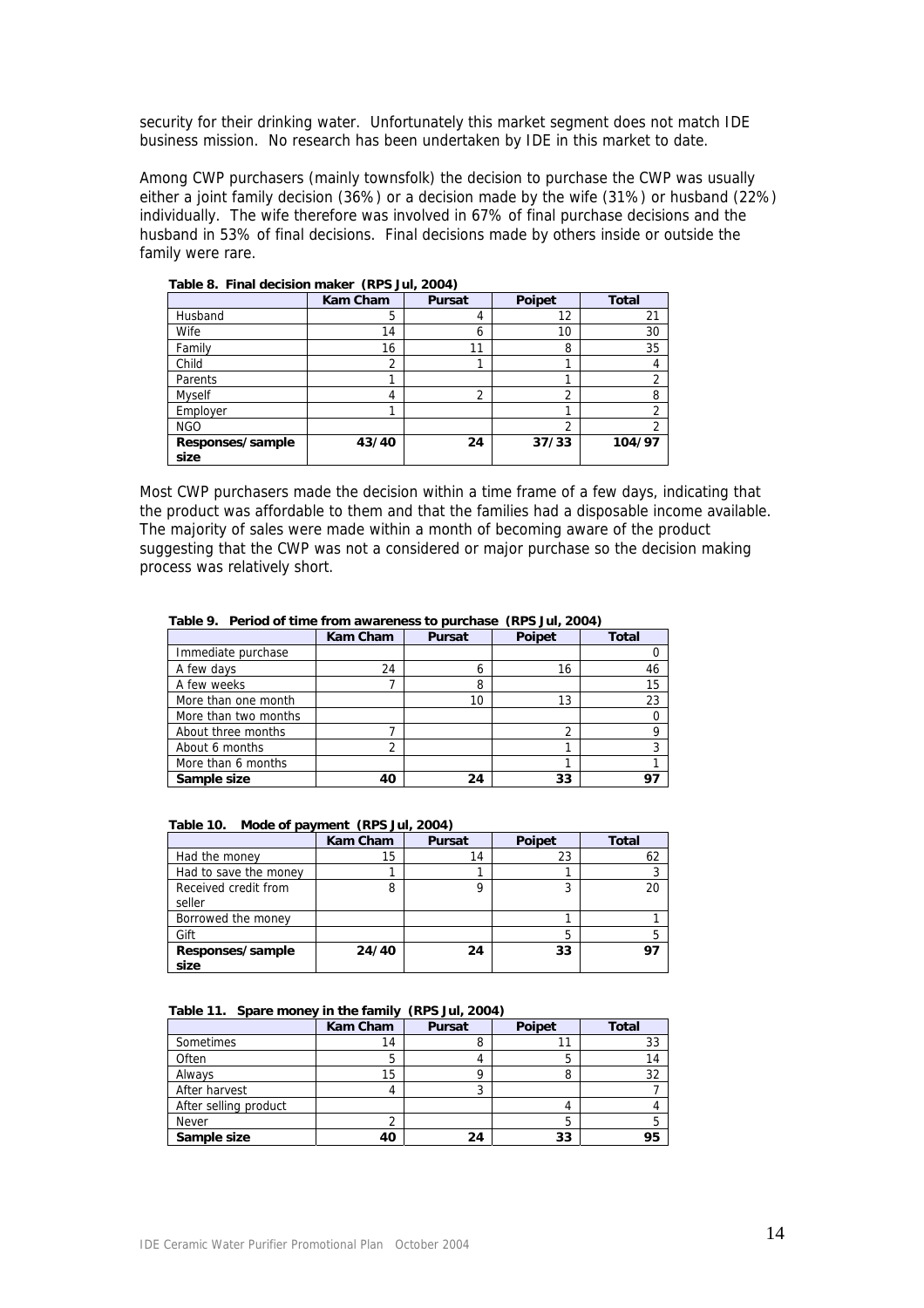As would be expected, little pre-purchase consultation took place by CWP purchasers outside the immediate family. This could be a factor of independence, but more likely the price of the product does not warrant major consideration and it was immediately affordable to most of the purchasers.

|                          | <b>Kam Cham</b> | <b>Pursat</b> | Poipet         | <b>Total</b> |
|--------------------------|-----------------|---------------|----------------|--------------|
| Spouce                   | 11              | 6             | 11             | 28           |
| Mother                   | っ               | 2             | 3              |              |
| Person who owns one      | 4               | 4             | 1              | 9            |
| Friend/relative          | 2               |               | $\overline{2}$ | 5            |
| Family discussion        | 8               | 11            | 3              | 22           |
| Retailer                 | 4               |               |                | 5            |
| Health clinic            | 10              | 3             | 5              | 18           |
| Village elder            |                 | 1             |                |              |
| Village council          |                 |               |                |              |
| Daughter/son             |                 |               | 1              |              |
| School teacher           |                 |               | 5              | 5            |
| No-one                   | 4               |               |                | 5            |
| Employer                 | 2               |               | 2              | 4            |
| <b>NGO</b>               |                 |               | 8              | 9            |
| Responses/sample<br>size | 48/40           | 30            | 42/33          | 120/103      |

 **Table 12. Person consulted before purchasing (RPS Jul, 2004)** 

Little is know at this stage of national consumer expenditure patterns but when our interviewers asked CWP purchasers what their expenditure priorities were they recorded the following answers:

|                        | <b>Kam Cham</b> | <b>Pursat</b>  | Poipet         | <b>Total</b>   |
|------------------------|-----------------|----------------|----------------|----------------|
| Food                   | 18              | 12             | 19             | 49             |
| Clothing               | 5               | 5              | 8              | 18             |
| <b>Education costs</b> | 8               | 5              | 15             | 28             |
| Better house           | 4               | 9              | 8              | 21             |
| Household goods        | 13              | 4              | 13             | 30             |
| Machinery              | 1               | 1              | 2              | 5              |
| Transport vehicle      | 3               | 2              | 5              | 10             |
| Money for medical      | 5               | 2              | 3              | 10             |
| Money                  | 4               | 1              | $\overline{2}$ | 7              |
| Electricity            |                 |                | 2              | $\overline{2}$ |
| Clean water            | 2               |                |                | 3              |
| Cow                    |                 | 1              |                | $\overline{2}$ |
| Pig                    |                 | $\overline{2}$ |                | 3              |
| Fence                  | 1               |                |                | 1              |
| Latrine in house       | $\mathfrak{D}$  | 3              |                | 5              |
| Contribution to        |                 | 1              |                | $\overline{2}$ |
| ceremonies             |                 |                |                |                |
| Responses/sample       | 69/40           | 49/24          | 78/33          | 196/97         |
| size                   |                 |                |                |                |

 **Table 13. Urgent needs of the family (Priorities) (RPS Jul, 2004)** 

Straight count to responses recorded – most respondents gave two answers

So it can be gauged that our Cambodian purchasers is still at the bottom of Maslow's Hierachy of Needs and daily basic needs are their priority. CWP purchasers typify the average income levels but have a higher educational level than statistical averages – 73% of CWP purchasers are in the US\$10 - US\$100/month earning bracket with 26% attending high school level.

 **Table 14. Level of Income/month (RPS Jul, 2004)** 

| US\$        | K Cham | <b>Pursat</b> | <b>Poipet</b> |
|-------------|--------|---------------|---------------|
| $10 - 50$   | 15     | о<br>ň        | 15            |
| $51 - 100$  | 16     |               |               |
| $101 - 150$ |        |               |               |
| $151 - 200$ |        |               |               |
| $201 - 250$ |        |               |               |
| $251 - 300$ |        |               |               |
| $301 - 350$ |        |               |               |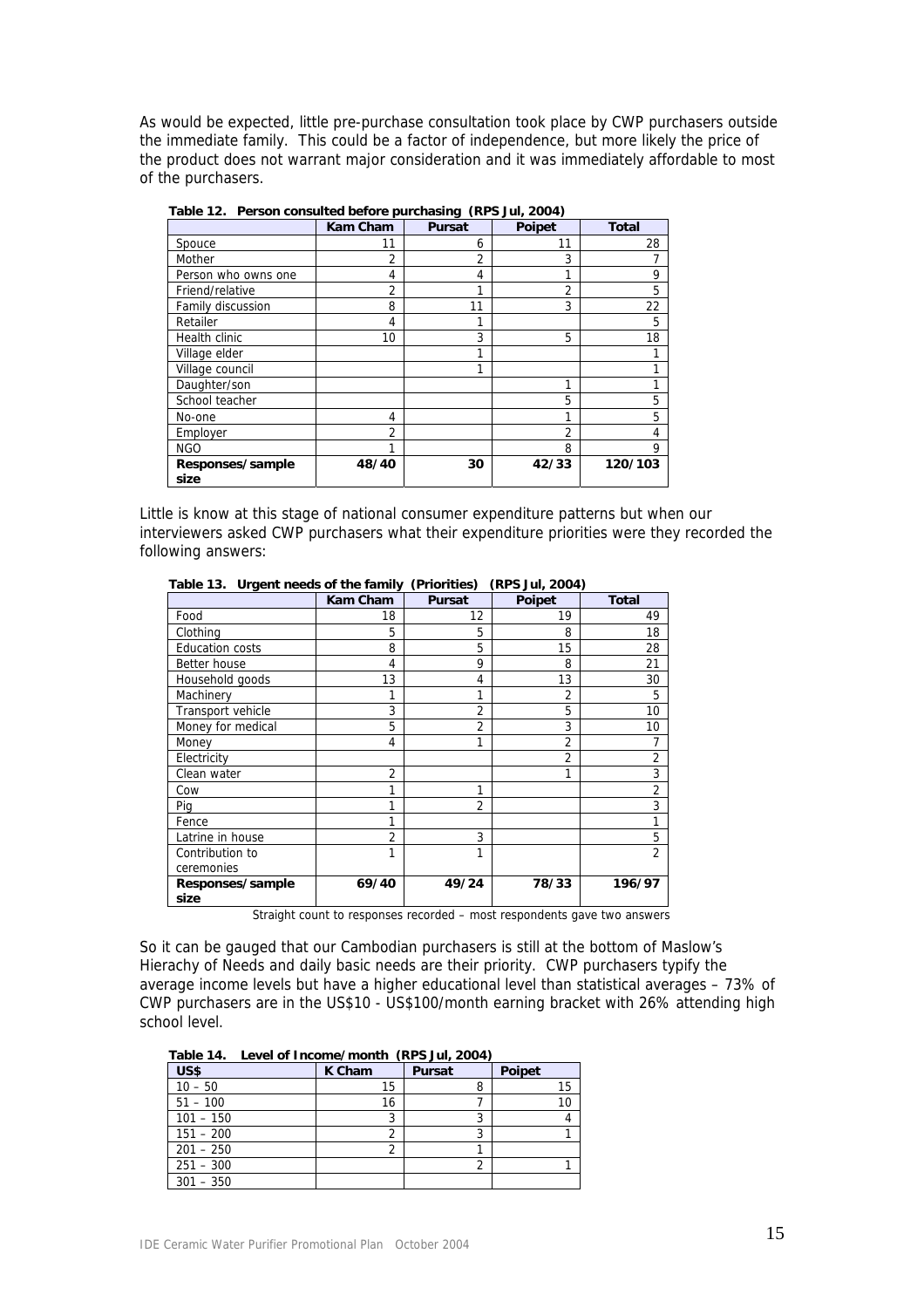| 351<br>$-400$ |    |    |   |
|---------------|----|----|---|
| $400 - 500$   |    |    |   |
| Sample size   | 40 | 24 | ີ |

#### **Table 15. Respondents level of Education (Total Survey) (RPS Jul, 2004)**

| <b>Level of Education</b> |    | %    |
|---------------------------|----|------|
| Elementary school         | 27 | 27.8 |
| Secondary school          | 39 | 40.2 |
| High school               | 26 | 26.8 |
| University                | 5  | 5.2  |
| Sample size               | 97 | 100  |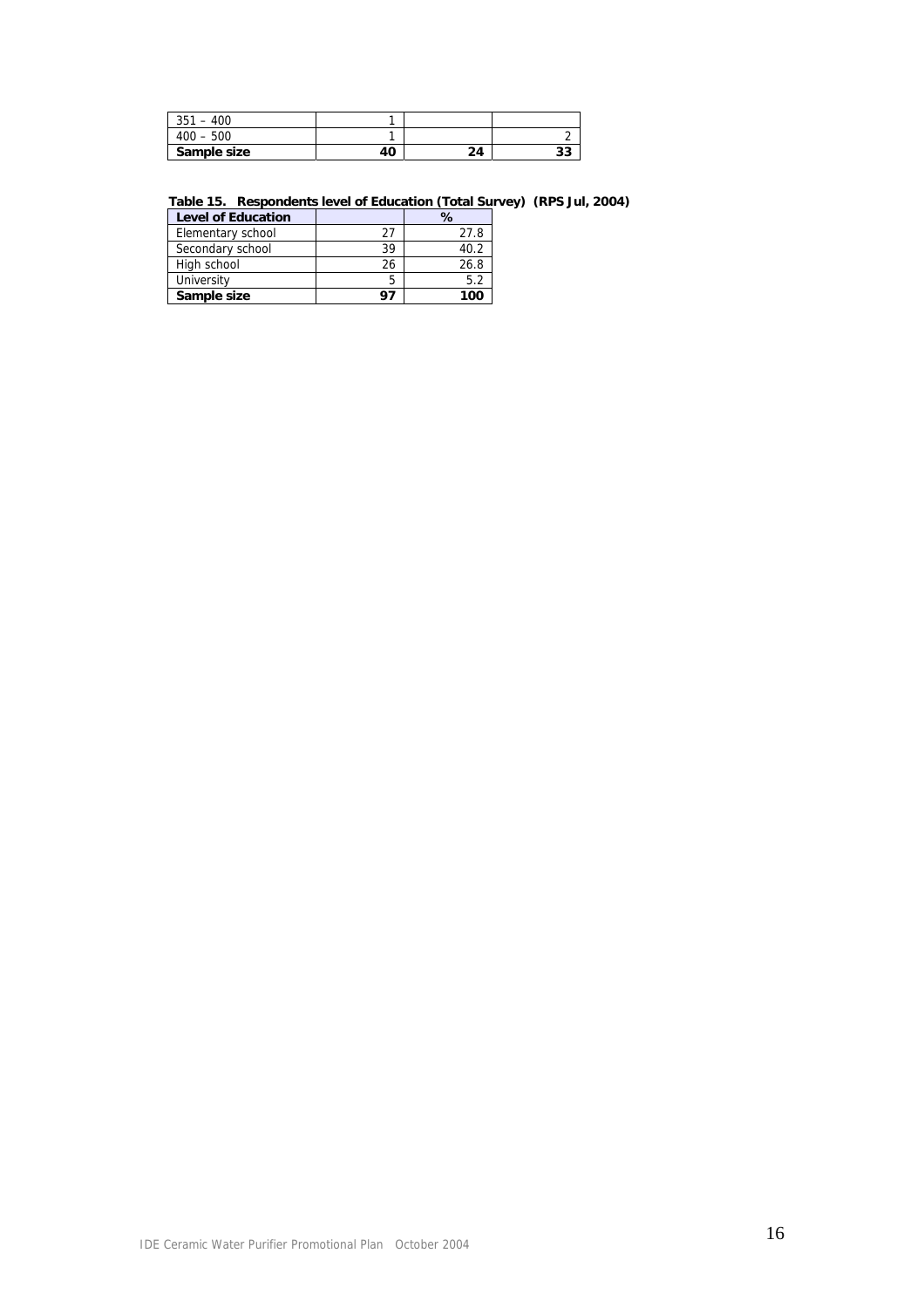# **9. MARKETING OBJECTIVES**

To fulfil the objectives of CWP roll-out strategy, the marketing objectives are:

- To develop a marketing approach that will "drive" an increased number of purchasers through existing and new retail outlets to inquiry about and purchase the CWP.
- To create adequate market demand to meet required production outputs that deliver a sustainable manufacturing industry.
- To identify the "persuasive" tools and messages best suited to engage an exchange with identified target prospects within selected geographic market segments.
- To develop a strong branding campaign to create both a desirable product and to endorse product quality and quality assurance.
- To use suitable aspects of "social marketing" and health benefit education to implement change behaviour among consumers.

## **10. CWP PROMOTIONAL OVERVIEW – promotional options**

This plan is submitted without budgetary restraints.

At this point several issues should be reviewed – they are IDE Strengths and Opportunities, Weaknesses and Threats. IDE Business Objectives, Roll Out Plan and staged introduction. The Communication Plan addresses issues raised in these previous discussions.

## **10.1 CWP Strategies**

| <b>Marketing Objectives</b>                                                                                                                                                 | <b>Strategies</b>                                                                                                                                                                                                                                                                                                                                                                                                                                                                      |
|-----------------------------------------------------------------------------------------------------------------------------------------------------------------------------|----------------------------------------------------------------------------------------------------------------------------------------------------------------------------------------------------------------------------------------------------------------------------------------------------------------------------------------------------------------------------------------------------------------------------------------------------------------------------------------|
| To develop a marketing approach that will<br>1.<br>drive an increased number of purchasers<br>through existing and new retail outlets to<br>inquire about and purchase CWP. | Develop a health-related benefits focused<br>advertising campaign/promotion, utilising on-<br>strategy media channels supported by below-<br>the-line activities.                                                                                                                                                                                                                                                                                                                      |
| 2. To create adequate demand to meet<br>production outputs that delivers a sustainable<br>manufacturing industry<br>(15 units/month/retailer).                              | 1. Develop a cost-efficient and effective<br>promotional plan that manages entry into each<br>provincial market as timing necessitates.<br>2. Adjust promotional tactics in recognition<br>that discerning buyers enter the market at<br>different stages of the product cycle.<br>3. Change promotional focus to a branding<br>campaign to keep competitors at buy, build<br>equity and trust in the brand, endorse<br>guarantee and warranty and reassure the<br>replacement buyers. |
| 3. To develop a strong branding campaign to<br>create that endorses product warranty, quality<br>and reliability, and product assurance and<br>compliance.                  | Differentiate CWP so it is recognised as a<br>unique, high quality, trustworthy product that<br>performs what it claims.                                                                                                                                                                                                                                                                                                                                                               |
| 4. To use suitable aspects of "social<br>marketing" and health benefit education to<br>implement change behaviour among<br>customers.                                       | Bring about behavioural change by the<br>declaration that family health is the<br>responsibility of parents - passing the<br>responsibility of family health to consumers.                                                                                                                                                                                                                                                                                                             |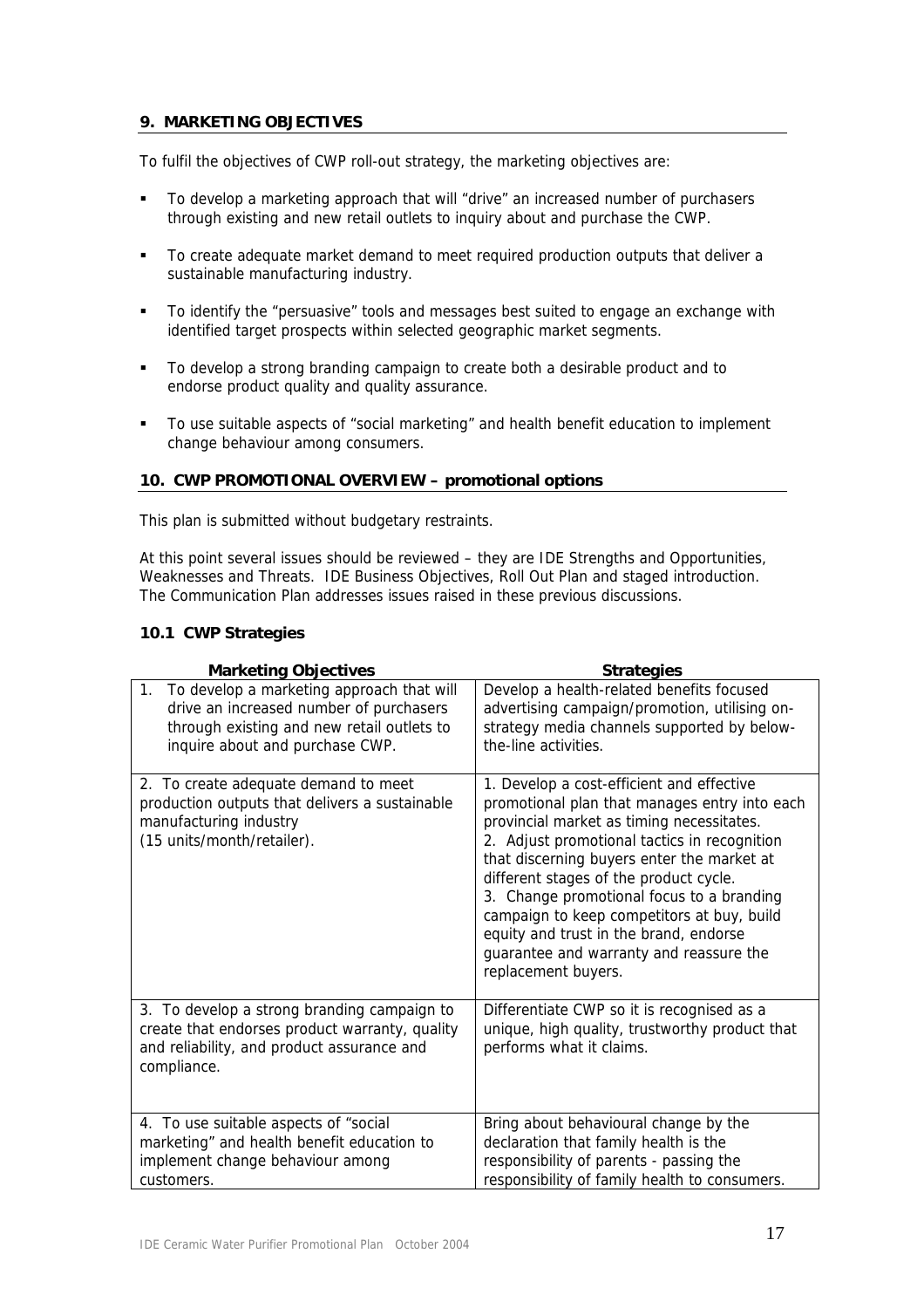| 5. To identify the "persuasive" tools and<br>messages best suited to engage an exchange<br>with identified target prospects within selected<br>geographic market segments. | Continue researching the market through<br>interviews and discussion groups. |
|----------------------------------------------------------------------------------------------------------------------------------------------------------------------------|------------------------------------------------------------------------------|

## **10.2 CWP Positioning**

Management's ability to position a product appropriately in the market is a major determinant of company returns. IDE recognises that CWP is a product in a market priced so that is will not sustain viable profits so profitability is not the foremost consideration.

CWP is positioned to attract the lower end of the market, the negative effect of this being that it cannot move up the market and will not attract people in a higher socio-economic bracket without product improvements (smooth finish, receptacle tank, tap etc). Currently primary prospects have limited resources and will be affected by any down turn or change in the market.

And as CWP is a stand-alone product ie there is no product range to offset it's positioning, the opportunity to trade it's reputation against higher or lower priced branded products in the range does not exist.

IDE's goal must be to build equity and trust in a low positioned product by developing interdependent, mutually satisfying relationships with customers and other stakeholders. To manage these relationships, IDE will manage marketing and communications activities such that the marketplace receives consistent image-building messages.

In an endeavour to lift the image of the product and change the perception of a coarse clay filter, for example, IDE could promote by using the messages - "natural filtering process" or "utilising natures own filtering process", "water purified the natural way", "a product of nature and science formulated to purify" - these statements add credibility and when the product sits at the bottom of the market every effort must be made the product credible.

## **10.3 CWP Price**

The price of CWP is set at between US\$8 and US\$9 retail, and villagers report it to be an acceptable and affordable price.

This price was established after discussions with village people and not townspeople. If we target townspeople in mass marketing efforts, there is the possibility that the price could be raised to at least US\$9 without a noticeable difference in sales. It's the health benefits that the customer is buying and the price difference is so small, a retailer should be able to talk his way around the issue. The higher price leaves room for the retailer to negotiate, it allows for higher remuneration for the distributor and it allows the lowering of price over time.

It would be a worthwhile exercise for IDE to test the market in a new province before introduction to see what the townspeople would be prepared to pay for the product -

1. As it is

2. Mocked up with an "upmarket" bucket and new tap.

In this way we could explore price elasticity in the new market with our target market prospects and determine the opportunity to increase the price.

## **10.4 CWP Branding**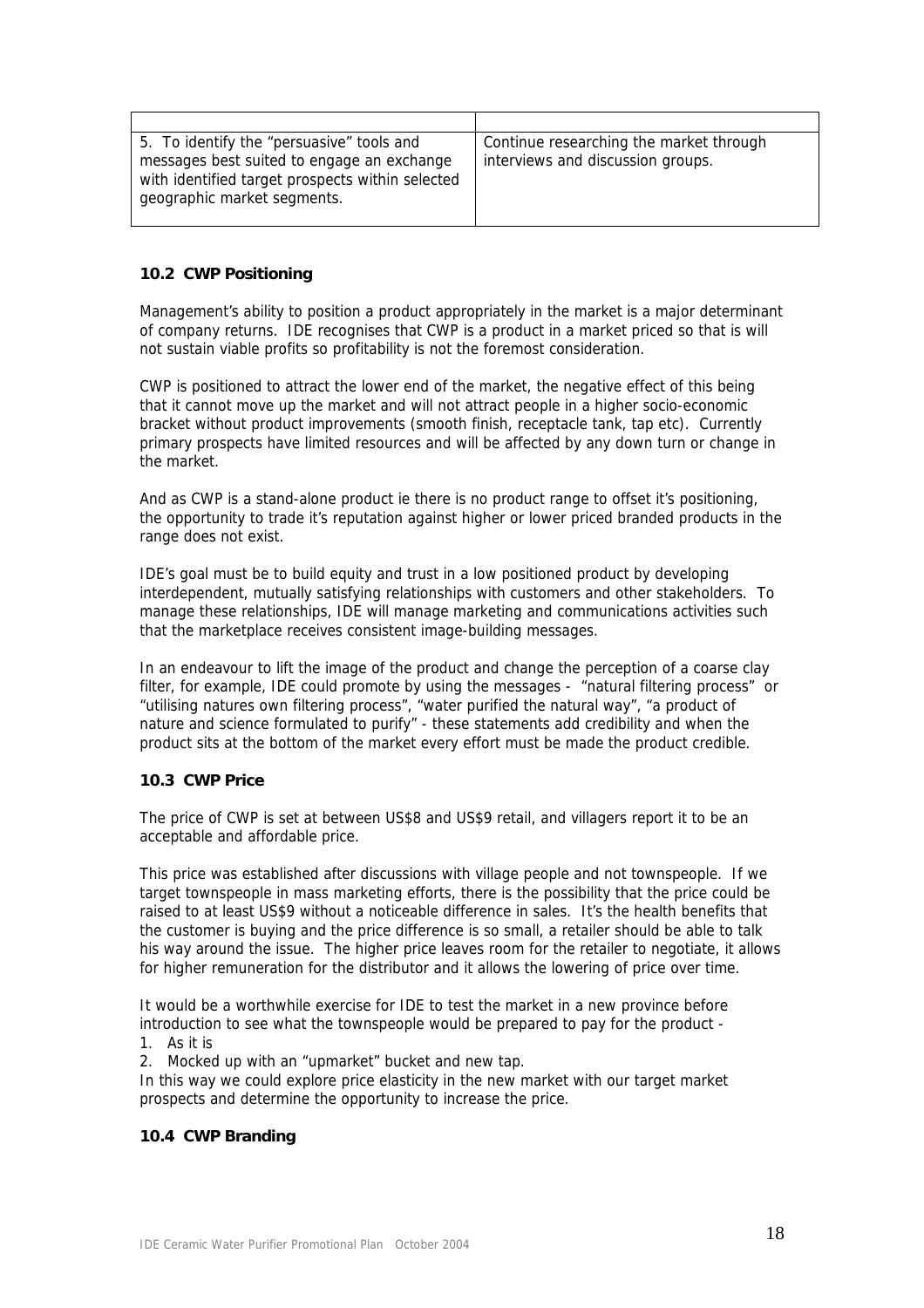Branding is primarily, a fundamental device to differentiate a product from its competitors. Brand is a combination of name, words, symbols and design (and colour) that identifies the product. Without brands consumers would not be able to identify one product from another.

Brand offers the consumer instant recognition and identification. It also offers a guarantee, warranty, quality consistency, reliability, and in some case psychological satisfaction. A brand delivers a promise and gives confidence to the buyer.

The ultimate goal of brand advertising is to build greater brand equity – the feel and think of a brand by customers, retailers, wholesalers, distributors and the competitors.

Branding requires time and money. To be effective branding must maintain consistency in the message by integrating all marketing communications – from packaging and advertising to sales force and publicity.

IDE should review the CWP brand and consider whether "rabbit brand" is suitable for the Ceramic Water Purifier. Although the rabbit is a symbolic figure to Cambodians does it reflect pure, disease free water in any way? Does it say I'm guaranteed, I will not fail you, I keep my promise?

A brand incorporates a corporate colour, images designed, typefaces determined and usage specifications set.

#### **10.5 Offer**

A solution to good health through the guaranteed elimination of E coli and diarrhoea forming bacteria by the decontamination of collected water to clear, safe, drinking water. And it tastes good.

That is the promise and the warranty.

#### **10.6 Advertising, Promotion and Communication (marketing mix)**

Before making any changes in CWP promotional material it would be advisable that IDE employ a good strategic advertising agency. Advertising is their business and their area of expertise and a powerful creative and effective media placement can make a difference by delivering sought after responses and sales. Material should be pre-tested with rural town people representative of the target group before being placed into the market.

Communication channels used in more progressive countries such as Database management and mail, e-mail and text direct marketing are methods that are almost impossible to implement in Cambodian market (particularly to the bottom end) leaving the more traditional avenues for advertising and personal selling the two most certain methods.

**Advertising** is a marketing communications tool available to IDE to maintain contact with customers and prospects. A structured and composed non-personal communication of information, usually paid for and usually persuasive in nature. Advertising will relay key messages about CWP through selected media.

Paid advertising is typically directed to groups rather than individuals – therefore mass communication. It is intended to be persuasive to convince prospects to purchase, so creative presentation and key messages must match prospects and meet their needs - "speak their language".

Advertising usually identifies the sponsor and although being an NGO in Cambodia can be a disadvantage, it can also add credibility. Advertising reaches out through many channels of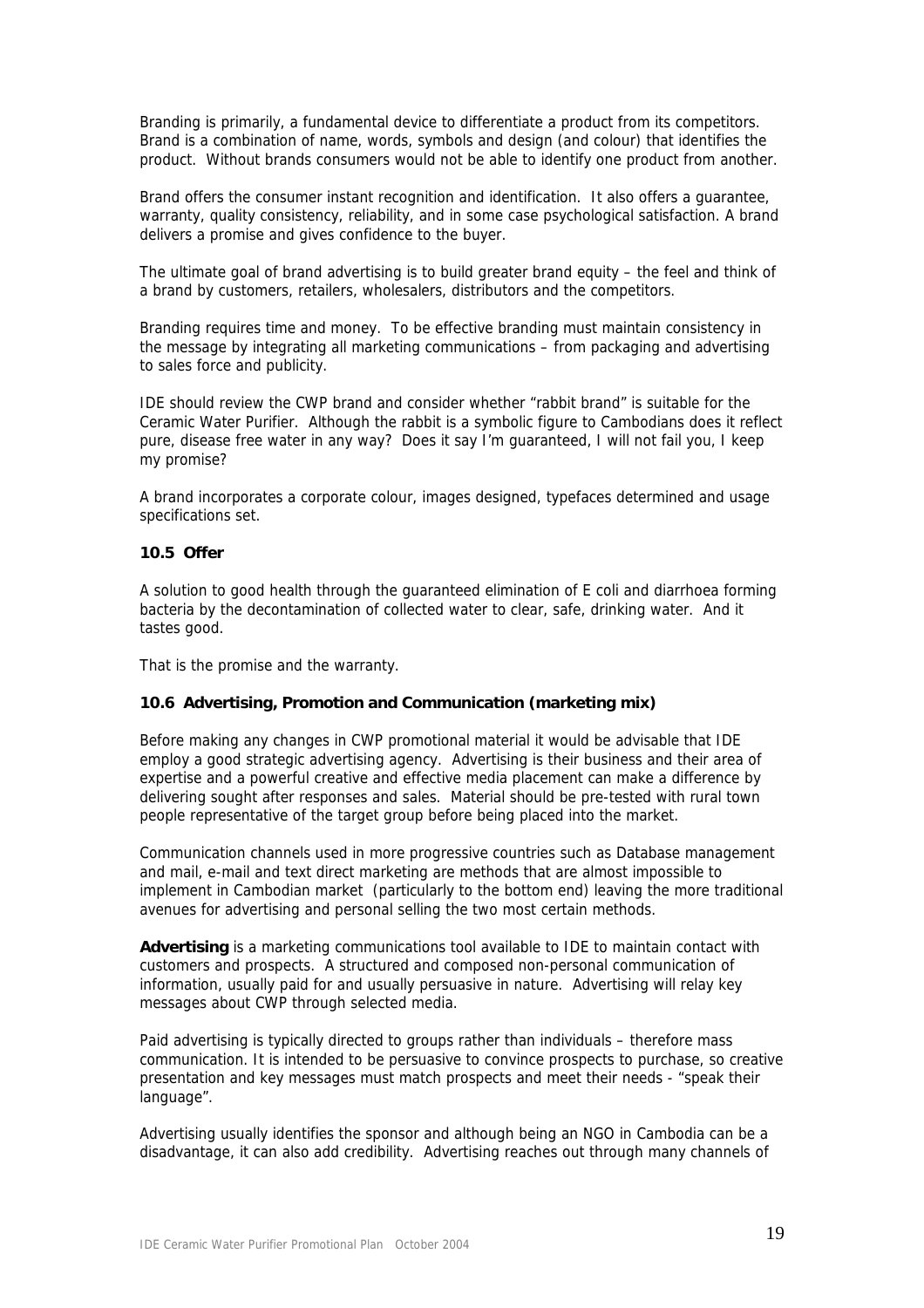communication such as radio, television, newspapers, billboards, fliers, POS etc to connect with as many people as possible.

**Personal selling** (Sales) is the communication process by which the seller gauges and then satisfies the purchaser's need to the extent that an exchange takes place and both parties are satisfied. Nothing is more persuasive as personal communication – to both the retailer and the end-user consumer. Personal selling allows response, adjustment and if professionally applied, addresses the consumer needs. It is a necessary tool particularly at the product introductory stage.

One of the roles of advertising is to reduce the cost of sales by communicating information about the product and company by giving: relevant information (benefits), building equity in the brand, and generating interest. Sales people provide four functions: information gathering, information providing, order fulfilment and relationship building.

**Sales promotion** compliments advertising and personal selling by stimulating sales. While advertising creates market value for the brand; promotion creates market volume. Advertising has a positive effect on profits, where promotion can have a negative one. Combining both gives a *push* and *pull* effect on the market.

To move products through the distribution channel from the point of manufacture to the point of consumption, marketers employ two types of strategies: Push and Pull. Push strategies are primarily defensive tactics designed to secure the cooperation of retailers, gain display space and protect against competitors. Trade promotions are the usual form of tactic.

Pull strategies, on the other hand are offensive tactics designed to attract customers and increase demand for the product. Consumer advertising and consumer sales promotions are examples of pull strategies because they are designed to induce consumers to seek out or ask for the product in effect pulling the product through the pipeline.

Some typical retail (trade) concentrated marketing/promotion *(push)* tactics suitable for CWP and the Cambodian market would be:

**Trade Deals** - short term discounts or other dollar inducements – easy to introduce for a short period of time to encourage increased purchase by retailers. A suitable tactic only if IDE changes it's retailer purchasing practices.

**Display Allowances** - fees to make room for the set-up and display of a product – not normally practiced in Cambodia, so IDE may not to encourage this allowance.

**Buyback Allowances** - manufacturer buys back product if it has not sold – may be an attractive offer to the retailer if IDE chooses to have retailers "purchase" CWP rather than payment on sale.

**Advertising Allowances** - a percentage of purchases or a flat fee to display product in store with POS material, end of aisles, front of store, floor stands, special placement (fliers on counter) etc

**Co-operative Advertising and Advertising Materials** - the reimbursement to the retailers for the cost for their advertising. Usually a nominated amount with stated criteria, specified when retailer is selected or at annual review.

**Dealer Premiums and Contests** – gifts or prize promotions to encourage dealers and sales people to reach specific sales goals. Should be offered in conjunction with a consumer promotion or mass advertising.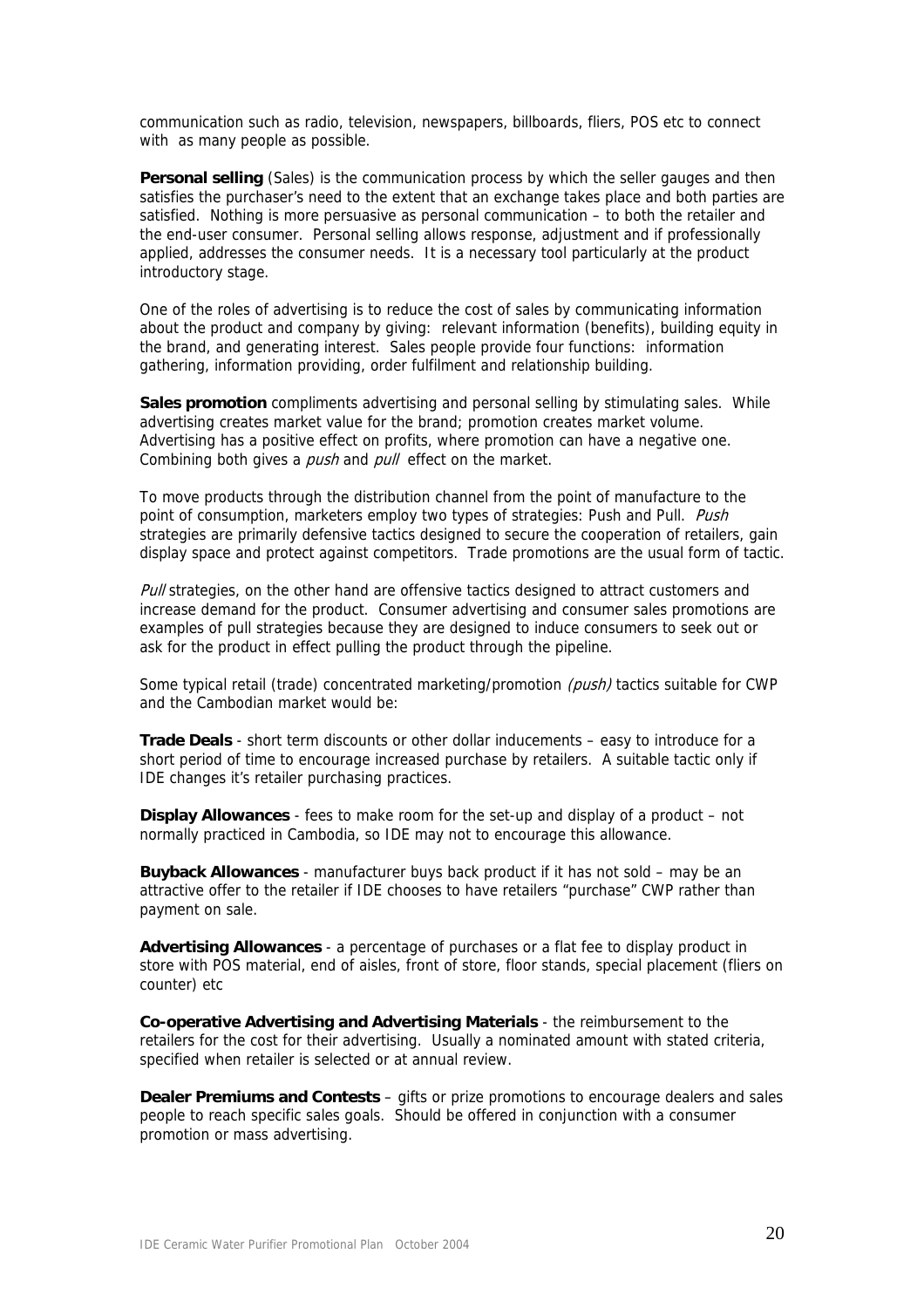**Conventions and Retailer Meetings** – where manufacturers introduce new products, announce sales promotion programmes, show new advertising campaigns, conduct sales and service training sessions etc.

Push strategies are virtually invisible to the consumer, but successful inducements can deliver extra interest and enthusiasm from salespeople.

Some typical consumer focused (pull) tactics suitable for the Cambodian market include:

**Point-of-sale (POS) materials** – display material and advertising-like devices designed to build traffic, exhibit and advertise the product, and promote impulse buying. POS works best when used with other forms of advertising. It is known (in Australia) that consumers make their decisions in the store 66% of the time and make unplanned (impulse) purchases 53% of the time – so POS can be a major factor in stimulating purchases. POS materials may include displays, counter displays, floor and wall racks, streamers and posters. Often the product's packaging doubles as display units when stacked within the retail store.

**Coupons** – a certificate with a stated value, when presented to the retail store gives a discount on a specified product. Distributed coupons offer a reason to promote – handing coupons out lets say on the street around the market, or door-to-door, remind people about the product (or introduce them to the product), offer an incentive to purchase within a timeframe, and promote the location of the retailer. Thousands of coupons can be handed out, but generally on a small percentage are actually redeemed (less than 2%).

**Cents-off promotions, refunds and rebates** – are short-term reductions in the price of a product in the form of cents-off packaging, free offers, box top refunds, stickers etc. In Cambodia this type of consumer incentive would have to be instantly redeemable and managed by the retailer.

**Sampling** – is the most costly of all sales promotions. It is also one of the most effective for new products because it offers consumers a free trial in hopes of converting them to habitual use. Sampling should be supported by advertising. It offers the greatest credibility and can turn a non-user into a loyal customer instantly – if the product lives up to its promise. CWP samples may be distributed in Health Centres, Pharmacies, Pagodas, public places, door-todoor or by the person in the store. Sampling is also very popular and is often tied to a coupon campaign.

Have a bottle of the water that was poured into the purifier ie "the before" sample and allow the consumer to see and taste the water that comes out.

**Combination offers** – two for the price of one, soap with filter, toothpaste with toothbrush. Sometimes tied to a successful established product, to introduce a new product.

**Contests and sweepstakes** – offer prize based stakes. A contest offers prizes based on the entrants' skill, and a sweepstake on a chance draw. This form of incentive encourages purchase of the product as the entry is tied to the packaging, or requires some form of proof of purchase. Contests and sweepstakes must be promoted with advertising and need dealer support.

## **10.7 Communication channels (Media)**

## **Television**

Television offers an immediacy that other forms of advertising cannot achieve, displaying and demonstrating the product with sound and full colour right before the customer's eyes. It is the media that despite the high initial costs brings a low exposure figure of just a couple of dollars/one thousand people. Since the public generally considers TV as the most authoritative and influential medium, it offers a prestigious image. Television is entertaining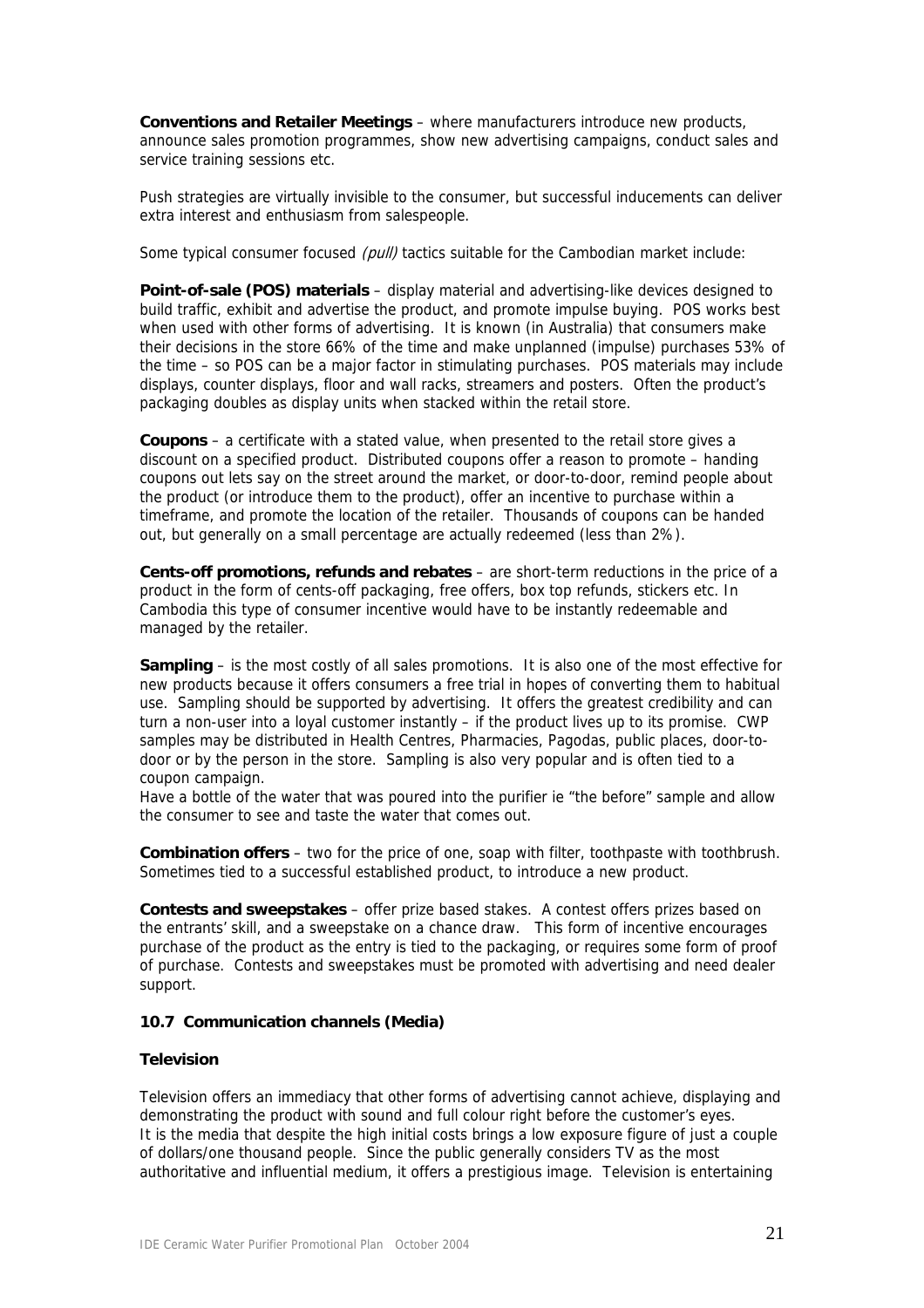and captures target prospects at a time when they are most relaxed and available to listen (receive messages).

The value of television is that over 75% of potential purchasers are available each night in their own homes.

| 1 GNIC 10. | <b>DU YOU WALCH ICIC VISION.</b> |     |                 |    | $(111 \cup 311, 2007)$ |               |      |        |
|------------|----------------------------------|-----|-----------------|----|------------------------|---------------|------|--------|
|            |                                  |     | <b>Kam Cham</b> |    |                        | <b>Pursat</b> |      | Poipet |
| Father:    |                                  | Yes |                 | 27 |                        | 18            |      | 22     |
|            | No                               |     |                 |    |                        |               |      |        |
| Mother:    |                                  | Yes |                 | 30 |                        | 22            |      |        |
|            | No                               |     |                 |    |                        |               |      |        |
|            |                                  | %   | 25.9            | 74 | 11                     | 89            | 32.8 | 67.2   |
| Children:  |                                  | Yes |                 | 29 |                        | 18            |      | 20     |
|            | No                               |     |                 |    |                        |               |      |        |

 **Table 16. Do you watch television? (RPS Jul, 2004)** 

These results (IDE Rural Purchaser Survey 2004) are higher then a survey conducted by PSI Cambodia 2003 (representative of the whole community) where their rural statistics recorded Television as the most widely accessed media (61.1%) followed by radio (42%) and 6.9% newspaper readership.

#### **Table 17. Place of watching television (RPS Jul, 2004)**

|                      | <b>Kam Cham</b> | <b>Pursat</b> | <b>Poipet</b> |
|----------------------|-----------------|---------------|---------------|
| Home                 | 29              |               |               |
| <b>Friends Place</b> |                 |               |               |
| Community place      |                 |               |               |
| Sample size          | つつ              |               |               |

#### **Table 18. Father's watching habits (RPS Jul, 2004)**

|             | <b>Kam Cham</b> | <b>Pursat</b> | <b>Poipet</b> |
|-------------|-----------------|---------------|---------------|
| Morning     |                 |               |               |
| mid day     |                 |               |               |
| Afternoon   |                 |               |               |
| Evening     | 24              |               |               |
| All day     |                 |               |               |
| Sample size | 28              | 28            |               |

#### **Table 19. Mother's watching habits (RPS Jul, 2004)**

|             | <b>Kam Cham</b> | <b>Pursat</b> | <b>Poipet</b> |
|-------------|-----------------|---------------|---------------|
| Morning     |                 |               |               |
| mid day     |                 |               |               |
| Afternoon   |                 |               |               |
| Evening     | 26              | 19            | 16            |
| All day     |                 |               |               |
| Sample size |                 | 20            |               |

It wouldn't take a rocket scientist to draw conclusions from these statistics. And our customers like listening to advertising.

|  | Table 20. Watching advertising on television (RPS Jul, 2004) |        |
|--|--------------------------------------------------------------|--------|
|  | Kam Cham                                                     | Poipet |

|             | Kam Cham |               | Polpet |
|-------------|----------|---------------|--------|
|             |          | <b>Pursat</b> |        |
| Yes         | 24       | $\Omega$      |        |
| No          |          |               |        |
| Sample size | 32       | າາ            |        |

#### **Radio**

While TV is a passive medium (people simply watch) they get actively more involved in radio. They listen to their favourite personalities, the make requests, participate in contests, or comment on a discussion. Most people are faithful listeners – and smart advertising can use this intimate relationship with consumers.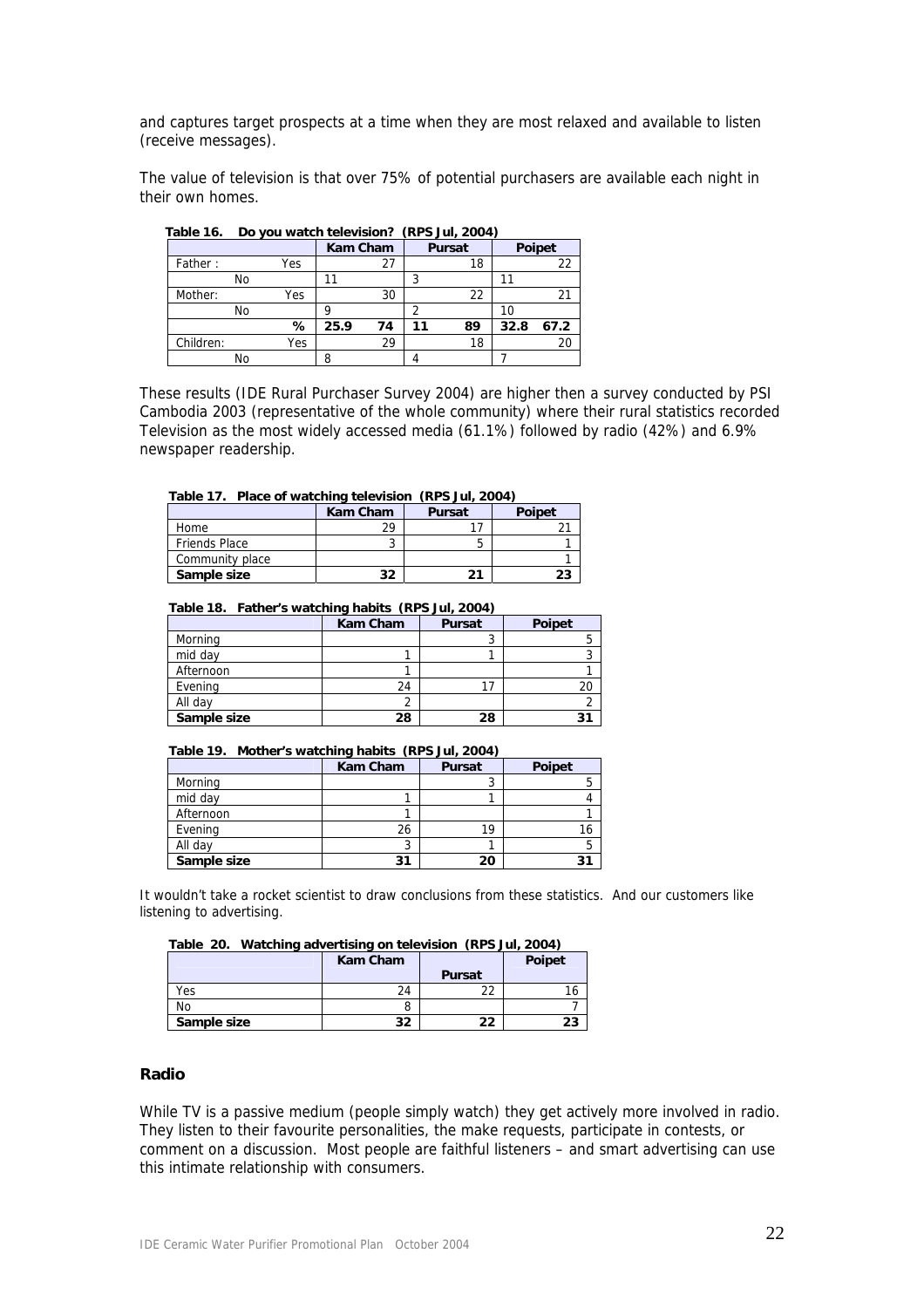Research shows that when advertisers run a schedule on television and then conduct the audio portion to radio commercials, a majority of people replay the video in their minds when they hear the radio spot. That extends the life and impact of the television campaign at a greatly reduced spot. On the other hand, radio alone is not as effective as when it combines with another medium.

Our CWP Purchaser survey shows that 68% of our current purchasers listen to radio primarily in the evening.

| $\mu$ abie 21. Raulo IIsteriilu<br>$\mu$ (indic and remare) (KF3 Jul, 2004) |                 |               |               |  |  |  |
|-----------------------------------------------------------------------------|-----------------|---------------|---------------|--|--|--|
|                                                                             | <b>Kam Cham</b> | <b>Pursat</b> | <b>Poipet</b> |  |  |  |
| Yes                                                                         | 25              | າາ<br>دے      |               |  |  |  |
| N٥                                                                          | 15              |               |               |  |  |  |
| Sample size                                                                 | 40              | 24            | 33            |  |  |  |

|  | Table 21. Radio listening (male and female) (RPS Jul, 2004) |  |  |  |
|--|-------------------------------------------------------------|--|--|--|
|  |                                                             |  |  |  |

| Table 22. Fathers insterming Habits (RFS Jul, 2004) |                 |               |               |  |  |
|-----------------------------------------------------|-----------------|---------------|---------------|--|--|
|                                                     | <b>Kam Cham</b> | <b>Pursat</b> | <b>Poipet</b> |  |  |
| Morning                                             |                 |               |               |  |  |
| mid day                                             |                 |               |               |  |  |
| Afternoon                                           |                 |               |               |  |  |
| Evening                                             | 19              | 13            |               |  |  |
| All day                                             |                 |               |               |  |  |
| Sample size                                         | 30              |               | 30            |  |  |

#### **Table 22. Fathers listening habits (RPS Jul, 2004)**

 **Table 23. Mother's listening habits (RPS Jul, 2004)** 

|             | <b>Kam Cham</b> | <b>Pursat</b> | <b>Poipet</b> |
|-------------|-----------------|---------------|---------------|
| Morning     | 5               |               |               |
| mid day     |                 |               |               |
| Afternoon   |                 |               |               |
| Evening     | 19              |               |               |
| All day     |                 |               |               |
| Sample size | 21              | 18            | 23            |

The majority of people interviewed listen everyday with little or no preference to weekends however they did appear to have favourite programmes.

|                       | <b>Kam Cham</b> | <b>Pursat</b> | <b>Poipet</b> |
|-----------------------|-----------------|---------------|---------------|
| <b>News</b>           | 10              | 12            | 9             |
| Song/song request     |                 | 5             | 3             |
| Culture               |                 |               | 1             |
| Health                |                 | 3             |               |
| Social security       | 2               |               | 2             |
| General knowledge     |                 |               | 1             |
| Religion              |                 |               |               |
| Human rights          | 1               |               |               |
| Darma teachings       | 1               |               |               |
| New technology        | 1               |               |               |
| Nothing in particular | 1               | 1             |               |
| Sample size           | 16              | 21            | 18            |

#### **Table 24. Father's favourite programmes (RPS Jul, 2004)**

#### **Table 25. Mother's favourite programmes (RPS Jul, 2004)**

|                   | <b>Kam Cham</b> | <b>Pursat</b> | Poipet |
|-------------------|-----------------|---------------|--------|
| <b>News</b>       |                 |               |        |
| Song/song request | 8               |               |        |
| Cooking           |                 |               |        |
| Health            |                 |               |        |
| Social security   |                 |               |        |
| General knowledge |                 |               |        |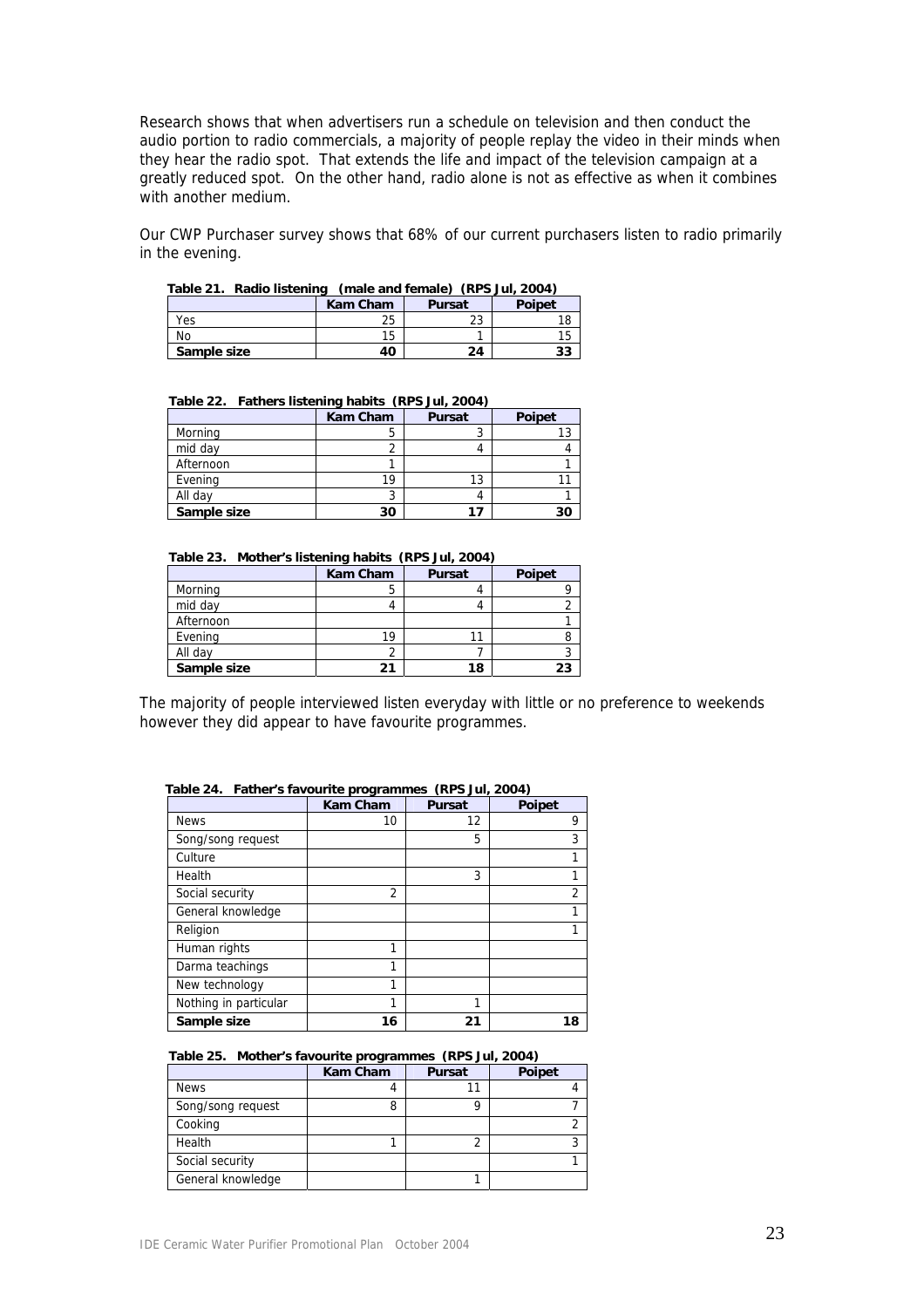| Youth friend                 |    |  |
|------------------------------|----|--|
| Human rights                 |    |  |
| Story/novel                  |    |  |
| Astrology/fortune<br>telling |    |  |
| AIDS/HIV                     |    |  |
| Nothing in particular        |    |  |
| Sample size                  | 25 |  |

Every person interview said they had trust in what the radio announced.

CWPs could be donated for an "on radio" competitions. – It's very cheap publicity.

## **Print**

91.4% of households we interviewed said they could read. Of CWP Rural Purchasers 27.8% finished school at elementary level, 40.2% finished at secondary level, 26.8% went through high school and 5.1% completed university.

37.9% of CWP purchasers read a newspaper regularly and 62% do not read the newspaper, however only 19.6% buy a newspaper regularly. There doesn't appear to be any pattern in their buying patterns except that the 19.6% that buy seem to buy everyday rather than a particular day.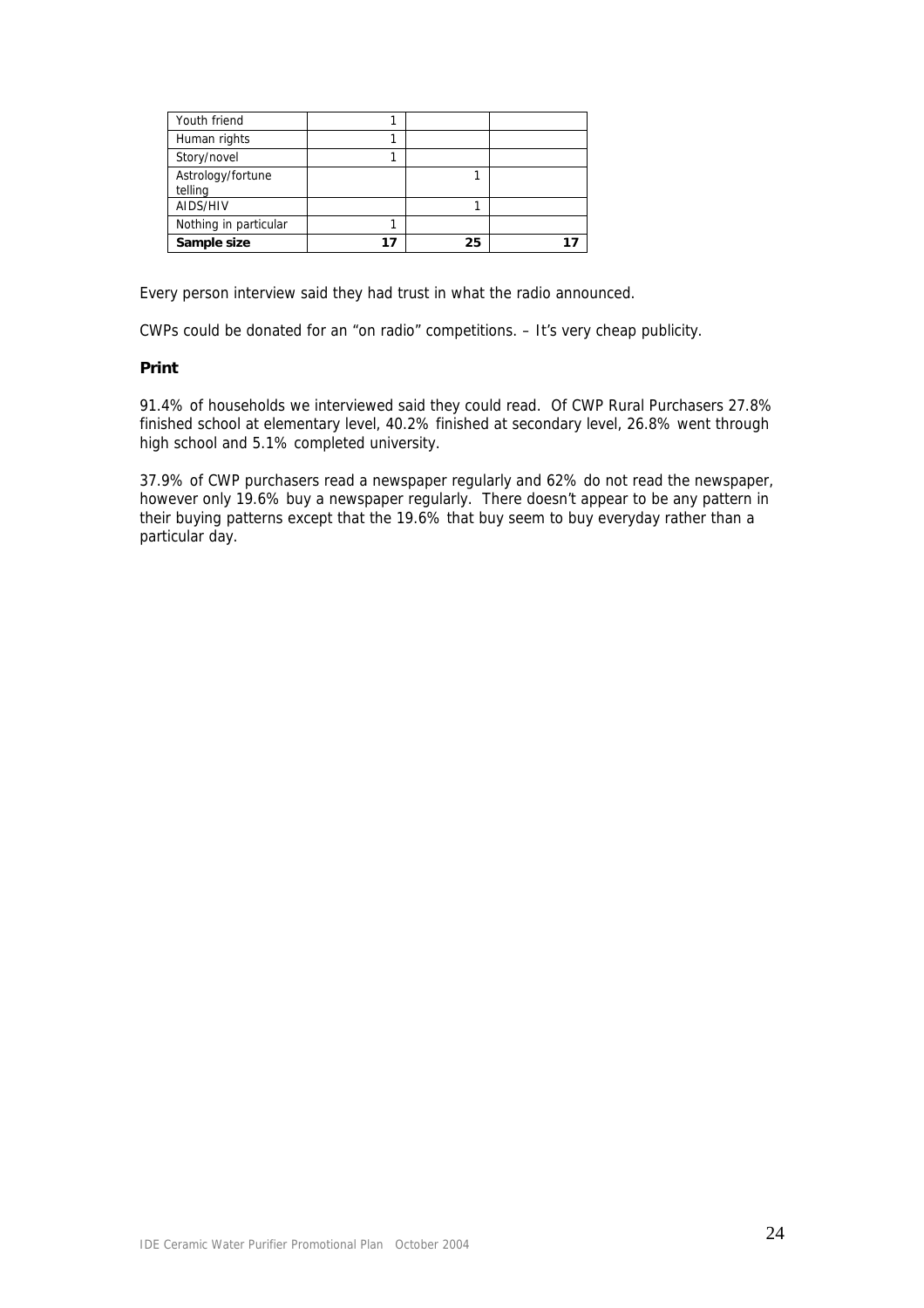## **11. PROMOTIONAL RECOMMENDATIONS**

All creative concepts should be consumer pre-tested, and modified according to research indications.

# **11.1 INTRODUCTORY PHASE**

## **A. Brand**

Review/discuss/workshop the brand name, it's suitability, it's existing relationship with retailers and customers. Change or retain. Is there a water spirit in Cambodian tales?

If change, nominate corporate colours, typeface and symbol design.

#### **B. The By-Line**

Identify a key message or statement around which to build all CWP communication. eg "the key to good health," "the spirit of life," "eternal wellbeing", "taste the difference" "your guardian and protector" etc.

## **C. Endorsement**

Seek endorsement for CWP from the Pharmacy Guild, Doctors/Medical Association or Department of Health, Red Cross (or some other important body). An endorsement stamp can be designed and impressed on CWP boxes, over printed or stamped on DL fliers, featured in colour on the bottom or top corner of posters etc. Endorsement builds trust if the endorsee is credible and builds on a good reputation.

## **D. Retail Selection**

IDE to workshop the retail distribution and establish a Selection Criteria for their selection.

Some questions to be asked are:

- Where do customers shop for products in this category of product?
- Is a retailer business the best way to distribute CWP to the customer? Is it the most efficient way to sell the product?
- What is the importance of the type of distributor/retailer?
- What retailers are competitors or similar product types using?
- Does expansion into this territory make sense? Is it better to concentrate attention to other areas?
- Who else is selling product in this store?
- Where are other successful products being sold? Is there a trend to watch or be aware of?
- How important is CWP to the retailers business? Does IDE need them more than they need CWP? How important is CWP in terms of contribution to the retailer's bottom line?

Included in the selection criteria should be:

- Type of retailer speciality, mass or exclusive. What are the advantages and disadvantages of each?
- **Location of retail business preferably optimal trading areas with good and easy access,** on or near high traffic counts and other thriving retail locations.
- Annual turnover higher than average
- Is this retailer prepared to purchase the product in minimum lots? If the retailer purchases the product the more likely they are to move the product through to customers.
- Business profitability usually indicates a progressive store owner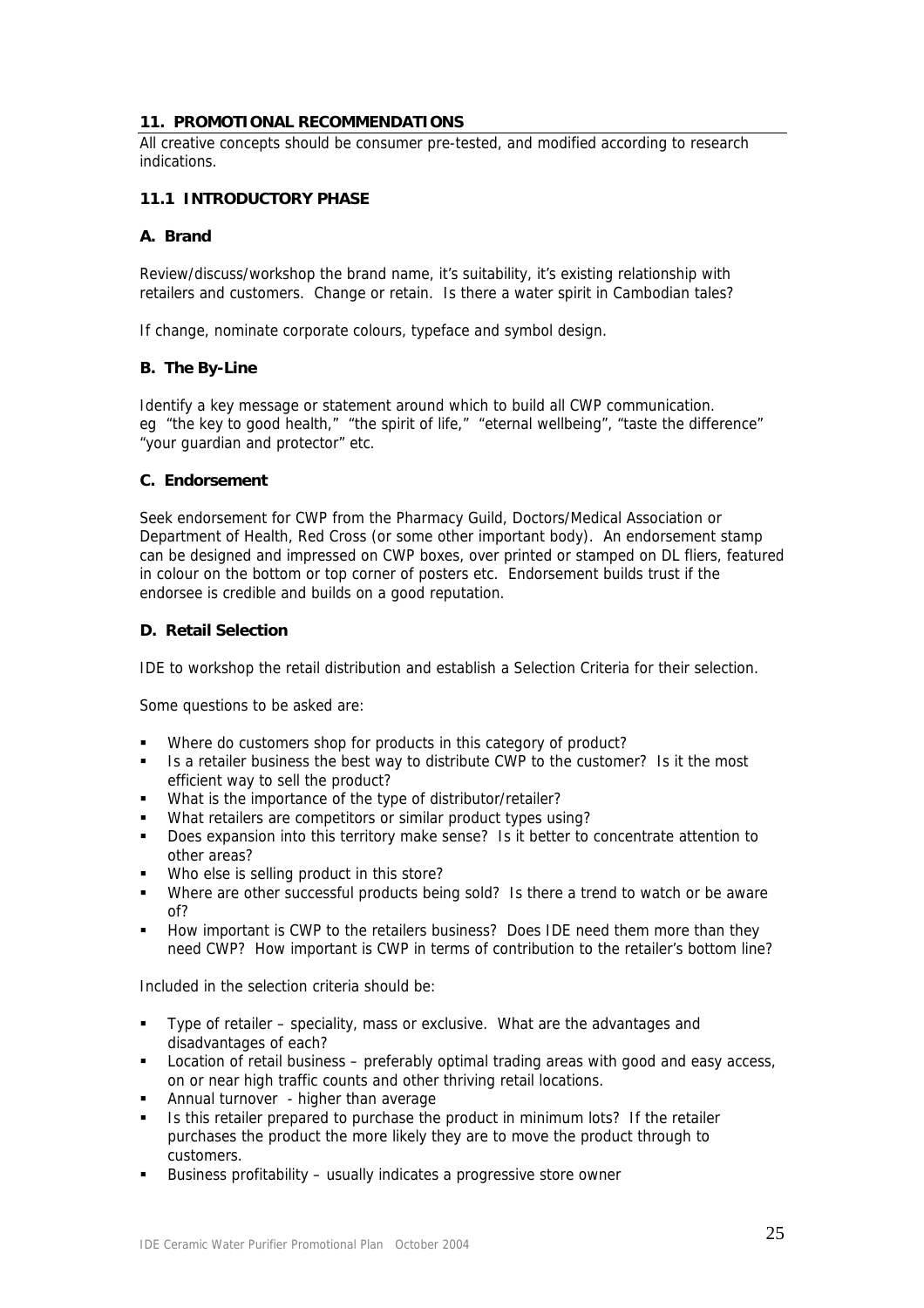- Store traffic increases exposure to customers
- Attitude of retailer preferably pro-active and keen will he/she "broker" the product in-store
- Location of product within store will it be given good positioning
- Sufficient households in the area to warrant expenditure on marketing
- Number of other retailers carrying CWP competing outlets and cannibalisation of customers
- Adequate outlets for penetration of product efficient and effective
- Ability of store owner to conduct own marketing/promotion activities
- Amenability to sales targets, goal setting and performance expectations
- Annual culling of retailers where 10% of the lowest performers are dropped and replacements recruited

## **E. Referees**

Identify leadership groups within each community and make presentations to them, seeking their involvement in "spreading the word". Our research shows that most rural customers who purchased CWP to date are implicate in one or another community committee. Most important of these are committees like the Water Users Group, Community Development and of course the community chief. Start at the top on the structure with workshop/meetings with Central Province officials, District, Commune and village. It is imperative to follow the chain of command and seek endorsement and commitment at each level.

- Provincial level Governor (Mike Roberts should attend this meeting) and appropriate department heads.
- District level most important level for local administration. Identify persons responsible for health and sanitation, and for water. Go to the top of these departments.
- District Offices meet regularly with provincial authorities and with commune and village leaders.
- The Commune Office deals with the day-to-day affairs of the province.
- Village chief the most important person to get the message out to localised communities.

## **F. Hard Copy Presentation**

IDE to develop a professional, well designed A4 hard copy (in flip folder) presentation to support presentation appointments with dignitaries, retailers, committees, schools etc covering aspects of manufacture, product features, users research, distribution (NGO and retail) and promotional activities. Computer generated and digital images are most suitable. Header each page with the organisation name, brand logo and CWP corporate typeface and colours.

Search for any opportunity to make a presentation or give demonstrations.

#### **G. Advertising campaign (Health related benefits)**

In Cambodia television coverage is national, which challenges differing market needs (and messages) in rural and city. Develop a 30 second national television commercial to suit rural and Phnom Penh markets and select cost effective and efficient national media schedule. Pre-test visual and audio components to gauge potential audience response (both rural and Phnom Penh). Alter or modify if research indicates the need to do so.

The concept of advertising is to move your targeted prospects through a series of steps until such time that they choose to act or reject. The stages are:

- 1. Unaware of your product
- 2. Aware of your product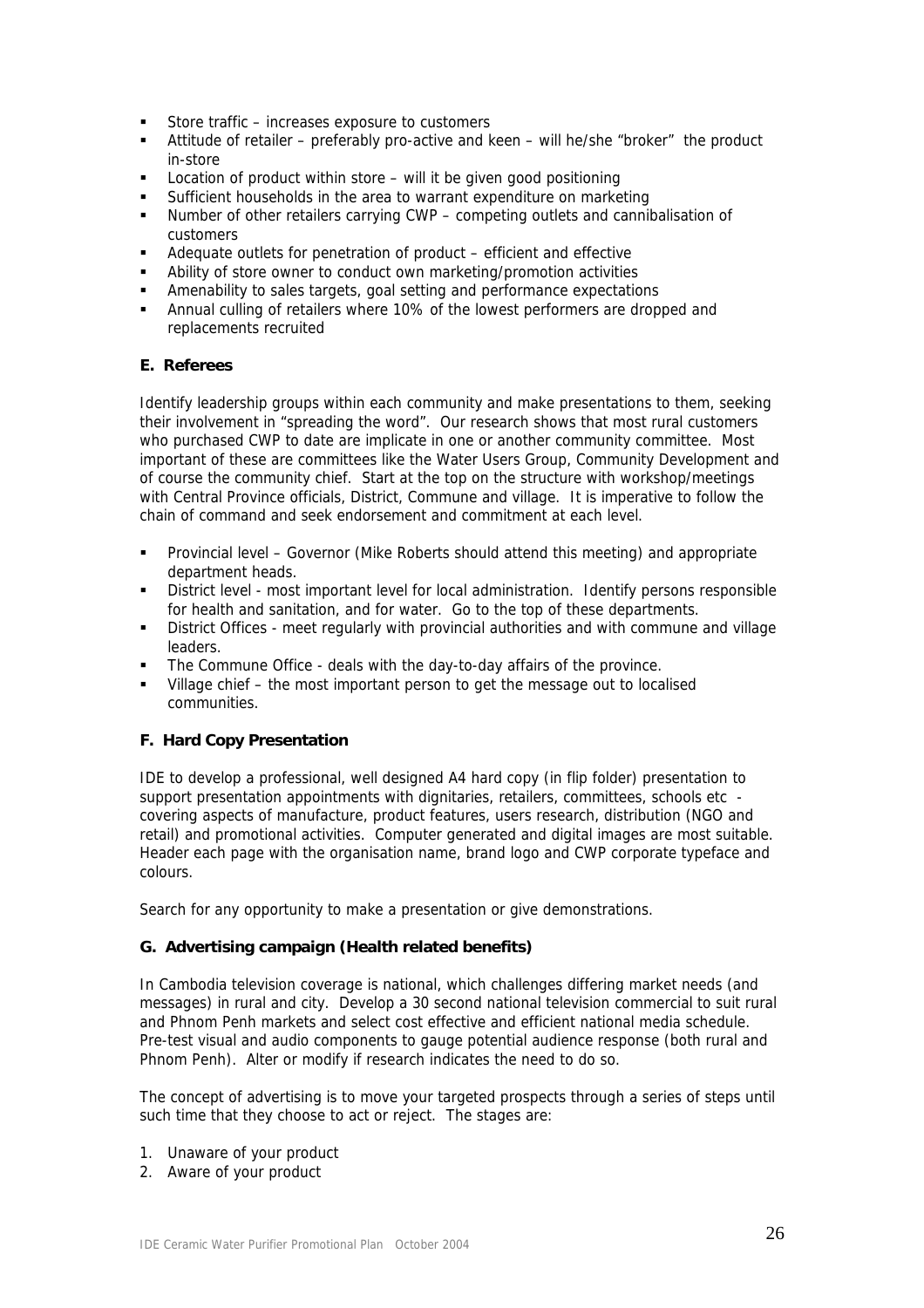- 3. Comprehend
- 4. Convinced
- 5. Act

Awareness requires the development of a strategic advertising campaign with effective and sufficient media selection and placement supported by other promotional activities. Consultation with advertising agency and selected media channels are advisable. As Cambodians are slow to adopt newness or make change, the process will take time and needs to be deliberate and constant. Additionally advertising must take into account the different requirements of differing prospects at different stages of the buying process.

The initial message for CWP is to meet the rural customer need of clean, clear drinking water (that tastes good). It will be one based on social responsibility with hard-hitting, "in-yourface" messages that drive the need to act ie., "you are responsibility for your family's health" and drive change behaviour. Additionally it should carry the Brand, guarantees and quality statements.

As Phnom Penh has also been identified as a market to penetrate, the message needs to include a guarantee of "additional security" to meet this market need.

The focus does not relay technical or time saving issues but the health related benefits CWP brings. Retain a benefits focus until the market has taken up about 35% of the projected sales. Also acknowledge the brand and IDE as manufacturer to give credibility and authenticity. And do include any product endorsement from statutory organisations.

When sales are still on the increase and at a point when competitors are most likely to enter the market, change to a branding campaign when the message focuses on quality, authenticity, guarantee and reliability.

Sales forecasts dictate the requirement for a comprehensive campaign that achieves ambitious results. Television appears to be the most effect means of reaching the mass market and CWP target prospects. Ideally the campaign would be one aiming at high impact in a continuous campaign of four months with high reach and advertising message exposure (optimal frequency).

International studies indicate that only 20% of viewers pay attention when a commercial runs, suggesting that commercials should be placed with a minimum placement of 10 times during a campaign.

To optimise exposure during the initial four months (after harvest) build the advertising campaign to achieve 80% reach with a frequency of 15 ie., GRP 1200. After 4 months continuous campaign change to a flighting campaign - one month on and one month off for the following 18 months - 2 years (depending on budget, sales and possible competitor activity).

Most particularly schedule placement at times when prospects have money to spend (December to April) and when their need is greatest - during the wet season (May to October).

Radio should be used in the initial stages, to "top up" in the months when television is not scheduled. On an ongoing basis, a strategy may be to be the sponsor of the news, so CWP gets a short mention/reminder before the news in the evening. Donations of CWP for radio give away prizes are cheap publicity.

In the end, it all comes down to the amount the organisation is prepared to pay and the most effective and cost efficient way of reaching the target prospect on the nominated budget.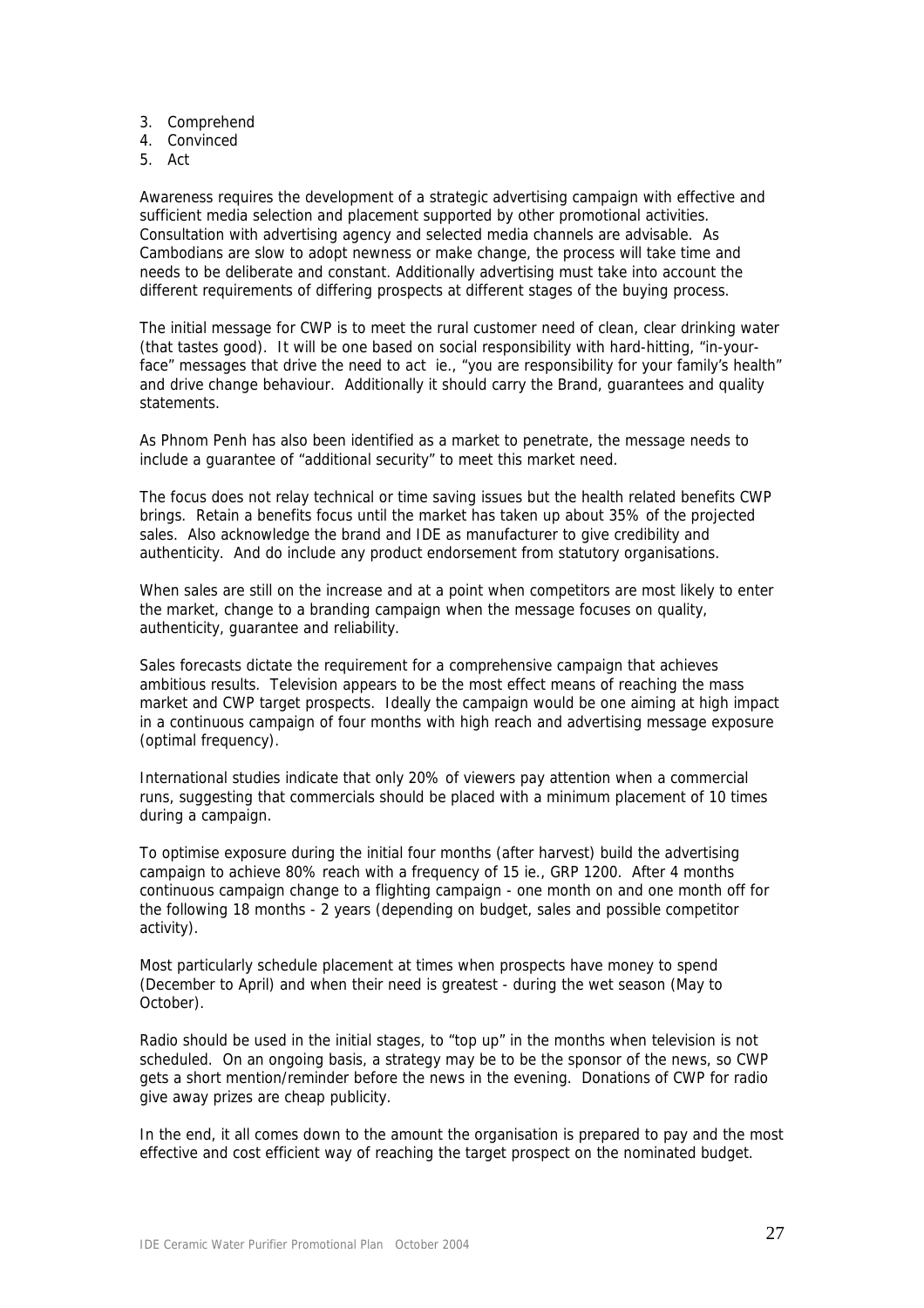## **H. Point-of-sale material (Health related benefits)**

Develop POS material – big, and noticeable with the purpose of attracting attention in-store provoking customer inquiry.

**Stands** - tall fold-down cardboard boxes or tall cylinders, freestanding that allows the product to sit on a platform on top or within the display box. This type of display provides area (sides) on which to print advertising messages, allows the potential customer to see the product, allows them to trial (taste) the product. It looks professional and will stand out in the Cambodian retail environment. The stands should be strong enough to tolerate the Cambodian heat and humidity and last if placed outside on the street. They must also be sturdy so they don't knock over easily.

The stands should feature a pocket where DL sized fliers can be placed for the customer to take home.

If this is not affordable use product boxes stacked one on top of the other, 2 x 2 and place package stickers on the front of each box. Additionally, hang a poster overhead.

Posters - that can be installed either above the product on display (on top of stacked boxes or in cane stand) or elsewhere in the store. They should be at least 50cm wide x 80cm long, with reinforced punched holes at the top for hanging. They are not to be provided but rather installed by IDE staff in suitable positions. Hanging banner headers and rods are readily available but the Cambodian situation should be checked out. The board should be laminated or preferably made from a corflute type material. Ideally the boards will be changed every three/four months promoting new messages or offers or allow the temporary adhesion of "this months special offer" stickers when the product is in the growth phase.

**Flags** – retailers like the plastic triangular flags that they can string across the front of their stores to identify them as a retailer of CWP or one large flag on a pole placed in an umbrella stand outside the store.

**Counter top stands** – to house DL fliers on display at retailer's premises. Currently they are stacked away in some obscure place.

## **I. Promotional fliers (Health related benefits)**

Develop DL sized fliers – a series of 4 each double sided featuring a strong related message eg. "Did you know more than 10% of children under 5 years of age die in Cambodia. Diarrhoea is a killer. Purify your drinking water now for just 1000 riel/month".

Fliers (and POS) work best when they reinforce a television campaign message.

Change these as you move through the adoption process – 1. Health benefits 2. Brand and guarantee 3. Testimonials and guarantees.

#### **J. Product video**

Develop 2 videos (or CDs) – one promotional and one for sales training. To keep costs down film footage at the same time as the television commercial and use sections of it in the VHS presentation.

The promotional video should firstly feature health benefits, branding issues and then product features. The sales video would include product manufacturing and quality assurance, product introduction, health benefits, future directions, interviews with successful retailers, product endorsement interviews etc.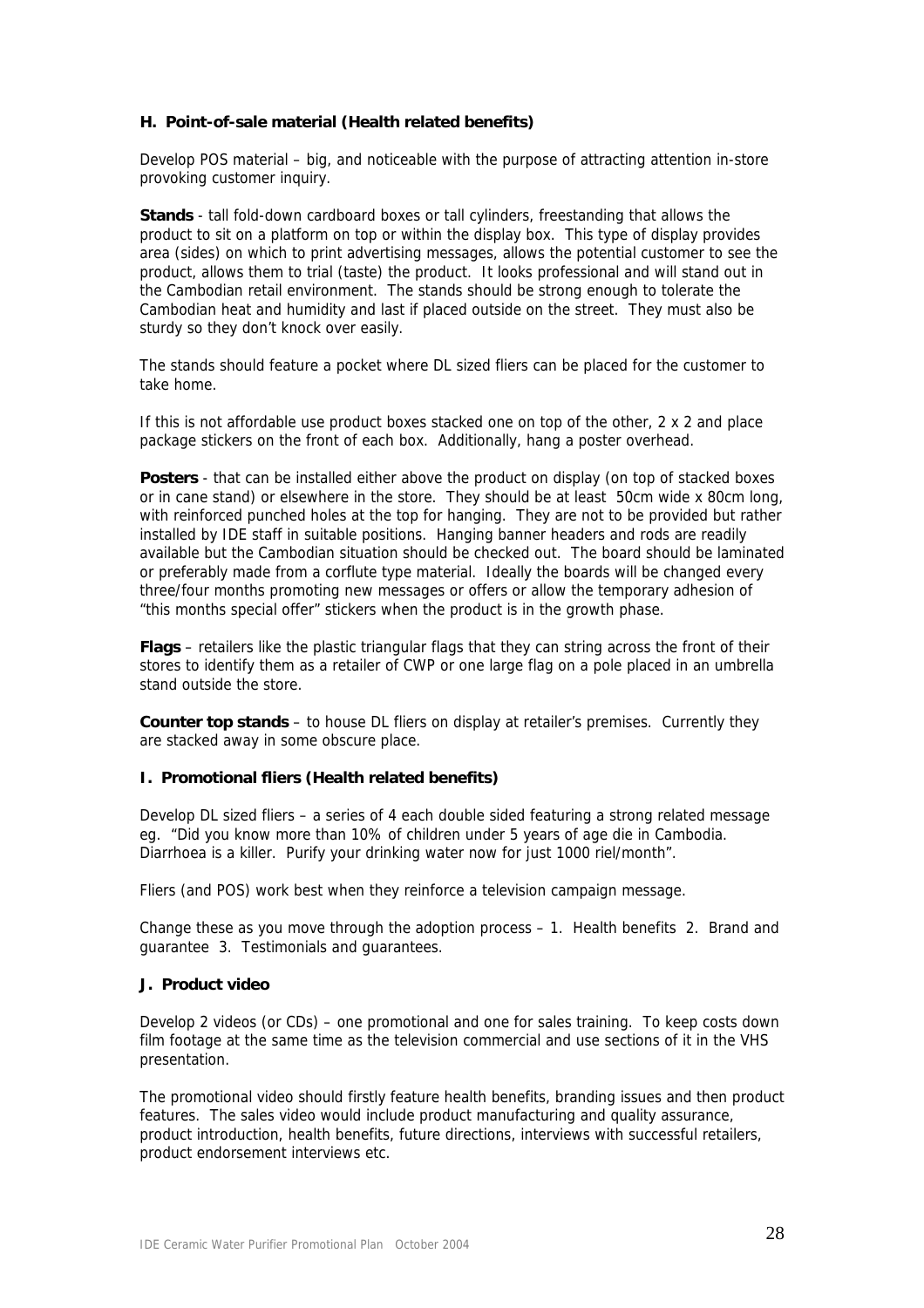A brief stating the objectives and goals of each video, is best written to clarify message direction.

The promotional VHS will be a handy tool for in-store promotions, at market demonstrations, committee presentations and schools etc and the sales VHS for new retailer training.

To play the VHS tapes purchase a portable screen/unit.

## **K. Packaging**

Packaging is an ideal opportunity to advertise the product – particularly as it generally sits stacked in the store visible to in-store customers. A printed adhesive sticker with brand and list of benefits adhered to the front of the box would be beneficial. Retailers should be encouraged to use the stacked boxes as display material and put a CWP on top of the stack.

Review and modify current in-packaging flier and reprint.

## **L. Value Add**

Find a soap, detergent, bleach, disposable glove or glass supplier who would be happy to value add to CWP. Limited offer of two weeks – it's a good reason to promote.

## **M. Household sticker**

Develop large sticker that says something like "No sickness in this family. We use a *brand* water purifier". Include a poster or sticker in CWP boxes for home use – Cambodians love posters.

## **N. Spread the word**

Approach NGO's and Micro-Finance Institutions working in rural areas, to promote product.

## **O. User Trial**

It would be worthwhile IDE considering an offer to retailers of an "on loan" CWP to allow uncertain customers the opportunity to trial the product before making the commitment to purchase. The retailer would be responsible for monitoring this offer and keeping track of the product.

## **P. Retail Training**

Retailer training (new and existing) – include both product and sales training. Ideally conducted in major towns in each province. One day minimum – say 9.30am to 4pm. IDE may have to offer monitory incentives to the retailer to encourage them to attend – it seems to be the way of doing business in Cambodia. If it pays dividends then it's worthwhile.

The training session would be educational as well as memorable ie entertaining and should include: company and product direction, product overview, health and selling benefits, marketing ideas (for retailers), sales expectations, advertising schedule, POS, consumer incentives, retailer incentives designed to stimulate their sales, and ask for their feedback. The goal is to get them involved and make them feel important by being part of a socially responsible group. "Excite and re-fire" and get them to work for you.

If a workshop is not possible (or where people cannot attend) **–** use the portable VCR with the use the produce training video (discussed earlier) and play it at the place of business. Take the time to show examples of future advertising, POS, literature etc. placed in a presentation folder.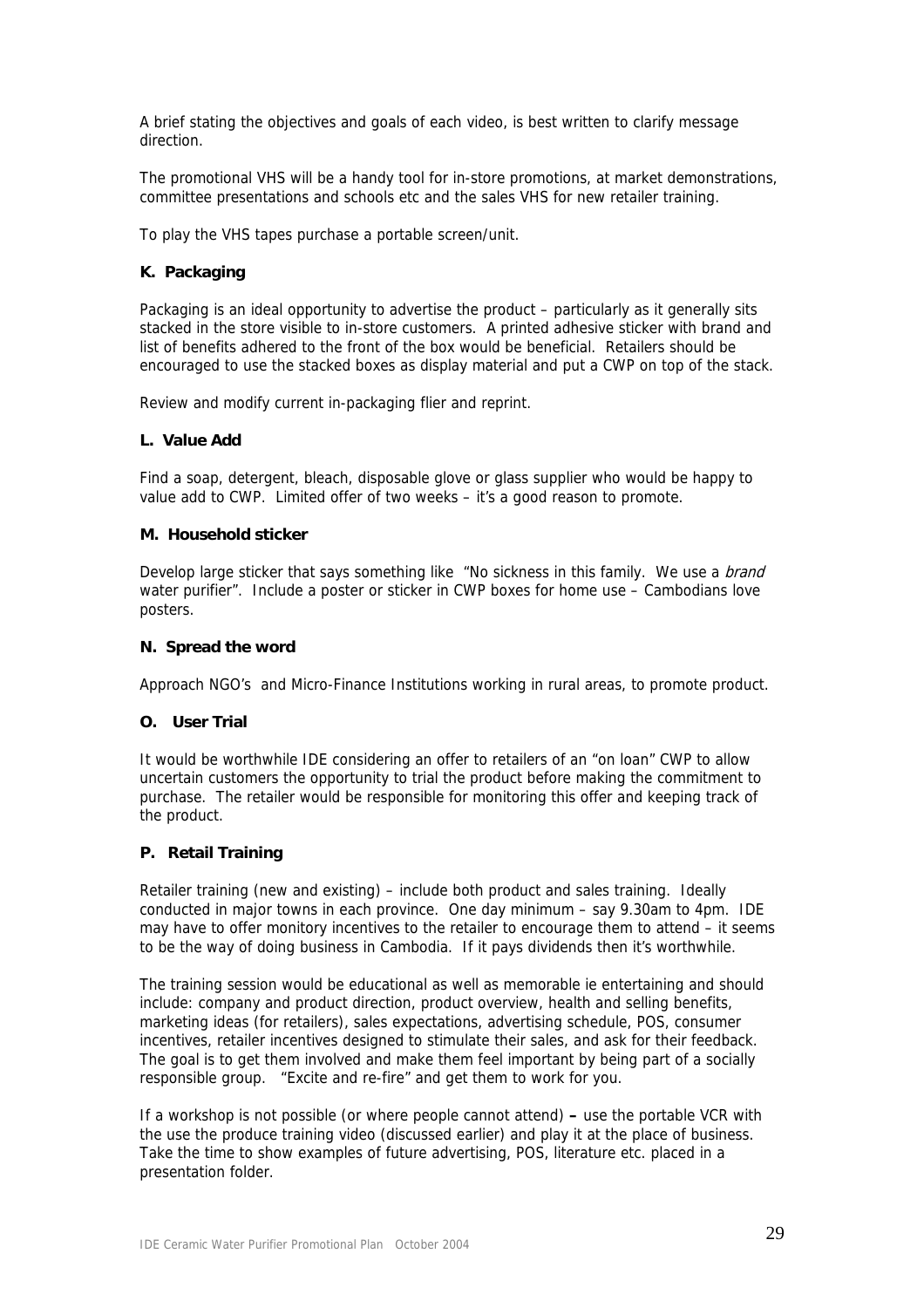## **Q. Retailer Support and Demonstrations**

Work with retailers – set up displays and booths, on the street, on the edge of the market, at the pagodas during high traffic times, festivals, Health Clinics etc wherever prospect targets are likely to be. The objective is trial the product, increase awareness and to educate people about the benefits of CWP, the relatively small cost of good health, and to encourage them to take responsibility for their own wellbeing.

Schedule retailers on the stand with you so they have the opportunity to sell the product. IDE staff (in CWP "uniforms") to work these opportunities to increase awareness of CWP and demonstrate.

Print out a sheet with all the addresses of all retailers in the province and attached to the CWP benefits DL flier.

Try to add interest to the stand by getting the endorsee (ie Dept. of Health, WATSAN???) or a TV or Radio personality, to be present. Attendance by such personalities makes the promotion more memorable - does not necessarily increase the sales.

Seek some pre-event publicity from the local newspaper and plaster posters around the town the day before to let everyone know. Invite the dignitaries around town to come along. Seek attention. Hand out fliers, CWP badges, glasses, matches, balloons or face tattoos (seem to all the rage at the moment) or some other suitable gift. Conduct these activities during "on" television months.

Use the speaker van to promote demonstration activity on the day before and the day of demonstrations. Decorate the van – give it some colour!!

Distribute DL fliers door-to-door notifying householders where and when demonstrations will take place. – there's nothing more important than personal selling at the product introductory stage. Notify potential customers of your pending demonstration/trial.

#### **Q. Billboards (health related benefits)**

Big, bold and colourful – focus on health benefits (customer needs) and as many as you can where ever you can.

## **R. Phnom Penh Market**

The Phnom Penh market has the potential to offer sales volume, providing retail distribution is reasonably extensive (ask the discussion groups where they would go to buy such a product).

Before entering the Phnom Penh market comprehensive qualitative research is required in an effort to identify triggers to purchase. Phnom Penh drinking water is said to be perfectly safe, yet few people drink it without boiling first. Bottled water sales are high. To enter this market IDE must understand the real psychological needs of Phnom Penh people and what promise will motivate their action and change in behaviour.

Just like Sydney tap water, which is perfectly safe, many people do not drink it, preferring instead to filter water to remove chemicals or drink bottled water. Why? They are concerned about the long term effect chemicals may have on their body and that they are "doing good" by drinking lots of water to "flush out". All highly recommended actions by naturopaths and other medical authorities. Taste and health are the promoted product promise.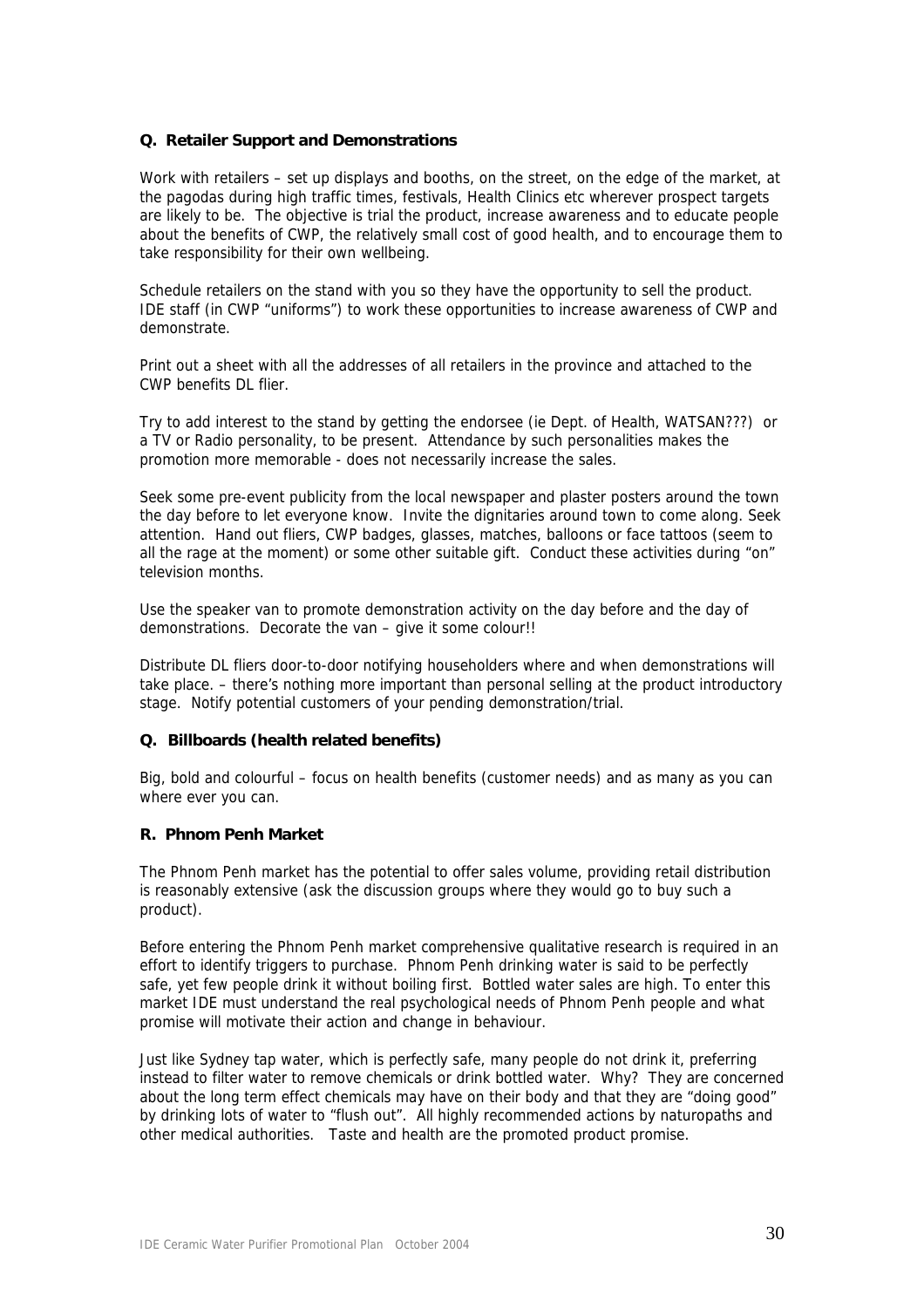Phnom Penh market offers the chance to introduce an "up-market" product with a stainless steel receptacle and lever tap.

In the Phnom Penh segment, literature would change to communicate with a more discriminate market. Educational four colour fliers, newspaper coverage, business posting (to PO boxes), markets etc offer high other opportunities.

# **11.2 GROWTH PHASE – Early Majority adopters – Years 2 - 5**

At the growth stage product sales should be increasing as Early Majority begin to adopt product. Beware competitors are now most likely to enter the market.

## **A. Television**

**Creative** – while benefits are still the primary focus, IDE should consider a branding campaign if a competitor has entered the field or is pending. The campaign should focus more on building equity, credibility and reputation. Branding differentiates one product from another, assures the customer of quality, and establishes value.

**Schedule** – flighting campaign – one month on and one month off selected months. Prime time exposure. Heavy placement during first four months of the year. Pick up any scheduling deals.

During the growth phase, repeat purchases will commence. Brand credibility and quality assurance will re-assure the replacement buyer.

## **B. Radio**

Radio can be placed during non-TV months to serve as a reminder. Ideal placement is just before the news so try to be the news sponsor – short advert before the evening news or place spots during sport programmes.

## **C. Retailer Incentives – three times yearly**

To encourage retailers to push the sale of CWP develop incentives in the form of money, prizes, trips, holidays. These tactics are best conducted in conjunction with television promotion or a consumer incentive promotion. Research retailer responsiveness prior to launch. Make a noise about the incentive. Send weekly performance sheets to all retailers – beat up their competitiveness.

## **D. Consumer Incentives - Three times yearly**

Used to encourage or shorten the consumer purchase decision time, Pull tactics add to the value of the product and give manufacturers a reason to communicate with/make an offer to the consumer. (see page 19)

Run three retailer offers per year preferably around special time of the year ie., New Year, Buddhist festivals, etc.

## **E. Retailer Newsletter**

Publish a monthly newsletter to circulate to retailers. Fill it with sales tips, company announcements, CWP sales performance, government activity in the water industry, stories from other retailers etc. Builds relationships between manufacturer and retailer.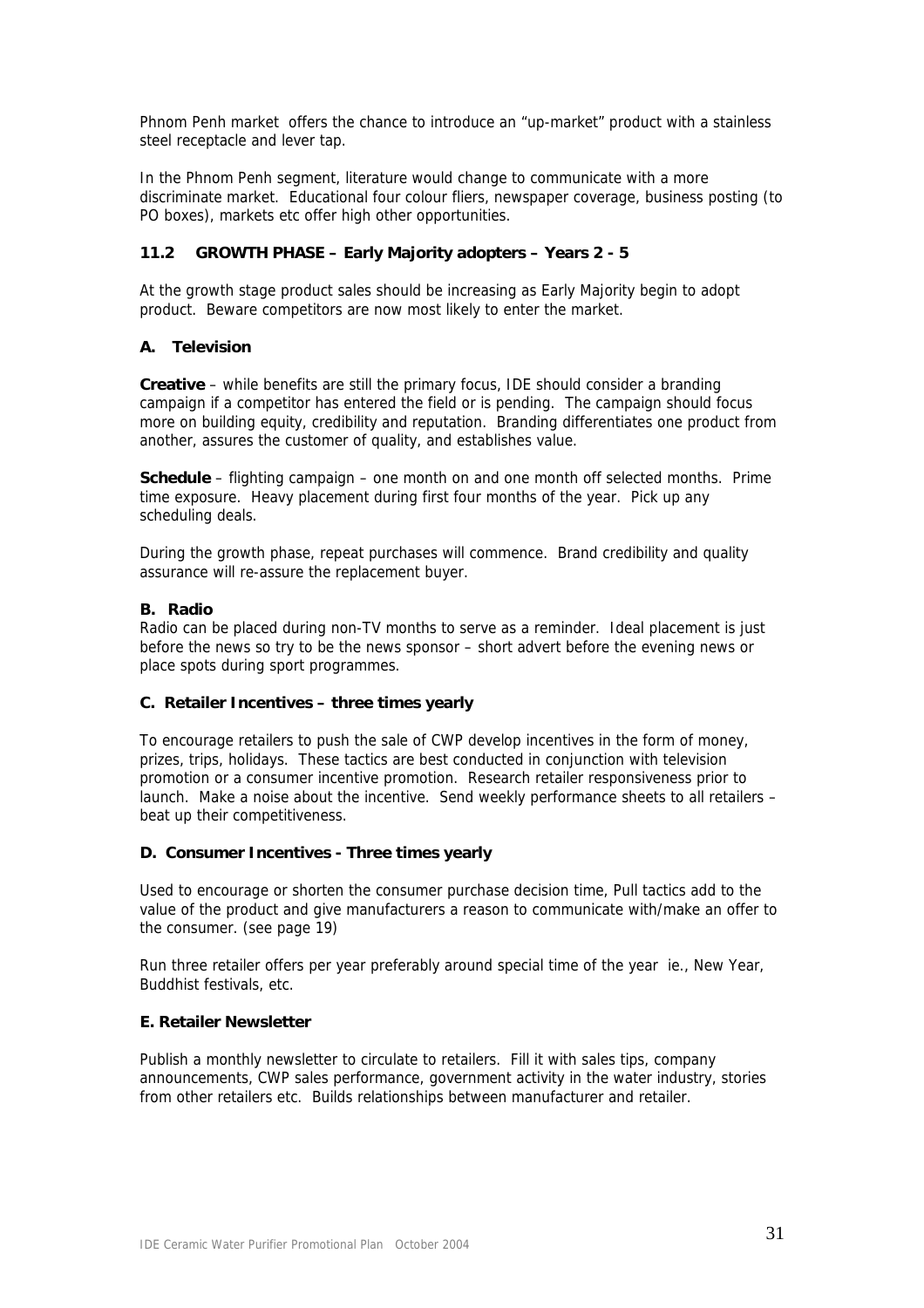## **F. Presentations**

Heaps of presentations – factory outlets during lunchtime, offices, Health Clinics, village centres, pagodas, village committees, parents and teachers at schools – organise a late afternoon supper at the school. Use the sales edition of CWP video and have it running at intervals through presentations. Make presentations lively, memorable but mostly persuasive and believable.

## **G. Schools - Students aged 11 – 12 years**

As a longer term strategy, schools present the opportunity for children to make their parents aware of CWP, influence their decision to buy, and be concerned about their own health. A fun presentation with interactive tasks is best suited, with some learning through using sections of the CWP video. A take home comic would finally make the day – what about one especially designed – "is it a bird, is it a plane – no it's Super CWP – fighting deadly bacteria enemies and contaminates".

Donate a CWP to the school as a fund raiser/raffle ticket prize and provide the competition fliers to go home with the school kids. This allows you to reach each household at little cost, have the product on display (with POS material) and make the presentation to the winner. The competition/lottery/raffle ticket should run for two weeks maximum.

## **H. Sponsorship**

Sponsor the Provincial high school soccer or basketball team. The involvement means providing playing shirts/jerseys, shorts, socks, shoes and maybe some equipment. Supporting sport teams works well in building relationships with the community and keeping the brand top-of-mind – but be selective.

## **I. Literature**

Review literature and introduce new literature with emphasis on branding and product features as differing from competitor. CWP should highlight quality assurance, guarantee, warranty, endorsement, originality, process of quality ie each purifier tested before leaving factory etc.

Testimonials from users are a good form of advertising and build confidence and quality reassurance in the product. DL sized testimonials (a series is good) can be handed out at any opportunity – festivals, pagoda, markets, Health Clinics etc

## **J. Direct Mail/Mail out**

Mail CWP brochure with covering letter to all businesses, government departments, retailers, service industry businesses, factories etc. in the region. Accompany letter with retailer and IDE addresses. Make an offer with the mail out.

## **K. Billboards**

Time to add more billboards and freshen up or change the message. Research and market activity will best indicate appropriate creative - health related or brand focussed.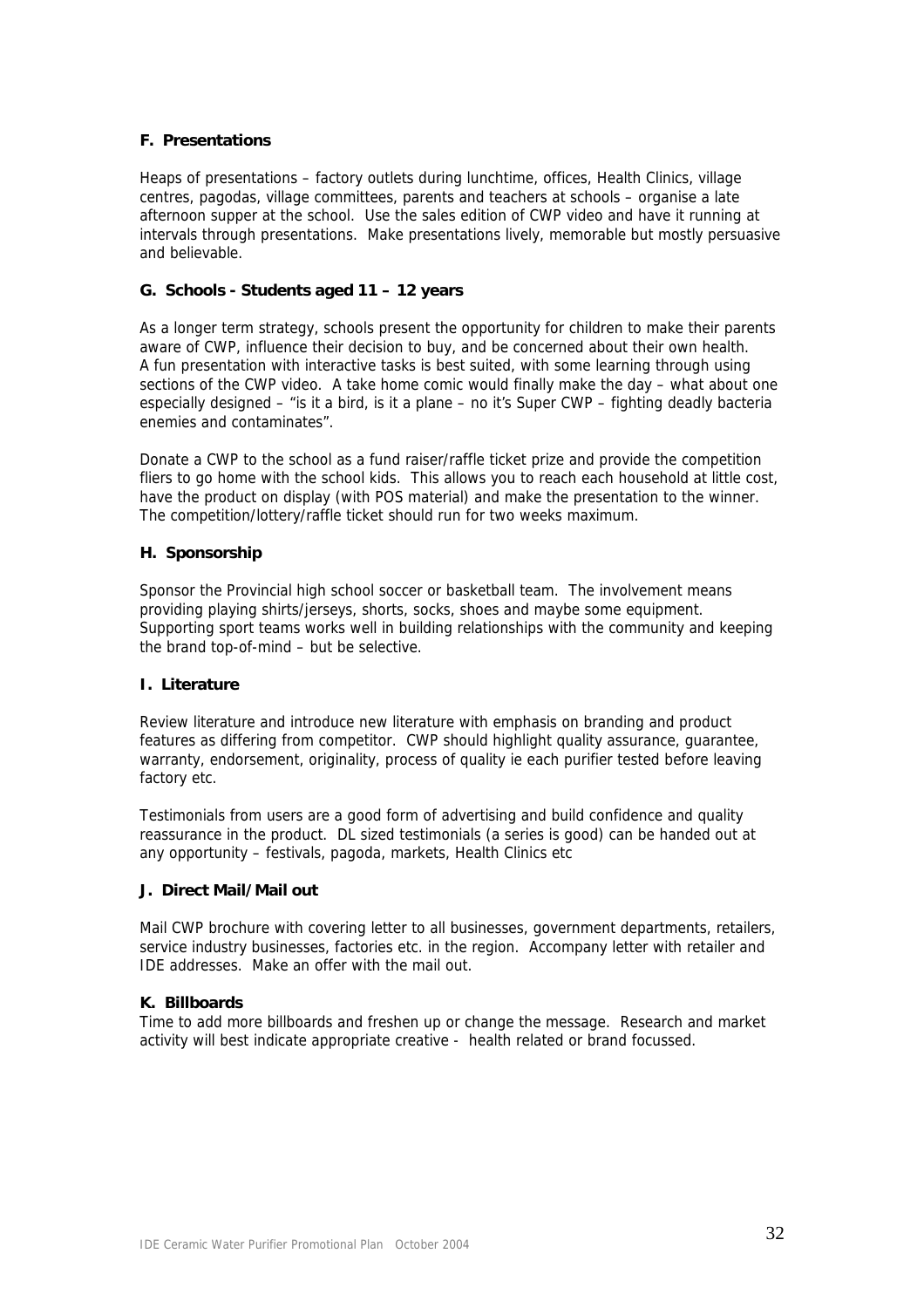## **12.3 MATURE PHASE – Late Majority and Laggards Adopters - 5 years and beyond**

It is at this phase that sales start to decline unless the manufacturing organisation introduces product improvements. The people buying at this stage are the slow adaptors depending heavily on referral from others to make the purchase. Marketing expenditure is usually reduced and advertising normally takes on a "flighting" strategy - scheduling at times when most people are likely to buy.

It is important to retain advertising activities (branding), as it keeps the product of mind and it reassuring for those less likely to take risks. It also acts as confirmation to those buying replacement units. It is also the time children are likely to influence their parents by either recommending CWP or by buying CWP as a gift.

## **A. Advertising**

Reduce television exposure to key times (seasonal). Previous purchasing patterns/sales will be the best indicators.

This is a time for retailers to start offering their own incentive schemes to potential customers, using existing users to influence others. Value adding and Premium offers should work well. Use the child to parent gift giving concept as a creative approach.

## **B. Literature**

Printer fliers could now use "Testimonials" by others as their approach to influence the slower adopters. Seek highly regarded Cambodians to act as referees who use the product and recommend it to others. Distribute literature in markets, Pagodas, Pharmacies and Health Centres.

#### **C. POS and Store Identification**

Pick up on the "testimonial" theme in-store posters and billboard messages.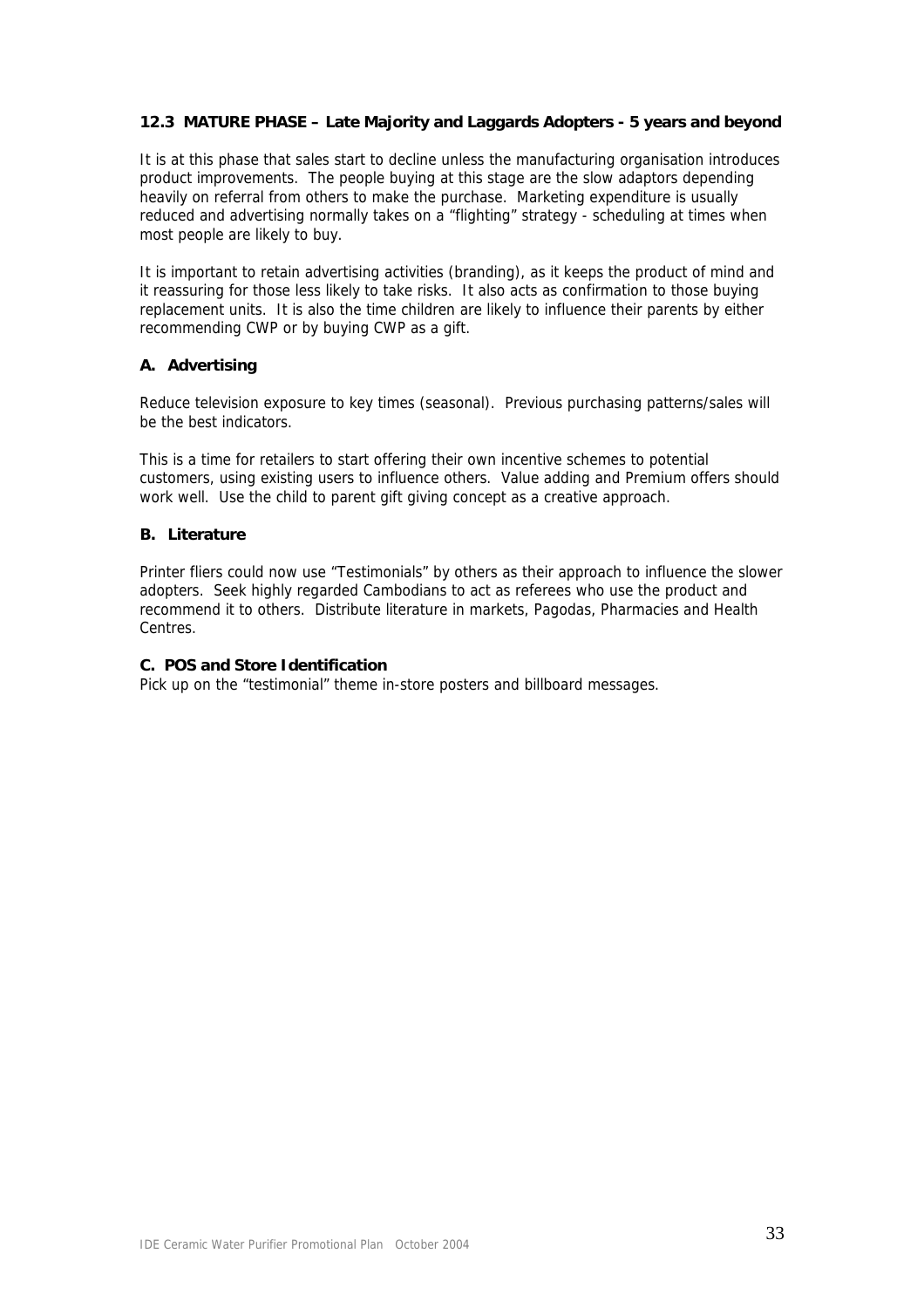# **12. IMPLEMENTATION SCHEDULE (SUGGESTED)**

#### **INTRODUCTORY PHASE YEAR 1 (Early)**

- Brand review, accept or reject new brand name and visual representation
- CWP message concept develop by-line
- Seek product endorsement from influential party or organisation
- Retail selection set criteria, review current retailers, approach new retailers
- IDE sales/field training
- Retailer sales and marketing training
- **Referee presentations to community leaders and other NGOs**
- Develop hard copy flip folder presentation to support introductory sessions
- National Advertising campaign for primary target audience develop health related creative concept and imagery and select media (TV, radio and print ie., brochures, POS).
- Develop promotional concept for Phnom Penh market
- Pre-test national advertising concept and modify is necessary (words, images, messages, feeling, brand).
- Produce POS in-store posters, DL holders, exterior store identification consistent with CWP creative concept
- Fliers develop DL fliers promoting health related benefits and social responsibility consistent with CWP creative concept
- Produce Video presentation for retailer education and other information sessions and presentations
- Develop simple packaging sticker/signage
- Seek complementary products to add value to CWP purchase explore options of joint promotion to add credibility and perceived value
- Develop household Stickers to promote social responsibility "we are a health focused family"

## **YEAR 1 (mid to end)**

- **IMPLEMENT IMPLEMENT IMPLEMENT CONSUMER PROMOTED FOR A LIMPLE CONSUMICE IMPLEMENT IMPLEMENT IMPLEMENT CONSUMICE IMPLEMENT IMPLEMENT CONSUMICE** television campaign with Reach 80% and frequency 15 ie GRP 1200 then flighting campaign one month on and one month off for the following 18 months to 2 years. Use radio as a reminder during non-television months.
- Schedule CWP demonstrations in Pharmacies, Medical Centres, Markets, Pagodas, Streets etc. Complement with door-to-door delivery of fliers and loud speaker van to announce demonstrations and their venues. Try for three demonstrations each day in one township. Produce retailer address sheets.
- **Install in-store POS and store identification.**
- Research consumer advertising recall, evaluate advertising effectiveness and record sales statistics by retailer and province. Debrief marketing efforts.
- Trial product retailer offer to consumers to trial product

## **YEAR 2 (early)**

 More of the best (television, radio, demonstrations, POS)– ramp up nationwide CWP health-related and social marketing campaigns.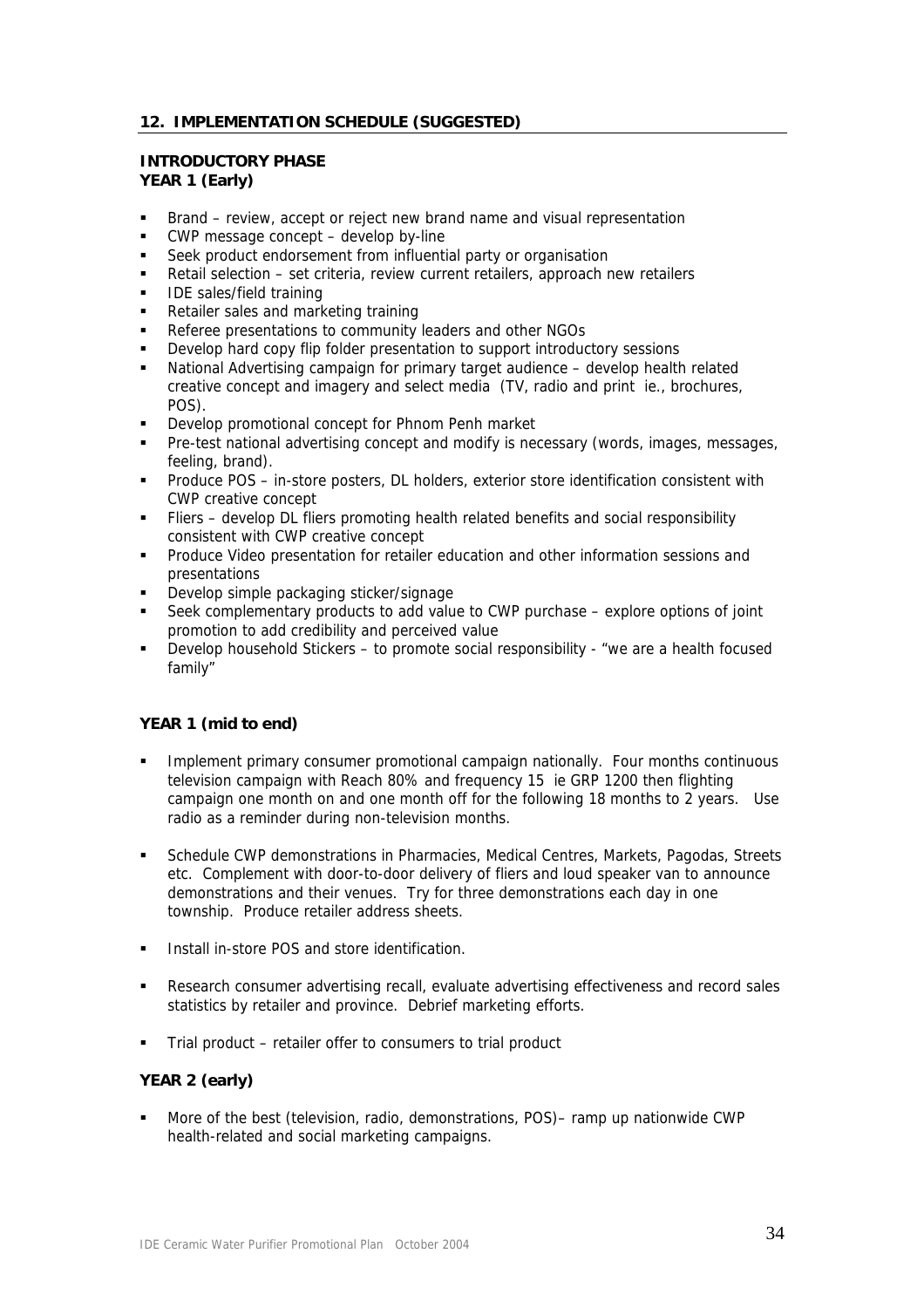- Develop and introduce secondary consumer campaigns schools campaign, sponsorships, retailer newsletter, business mailouts
- Heaps of presentations and demonstrations additional to retailer and public place demonstrations – factories, office blocks, parent and teachers committees, sports clubs, horticulture groups, village development groups etc
- Develop consumer and retailer incentive programmes
- **EXECO CORRECT:** Correct, modify, improve campaign resulting from consumer research

## **Year 2 (mid to end)**

- **Implement secondary campaigns schools, sponsorships etc**
- **IMPLEMENT INCO INTERF** 1 Implement first consumer and retailer incentive programmes
- **EXECONDUCT Annual CWP Retailer Conference**
- **Monitor results of secondary campaigns and incentive programmes**
- More billboards?

## **Year 3**

- More of what gives the best results keep product "top of mind" "the next item I want to purchase"
- Develop Brand focused campaign (if necessary) focus on brand, quality, reliability, guarantee to build value perception
- Implement consumer and retailer incentive campaigns
- Monitor all promotional activities results reconsider current activities change, modify, adjust, enhance

#### **Year 4**

 More of what gives the best results – continue with television placement during best purchase periods

## **Year 5**

- Develop an ongoing reminder campaign using television selectively and those activities that have given the best results.
- Develop and introduce "Testimonial" campaign fliers, billboards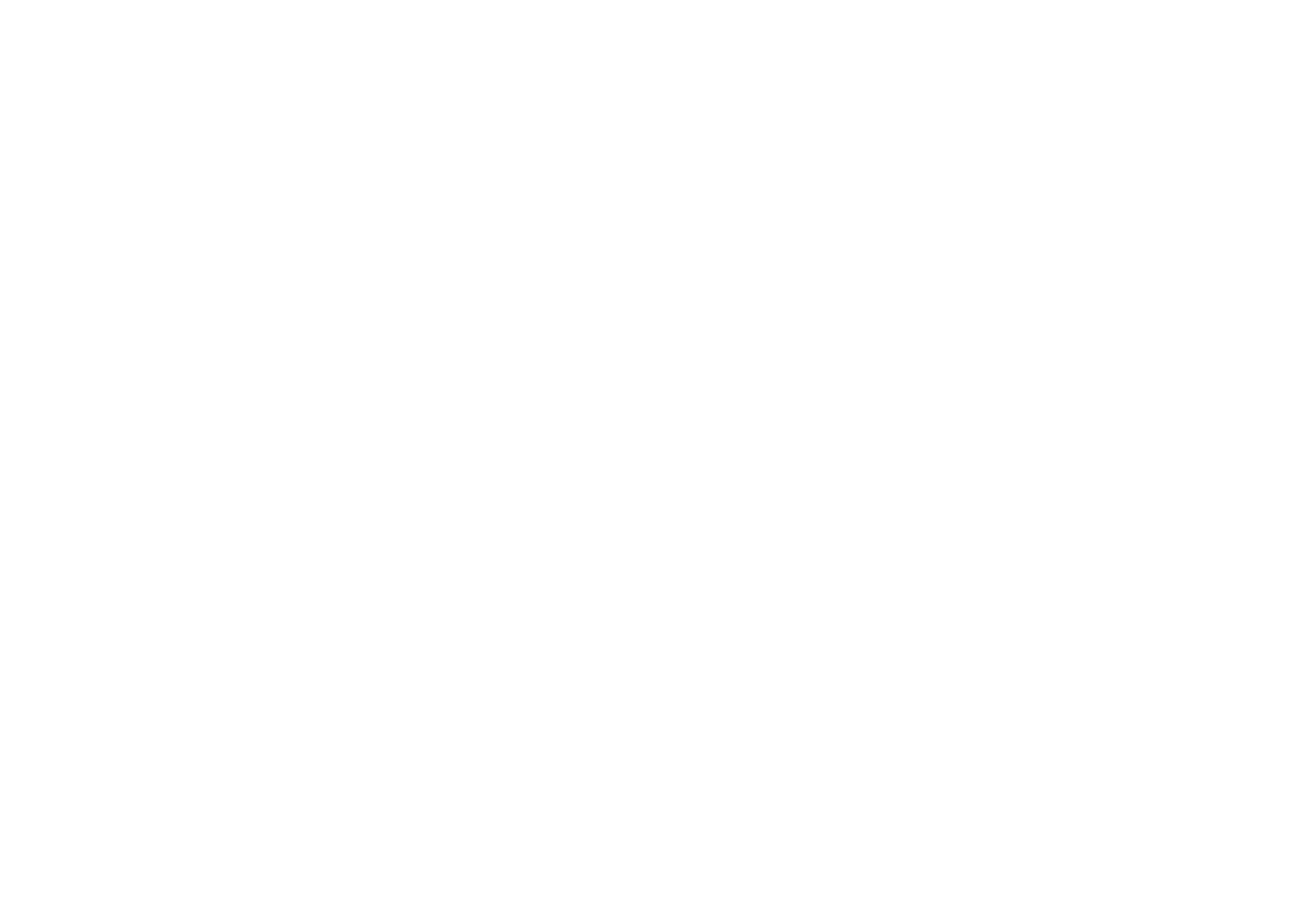#### **13. BUDGETS**

# **263 Retailers 17 Provinces Projected Total Sales/5 years 84,000 units**

|                                                                                                                                  | <b>Calculations</b><br>\$           | Year 1<br>\$ | Year 2<br>\$ | Year 3<br>\$ | Year 4<br>\$ | Year 5<br>\$ |
|----------------------------------------------------------------------------------------------------------------------------------|-------------------------------------|--------------|--------------|--------------|--------------|--------------|
| <b>Projected Sales</b>                                                                                                           |                                     | 4,800 units  | 8,4000 units | 13,200 units | 25,000 units | 32,400 units |
| <b>Projected Household Reach</b>                                                                                                 |                                     | 8,000        | 14,000       | 22,000       | 42,000       | 54,000       |
| LITERATURE                                                                                                                       |                                     |              |              |              |              |              |
| Introductory stage - (1000)                                                                                                      |                                     |              |              |              |              |              |
| $4 \times$ health related $- 4 \times$ DL double sided colour<br>front/B&W back (20 cents each) 350 per retailer                 |                                     |              |              |              |              |              |
| Production                                                                                                                       | 400                                 | 200          | 200          |              |              |              |
| Printing                                                                                                                         | 243 x 350 x 20c                     | 8500         | 8500         |              |              |              |
| Phnom Penh Market (1000)<br>extra security - 1 x DL double sided colour front/B&W<br>back (20 cents each)<br>1000 x 20 retailers |                                     |              |              |              |              |              |
| Production                                                                                                                       | 200                                 | 100          | 100          |              |              |              |
| Printing                                                                                                                         | 20x1000x20c                         | 2000         | 2000         |              |              |              |
| <b>Growth Phase</b>                                                                                                              |                                     |              |              |              |              |              |
| Brand focus - DL double sided - colour front/B&W<br>back 500 per retailer                                                        |                                     |              |              |              |              |              |
| Production                                                                                                                       | 400                                 |              |              | 200          | 200          |              |
| Printing                                                                                                                         | 263x500x20c                         |              |              | 13000        | 13000        |              |
| <b>Mature Market</b>                                                                                                             |                                     |              |              |              |              |              |
| Testimonial - DL double sided - colour front/B&W black<br>80 per retailer                                                        |                                     |              |              |              |              |              |
| Production                                                                                                                       | 400                                 |              |              |              |              | 400          |
| Printing                                                                                                                         | 263x300x.25                         |              |              |              |              | 19725        |
| Maintenance flyer 83,500 units                                                                                                   |                                     |              |              |              |              |              |
| Production                                                                                                                       | 300                                 | 60           | 60           | 60           | 60           | 60           |
| Printing                                                                                                                         | 83,000 sales x 50 $c =$<br>\$41,500 | 2365         | 4150         | 6515         | 12325        | 15977        |
| School Programme comic (2000)                                                                                                    |                                     |              |              |              |              |              |
| Production                                                                                                                       | 400                                 |              | 200          | 200          |              |              |
| Printing                                                                                                                         | 2000x60c                            |              | 600          | 600          |              |              |
| <b>Presentation Folders (5)</b>                                                                                                  |                                     |              |              |              |              |              |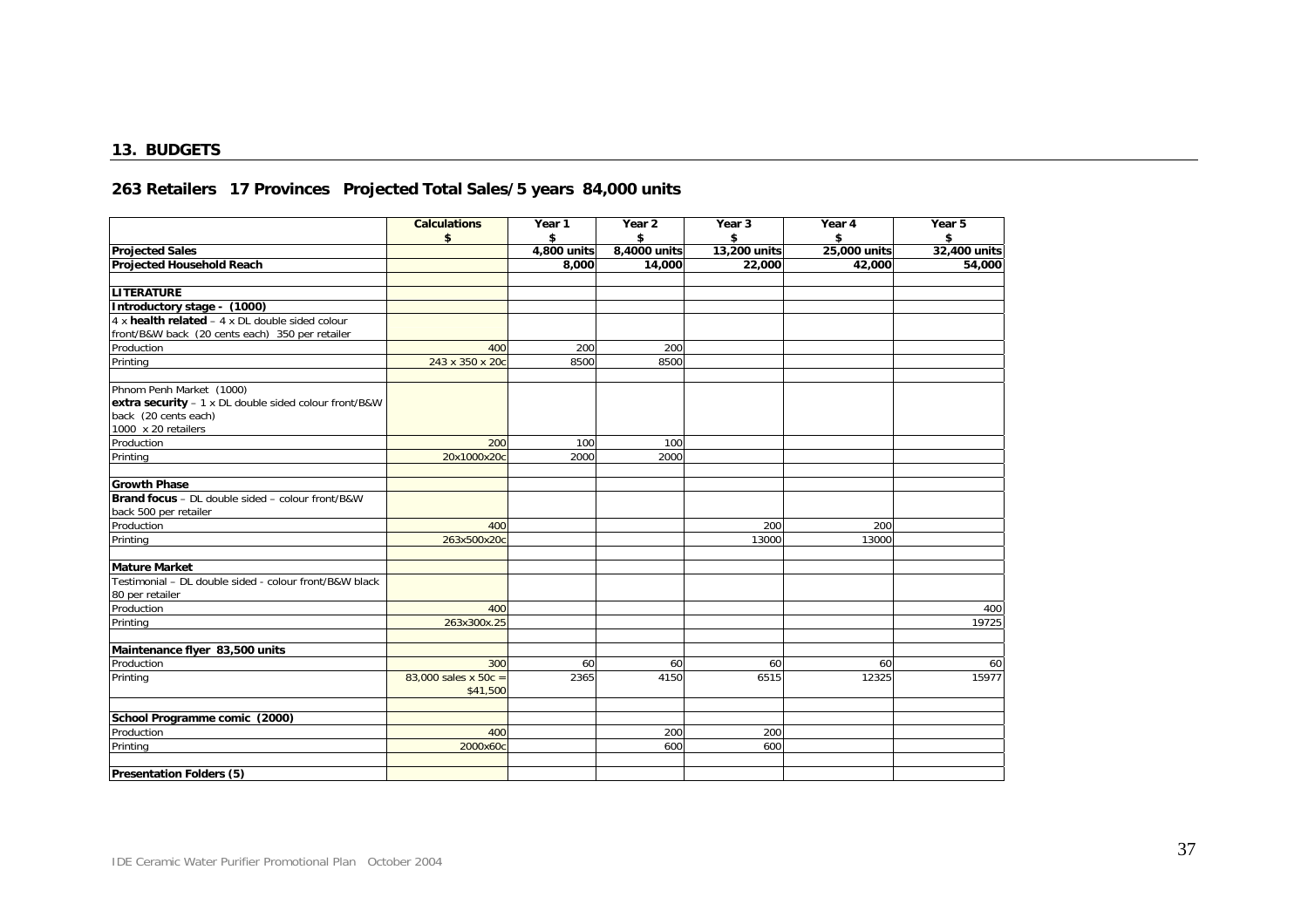| Purchase and Production                               | 100                     | 100  |     |       |       |      |
|-------------------------------------------------------|-------------------------|------|-----|-------|-------|------|
| Printing                                              | 50                      | 50   |     |       |       |      |
|                                                       |                         |      |     |       |       |      |
| <b>Consumer Incentive Fliers</b>                      |                         |      |     |       |       |      |
| Growth Phase 100/retailer x 3/yr                      |                         |      |     |       |       |      |
| Production                                            | $200 \times 3/yr = 600$ |      |     | 600   | 600   |      |
| Printing and prizes (\$300)                           | 263x100x6x10c +         |      |     | 17800 | 17800 |      |
|                                                       | 300x3x2yrs              |      |     |       |       |      |
|                                                       |                         |      |     |       |       |      |
| Retailer Incentive Promotion - 3/year Growth<br>phase | 263X.50X6               |      |     |       |       |      |
| In-house printing                                     | 263x.50X6               |      |     | 789   | 789   |      |
| Prizes                                                | 6x300                   |      |     | 1800  | 1800  |      |
|                                                       |                         |      |     |       |       |      |
| Retailer Newsletter (x 12/year)                       |                         |      |     |       |       |      |
| Production - inhouse                                  | 20x12                   | 24   | 24  | 24    | 24    | 24   |
| Printing and Posting                                  | 263x.20x.30             | 131  | 131 | 131   | 131   | 131  |
| STORE POS (100)                                       |                         |      |     |       |       |      |
| POS - health related posters Introductory Stage       |                         |      |     |       |       |      |
| Production 2/store                                    | 100                     | 100  |     |       |       |      |
| Printing, laminating and hangers                      | 263x\$2.00x2            | 1052 |     |       |       |      |
| <b>Brand related posters</b>                          |                         |      |     |       |       |      |
| Production                                            | 100                     |      |     | 100   |       |      |
| Printing and laminating                               | 263x\$2.00x2            |      |     | 1052  |       |      |
| <b>Testimonial related posters</b>                    |                         |      |     |       |       |      |
| Production                                            | 100                     |      |     |       |       | 100  |
| Printing and Production                               | 263x\$2.00x2            |      |     |       |       | 1052 |
| <b>Consumer Incentive Promotional Posters Growth</b>  |                         |      |     |       |       |      |
| Phase                                                 |                         |      |     |       |       |      |
| Production (3/year)                                   | 300/yr                  |      |     |       |       |      |
| Printing                                              | 263x1.00x2x3            |      |     |       |       |      |
| In-store display stands                               |                         |      |     |       |       |      |
| Design and production (\$40 each)                     | 263x40                  |      |     |       |       |      |
|                                                       |                         |      |     |       |       |      |
| Plastic desk top holders for DL fliers                | 263x\$2                 | 526  |     |       |       |      |
| <b>Packaging Stickers</b>                             |                         |      |     |       |       |      |
| Production                                            | 100                     |      |     |       |       |      |
| Printing (84,000)                                     | 84000x.50c              |      |     |       |       |      |
| <b>Take Home Stickers</b>                             |                         |      |     |       |       |      |
|                                                       |                         |      |     |       |       |      |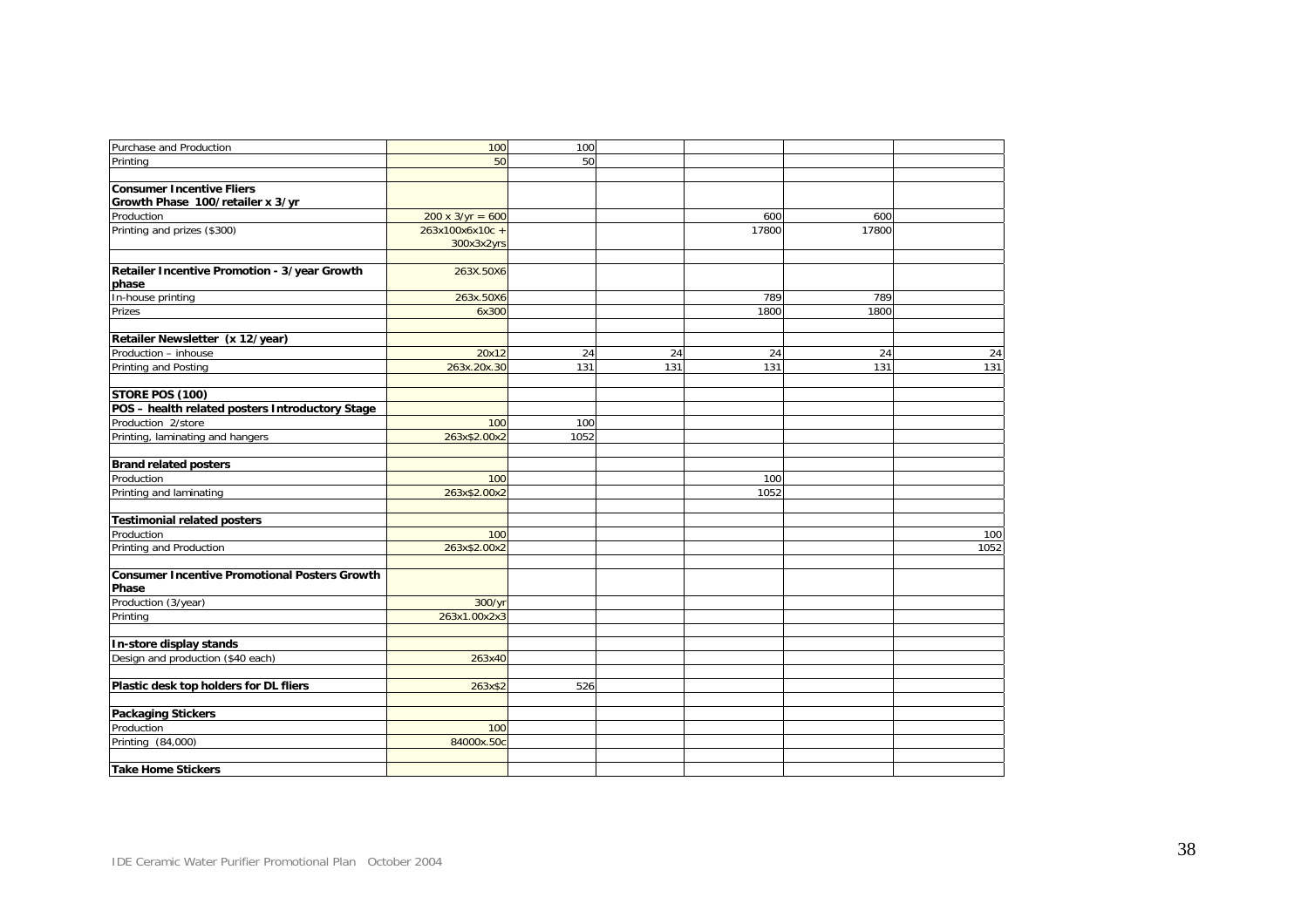| Production                                        | 100                  |       |       |       |       |       |
|---------------------------------------------------|----------------------|-------|-------|-------|-------|-------|
| Printing (84,000)                                 | 84000x.50c           |       |       |       |       |       |
|                                                   |                      |       |       |       |       |       |
| Retailer Flag and post/flags                      |                      |       |       |       |       |       |
| Production                                        | 100                  | 100   |       |       |       |       |
| Printing 263 retailers (\$20/store)               | 263x\$20             | 5300  |       | 5300  |       | 5300  |
|                                                   |                      |       |       |       |       |       |
| <b>Billboards</b>                                 |                      |       |       |       |       |       |
| Printing and installation (\$100 each)            | 17 provincesx5/prov  |       |       | 8,500 |       |       |
| Production                                        | 100                  |       |       | 100   |       |       |
|                                                   |                      |       |       |       |       |       |
|                                                   |                      |       |       |       |       |       |
| <b>MEDIA</b>                                      |                      |       |       |       |       |       |
| 30 sec television commercial - health related -   |                      |       |       |       |       |       |
| <b>Introductory stage</b>                         |                      |       |       |       |       |       |
| Production                                        | 4000                 | 4000  |       |       |       |       |
| Editing, tapes etc                                | 500                  | 500   |       |       |       |       |
| Media placement (250 spots)                       | 250 spotsx\$140      | 35000 | 42000 |       |       |       |
|                                                   |                      |       |       |       |       |       |
| 30 second television commercial - brand related - |                      |       |       |       |       |       |
| <b>Growth Phase</b>                               |                      |       |       |       |       |       |
| Production                                        | 5000                 |       |       |       |       |       |
| Editing, tapes etc                                | 500                  |       |       |       |       |       |
| Media Placement (250 spots)                       | 250 spots x \$140    |       |       | 35000 | 35000 | 28000 |
|                                                   |                      |       |       |       |       |       |
| Consumer Incentive promotions - television        |                      |       |       |       |       |       |
| commercials                                       |                      |       |       |       |       |       |
| Production                                        | 2000                 |       |       |       |       |       |
| Editing, tapes etc                                | 500                  |       |       |       |       |       |
| Media Placement (3 times/yr/2 weeks               | 14 days              |       |       |       |       |       |
|                                                   | 3spots/dayx3times/yr |       |       |       |       |       |
|                                                   |                      |       |       |       |       |       |
| 30 sec Radio commercial                           |                      |       |       |       |       |       |
| Production                                        | 200                  |       |       | 200   |       |       |
| Media placement (400 spots/yr)                    | 2000                 | 2000  | 2000  | 2000  | 2000  | 2000  |
|                                                   |                      |       |       |       |       |       |
| <b>VHS Promotional/Sales training video</b>       |                      |       |       |       |       |       |
| Production                                        | 2000                 | 2000  |       |       |       |       |
| copies, battery                                   | 400                  | 400   |       |       |       |       |
| Portable VHS machine and battery                  | 500                  | 500   |       |       |       |       |
| Loud Speaker Van                                  |                      |       |       |       |       |       |
| Hire (200 days)                                   | 1000                 | 1000  | 1000  | 1000  | 1000  | 1000  |
|                                                   |                      |       |       |       |       |       |
| <b>Advertising Agency Commission</b>              | 6000                 | 6000  |       | 6000  |       | 6000  |
|                                                   |                      |       |       |       |       |       |
|                                                   |                      |       |       |       |       |       |